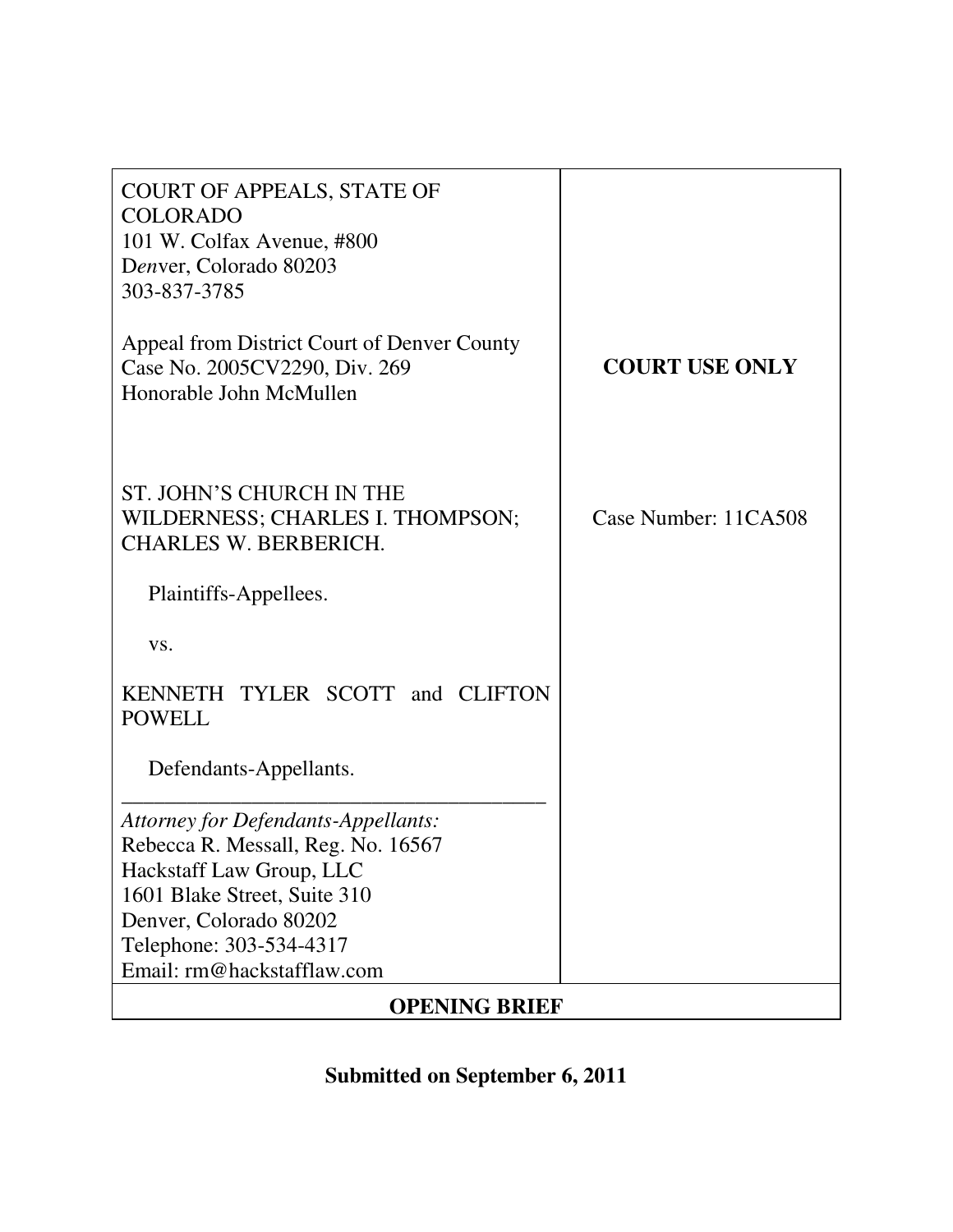## **C.A.R. 32(f) CERTIFICATE OF COMPLIANCE**

The undersigned certifies that this brief complies with all requirements of C.A.R. 28 and C.A.R. 32, including all formatting requirements set forth in these rules. Specifically, the undersigned certifies that:

The brief complies with C.A.R. 28(g).

It contains 9491 words.

The brief complies with C.A.R. 28(k)

It contains under a separate heading (1) a concise statement of the applicable standard of appellate review with citation to authority; and (2) citation to the precise location in the record, not to an entire document, where the issue was raised and ruled on.

> *s/ Rebecca R. Messall*  Rebecca R. Messall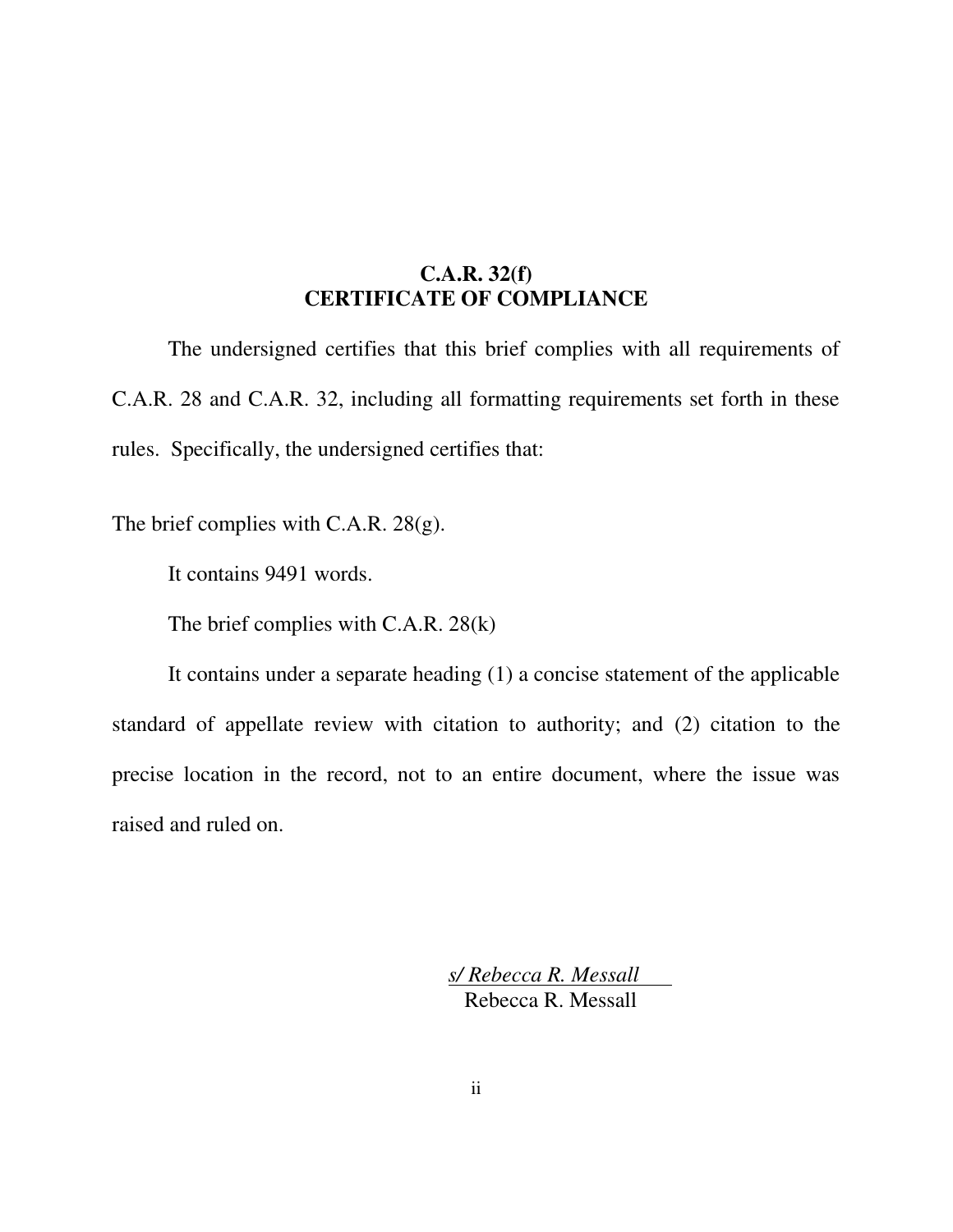## **TABLE OF CONTENTS**

| <b>B.</b>                                                                                                                                                                                                                                     |
|-----------------------------------------------------------------------------------------------------------------------------------------------------------------------------------------------------------------------------------------------|
|                                                                                                                                                                                                                                               |
| The trial court erred in failing to vacate its prohibition against<br>A.<br>Powell's and Scott's entry onto and presence on St. John's property28                                                                                             |
| 1.                                                                                                                                                                                                                                            |
| 2.                                                                                                                                                                                                                                            |
|                                                                                                                                                                                                                                               |
| The trial court and <i>St. John's I</i> erred by enjoining acts<br><b>B.</b><br>which all Plaintiffs judicially admitted that Powell<br>and Scott did not commit, and which the Amended<br>Complaint did not allege they committed, and which |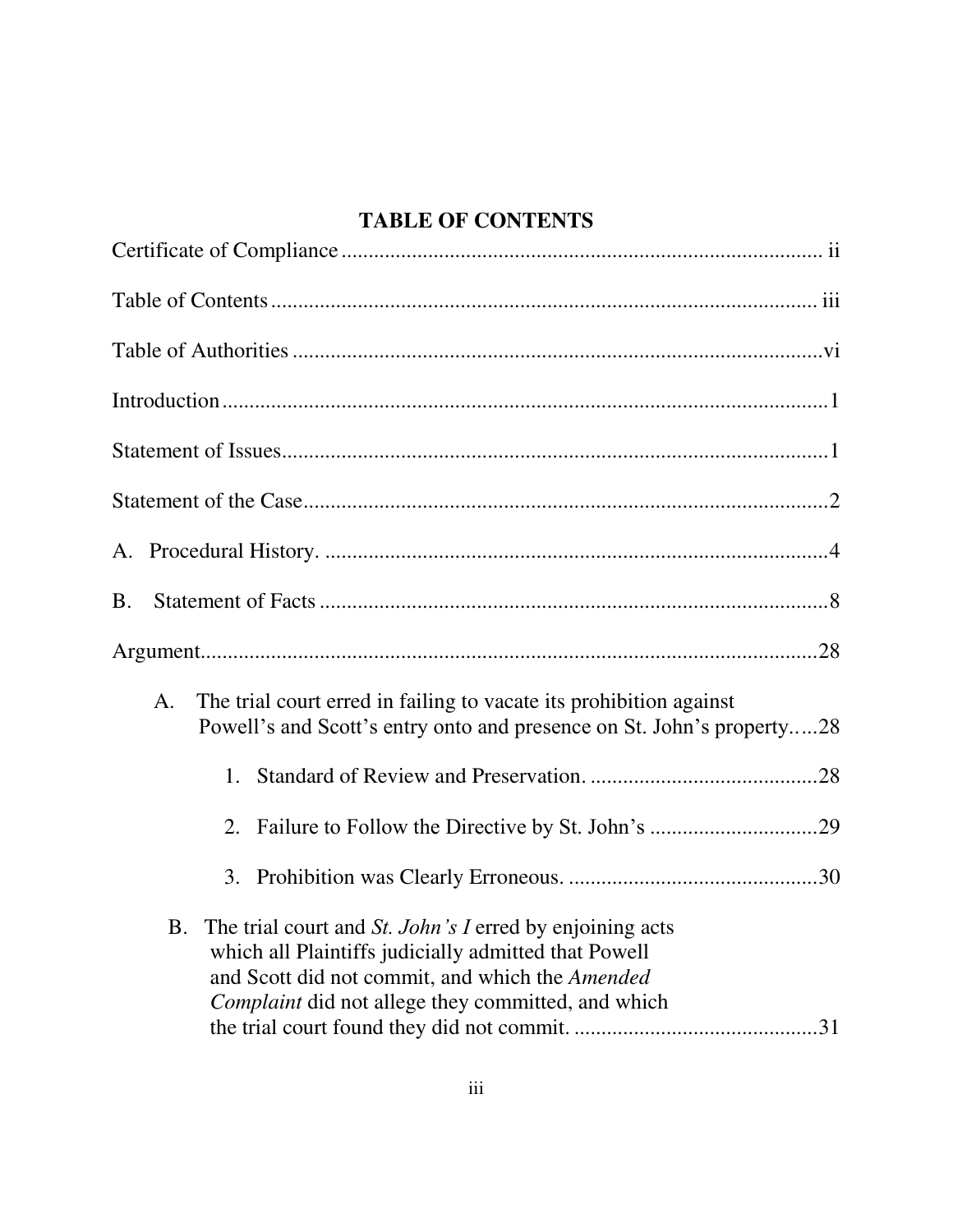| 1.                                                                                                                                                                                                                                       |
|------------------------------------------------------------------------------------------------------------------------------------------------------------------------------------------------------------------------------------------|
| 2.                                                                                                                                                                                                                                       |
| 2. No Allegation. No Evidence, Parroted Language32                                                                                                                                                                                       |
| C. The trial court and St. John's I erred in abridging<br>non-amplified religious speech in a traditional public<br>forum as being a nuisance, as being the basis of a<br>civil conspiracy and as the basis for a permanent injunction33 |
|                                                                                                                                                                                                                                          |
|                                                                                                                                                                                                                                          |
|                                                                                                                                                                                                                                          |
| 4. No Obscenity, Incitement or Fighting Words35                                                                                                                                                                                          |
|                                                                                                                                                                                                                                          |
| 6.                                                                                                                                                                                                                                       |
| 7. Plaintiffs Say: Preaching is Interference: Holding a                                                                                                                                                                                  |
|                                                                                                                                                                                                                                          |
| 8.                                                                                                                                                                                                                                       |
| <i>Madsen</i> is Improper on the Facts of this Case 44<br>9.                                                                                                                                                                             |
| a.                                                                                                                                                                                                                                       |
| $\mathbf b$ .                                                                                                                                                                                                                            |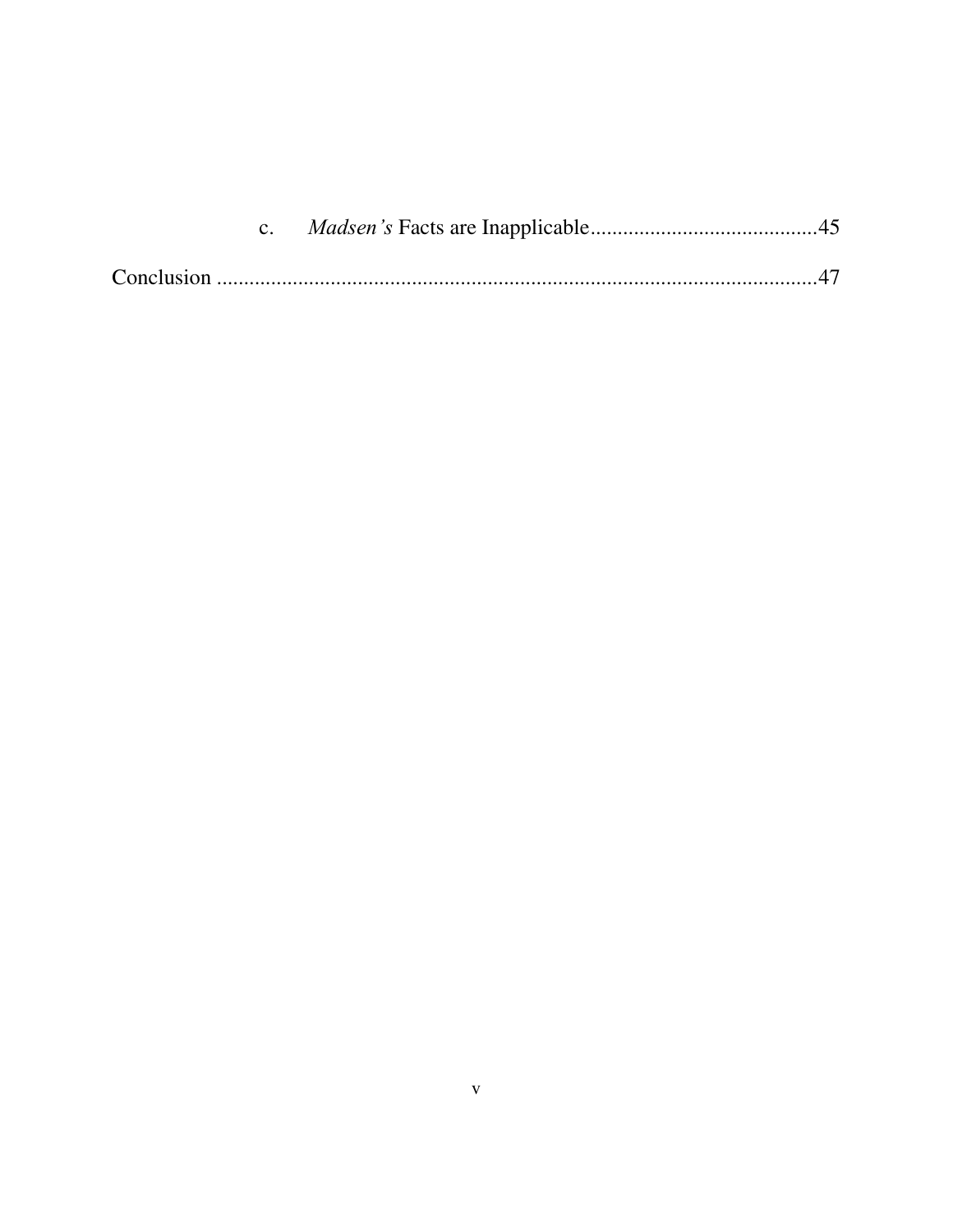# **TABLE OF AUTHORITIES**

|                                                                                                                  | Page(s) |
|------------------------------------------------------------------------------------------------------------------|---------|
| <b>CASES</b>                                                                                                     |         |
| Amer. Atheists v. Duncan,                                                                                        |         |
| Bose Corp. v. Consumers Union of United States,<br>466 U.S. 485, 104 S. Ct. 1949, 80 L. Ed. 2d 502 (1984) 30, 33 |         |
| Brown v. Entm't Merch. Ass'n,                                                                                    |         |
| Cloer v. Gynecology Clinic, Inc.,                                                                                |         |
| Ctr. for Bio-Ethical Reform, Inc. v. Los Angeles County. Sheriff Dep't,                                          |         |
| Ctr. for Bio-Ethical Reform v. City of Springboro,                                                               |         |
| Evans v. Romer,                                                                                                  |         |
| F.C.C. v. Becker,                                                                                                |         |
| Flores v. Denver,                                                                                                |         |
| Forsyth v. Nationalist Movement,                                                                                 |         |
| Giampapa v. Am. Family Mut. Ins. Co.,                                                                            |         |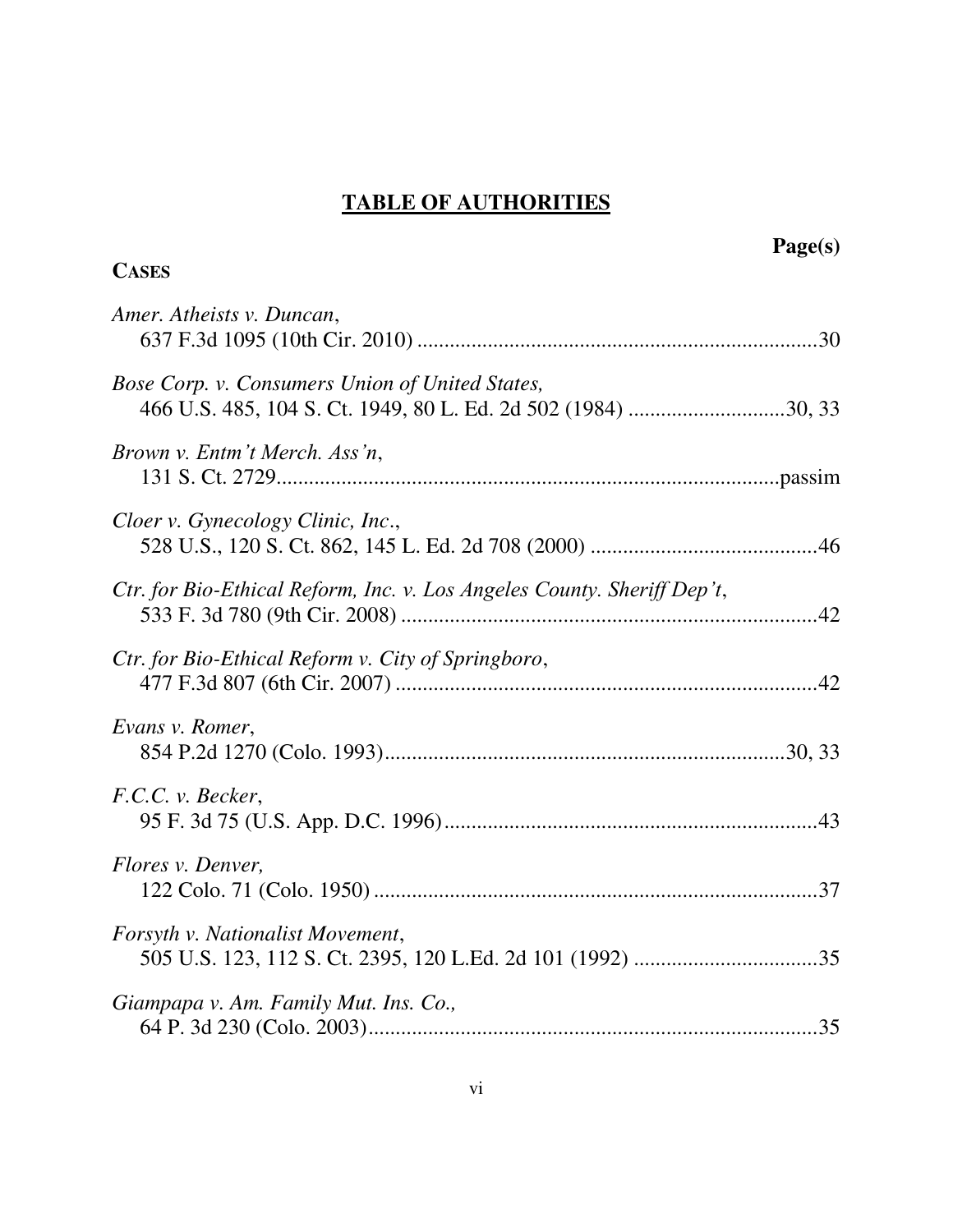| Kempter v. Hurd,                                                                                          |
|-----------------------------------------------------------------------------------------------------------|
| Madsen v. Women's Health Center,<br>512 U.S. 753, 114 S. Ct. 2516, 129 L.Ed. 2d 593 (1994) 44, 45, 46, 47 |
| McGlasson v. Barger,                                                                                      |
| Musgrave v. Indus. Clm. App. Office,                                                                      |
| Olmer v. City of Lincoln,                                                                                 |
| Quintana v. City of Westminster,                                                                          |
| R.A.V. v. City of St. Paul, Minn.                                                                         |
| Reddick v. Craig,                                                                                         |
| Salve Regina College v. Russell,                                                                          |
| Snyder v. Phelps,                                                                                         |
| St. John's Church in the Wilderness v. Scott,                                                             |
| Swagler v. Sheridan,                                                                                      |
| United States v. Marcavage,                                                                               |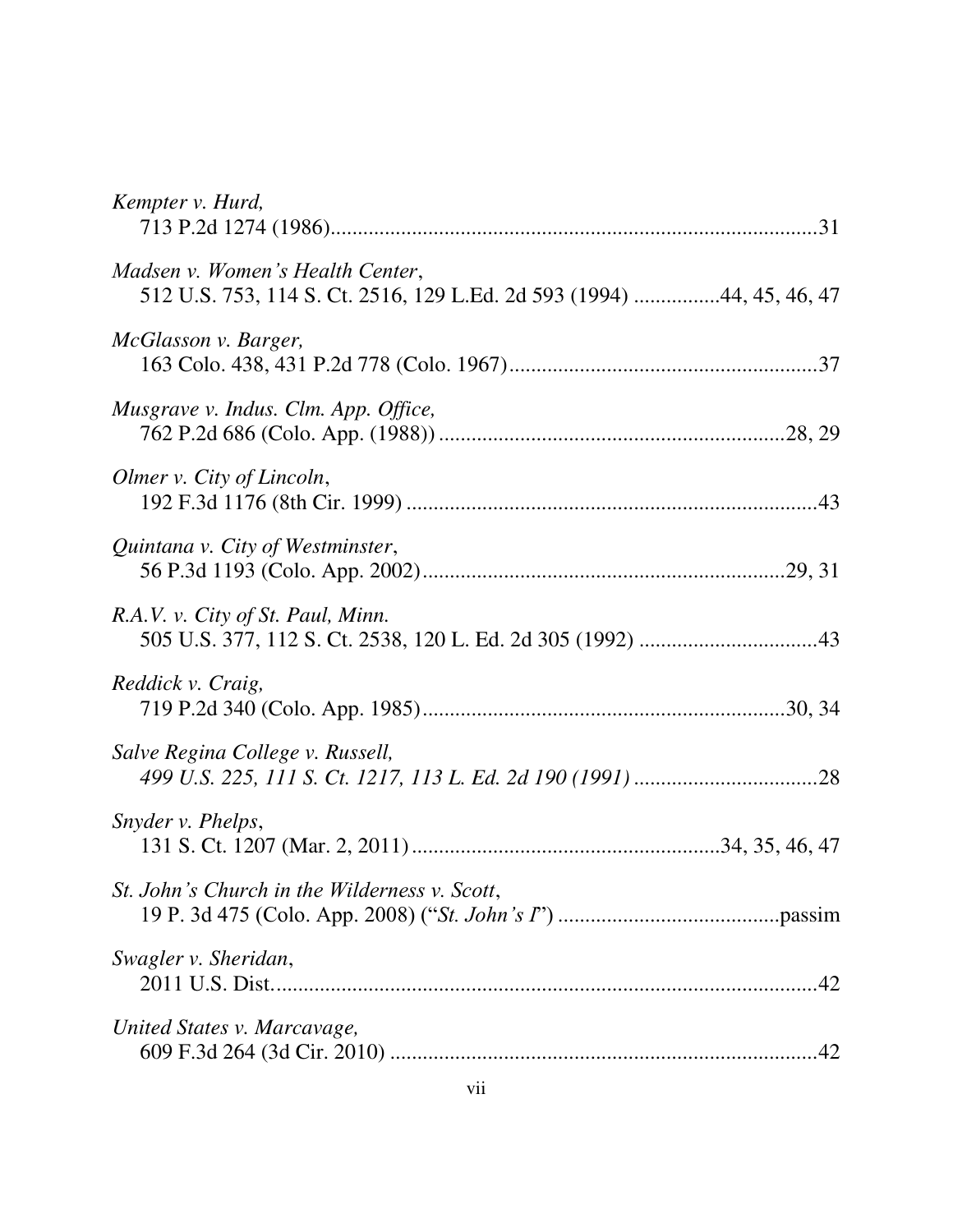| Vashone-Caruso v. Suthers,                               |  |
|----------------------------------------------------------|--|
| <b>STATUTES</b>                                          |  |
|                                                          |  |
| <b>OTHER AUTHORITIES</b>                                 |  |
| Ogden, Ralph, Colorado Appellate Advocacy Deskbook, §6.3 |  |
|                                                          |  |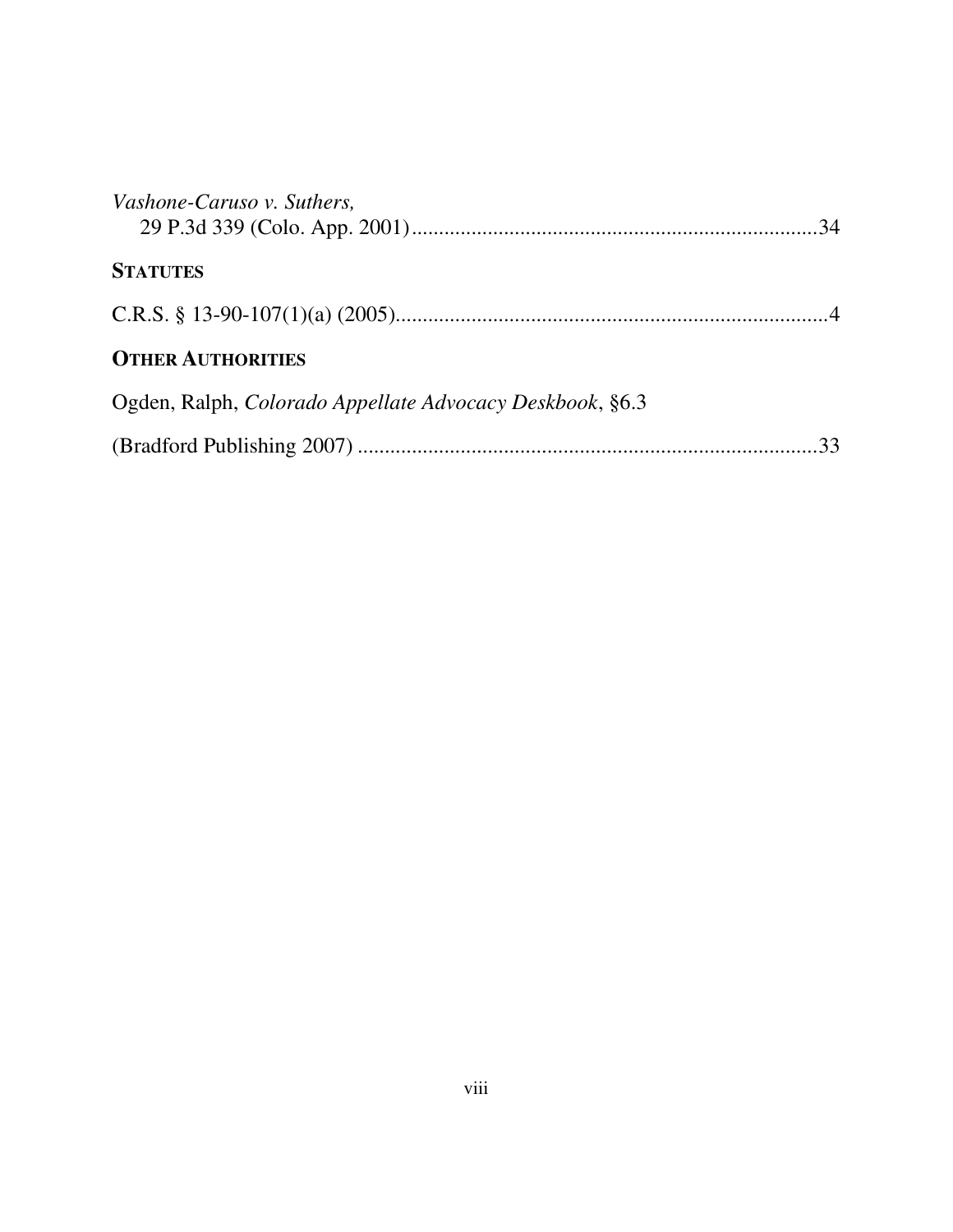#### **I. INTRODUCTION**

This case involves a demonstration on public property against a Christian church by fellow Christians. Powell and Scott call people to repentance through peaceful witness on public sidewalks. They carry signs, hand out literature, preach, read the Bible, and engage in one-on-one dialogue. The sincerity of their beliefs and their commitment to non-violence is uncontroverted. Their messages, which are welcome to some people, offend others. They do not preach to the choir, or simply call in to radio talk shows or write letters to the editor. They evangelize outdoors, in the public square.

#### **II. STATEMENT OF ISSUES**

A. The trial court erred in failing to vacate its prohibition against Powell's and Scott's entry onto and presence on St. John's property.

B. The trial court and *St. John's I* erred by enjoining acts which all Plaintiffs admitted that Powell and Scott did not commit, and which the *Amended Complaint* did not allege they committed.

C. The trial court and *St. John's I* erred in abridging non-amplified religious speech in a traditional public forum as being a nuisance, as being the basis of a civil conspiracy and as the basis for a permanent injunction.

1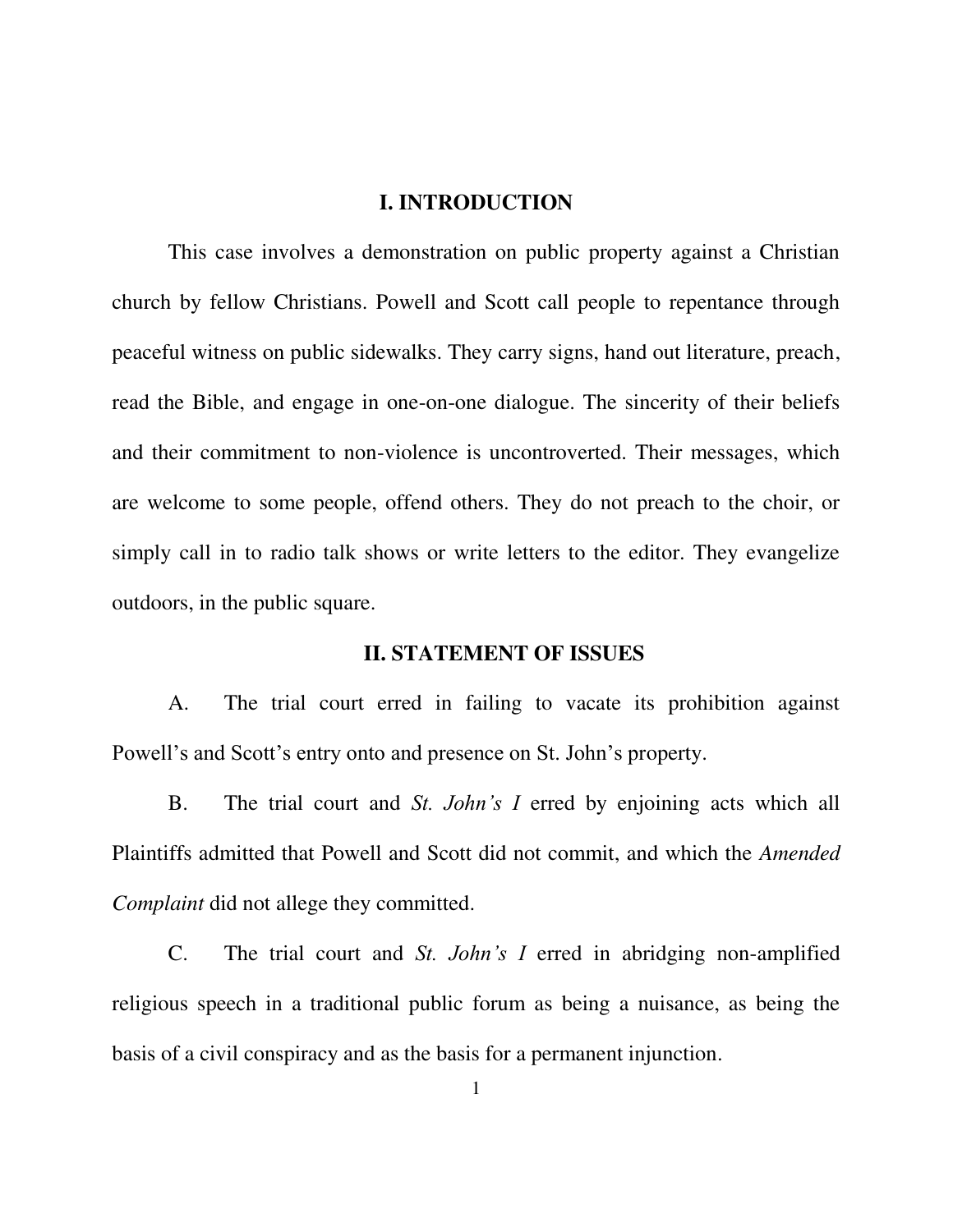#### **III. STATEMENT OF THE CASE**

On March 20, 2005, the St. John"s clergy knew that protesters were present as early as 7:30 a.m. Nevertheless, at 9 a.m. and 11:15 a.m., for two 10-minute processions, the clergy intentionally caused parishioners to pass directly in front of some of the demonstrators. The small group included Ken Scott who, with police authorization, spoke from atop a legally parked car in the public street next to the public sidewalk. Despite the clergy"s conscious decision to parade the parishioners close by the demonstrators, and despite the fact that everyone finished the procession unimpeded, Plaintiffs claimed it was the demonstrators who had "interfered" with the church"s procession because some people, including children, had become upset.

But Plaintiffs" witnesses made judicial admissions which refuted their claims. By way of example, the church"s primary witness, Rev. Carlsen, admitted that the protesters did not block or impede the parishioners and that by "interference" he actually meant that the demonstrators were reading the Bible out loud and singing, and that by "physically intruding" on the worship he actually meant the "physical act" of preaching loudly. Plaintiffs could not recall any "yelling" by Clifton Powell. Importantly, police were present during the entire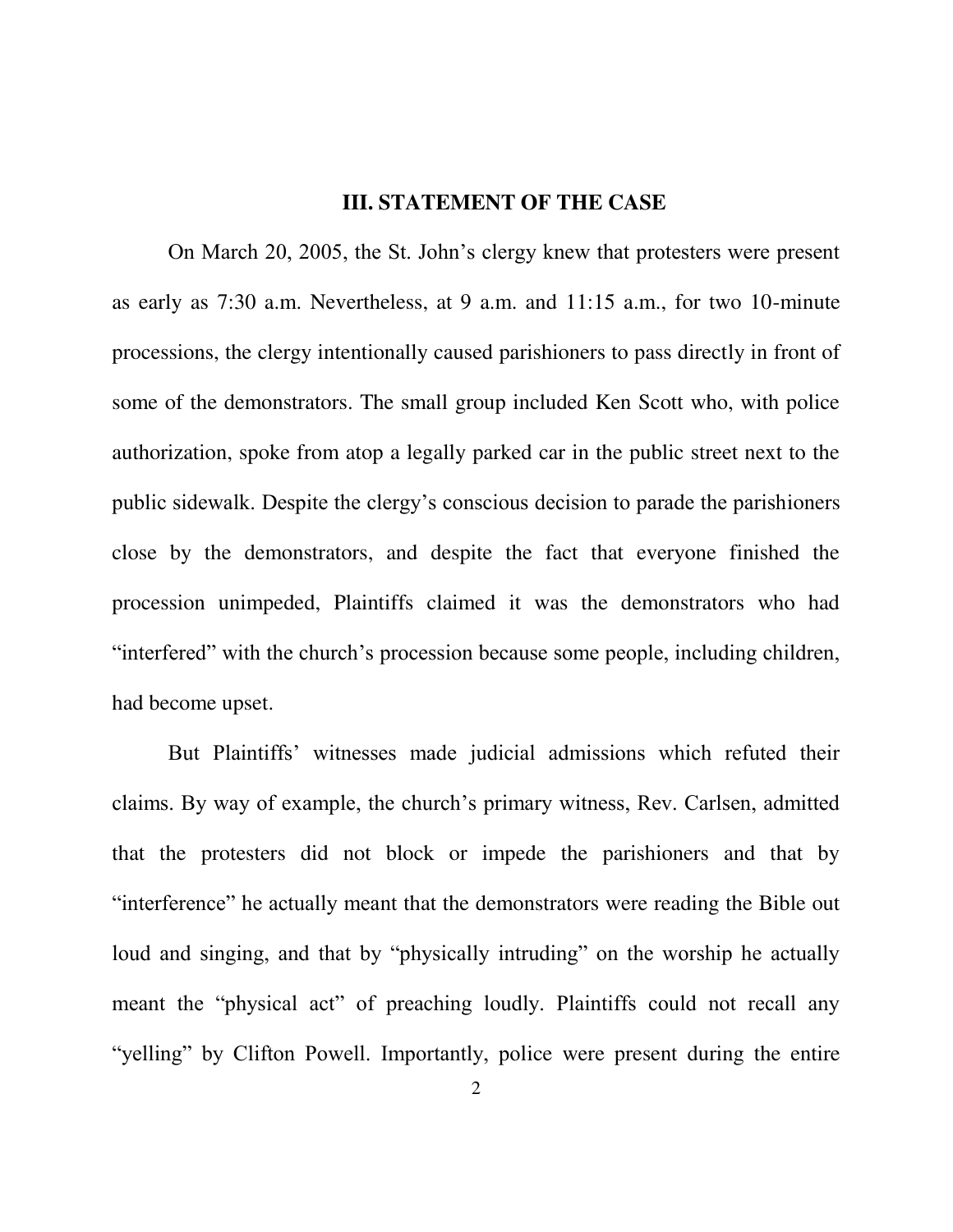demonstration, made no arrests, issued no warnings, videotaped everything and destroyed the tapes for lack of any wrongdoing. The police and Plaintiffs' witnesses agreed that the demonstrators cooperated with police.

From start to finish, the record shows that the Plaintiffs' motive was to suppress posters they found disturbing and the protesters' words, set forth in the *Amended Complaint* and in affidavits. The ironic reason for suing the demonstrators was to "protect children."

Scott and Powell, *pro se* defendants, asserted their right to freedom of speech from the beginning. Nevertheless, judgment entered against them for private nuisance, "conspiracy to commit private nuisance," and for permanent injunction. It relegated them to court-approved "times" when churchgoers would not be present, and a court-approved "place" on an inconspicuous side street, where traffic on busy 14th St. would be unlikely to view or hear them. Moreover, the court enjoined Powell and Scott for acts never alleged in the pleadings and directly refuted by the Plaintiffs" judicial admissions and other testimony. Under two 2011 decisions by the United States Supreme Court, the trial court's *Order on Remand* in this case must be vacated, and the opinion in the first appeal of the case must be reversed.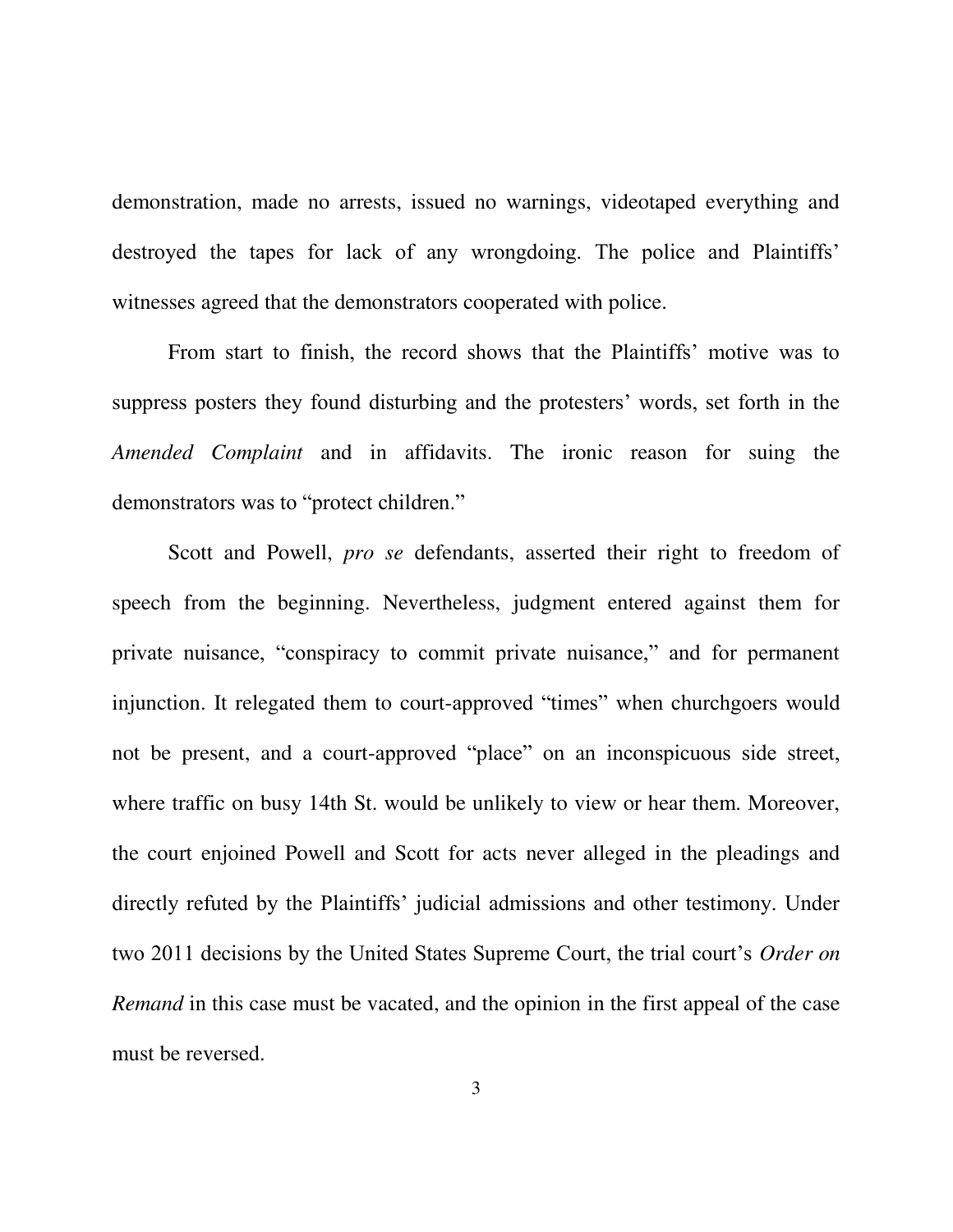## **A. PROCEDURAL HISTORY**

On Friday, March 25, 2005, the church and two members sued Ken and Jo Scott, and unnamed persons, for injunctive relief on tort theories of private nuisance and conspiracy to create private nuisance.<sup>1</sup> Clifton Powell was not originally a named defendant. Late that afternoon, the trial court held a hearing on the record.<sup>2</sup> Ken Scott was neither served nor present to assert defenses nor to assert his spousal privilege.<sup>3</sup> That evening, the court entered a temporary restraining order against the Scotts,<sup>4</sup> who were not personally served until March 28th and  $31st.<sup>5</sup>$ 

On April 1, 2005, the Plaintiffs moved for preliminary injunction."<sup>6</sup> Three days later, the trial court held a hearing. Ken Scott, *pro se,* appeared, asserted his First Amendment rights, and objected to insufficient notice.<sup>7</sup> The court overruled Scott's objection to insufficient notice<sup>8</sup> and refused to hear his *First Amendment* 

<sup>1</sup>  *Compl. for Temp. and Perm. Inj. Relief*, R. at 1-69.

<sup>2</sup> TRO Hr"g Tr. vol. 20.

<span id="page-11-0"></span><sup>&</sup>lt;sup>3</sup> C.R.S. § 13-90-107(1)(a) (2005).

<sup>4</sup> *TRO*., R. 67-68.

<sup>&</sup>lt;sup>5</sup><br>Waiver of Serv. of Summons and Compl. by Def. Jo Scott, R. 79-80.

<sup>6</sup> *Mot. for Prelim. Inj*., R. 110-12.

<sup>7</sup> TRO Hr"g Tr. vol. 21, 7:12-24.

<sup>8</sup> *Id*., 9:1-4.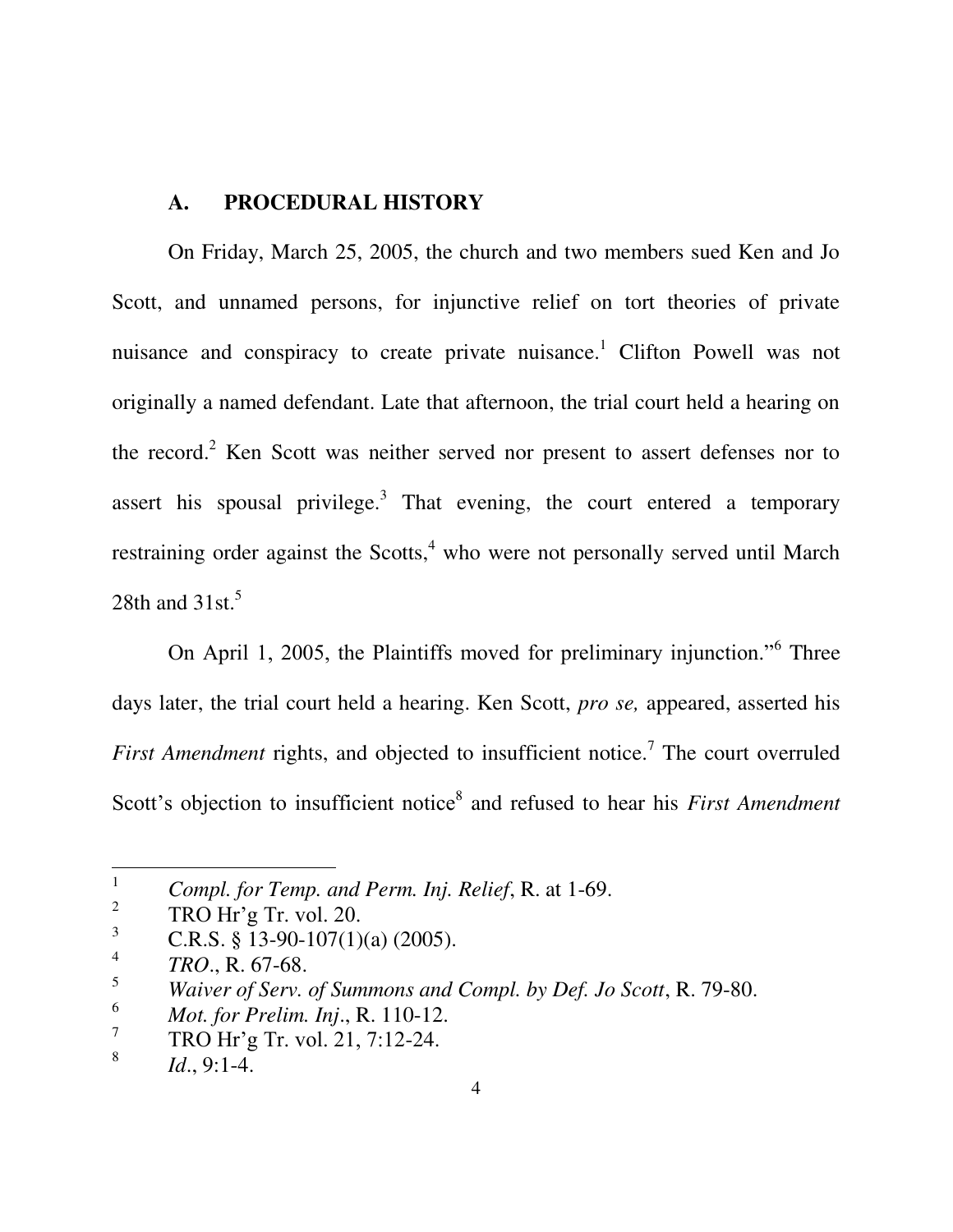claims.<sup>9</sup> The Scotts stipulated that, until April 9, 2006, they would not demonstrate at St. John's. $^{10}$ 

An *Amended Complaint* added Clifton Powell and other defendants.<sup>11</sup> In January 2006, Powell was permitted to oppose the TRO. <sup>12</sup> A *Preliminary Injunction*<sup>13</sup> was entered, based in part on Powell's hearing, in part on the TRO hearing for which neither Ken Scott nor Clifton Powell had been present.

*Ken Scott's Motion for Judgment on the Pleadings*<sup>14</sup> was denied. The court ruled that the "allegations of incitement to violence are not necessary" in view of Plaintiffs' claim that Defendants' "interference . . . would be offensive or cause inconvenience or annoyance . . ."<sup>15</sup>

The court partially granted Plaintiffs" *Motion for Summary Judgment*, but did not make it a final order,  $^{16}$  entering judgment only against Ken Scott and only

<sup>9</sup> *Id*., 8:14-22.

<sup>10</sup> *Stip*., R. 137-40.

<sup>11</sup> *Am. Compl*., R. 208-15.

<sup>12</sup> Powell, Prelim. Inj. Tr. vol. 23, 1-47:18, 106-112:19.

<sup>13</sup> *Prelim. Inj. Order*, R. 509-11.

<sup>14</sup> *Order Re: Mot. to Dismiss on Juris. Grounds or, in Altern., for J. on Pld'gs*, at 535-37.

<sup>15</sup> R. 536, ¶ 6.

<sup>16</sup> Scott, Trial Tr. vol. 17, 113:4-10.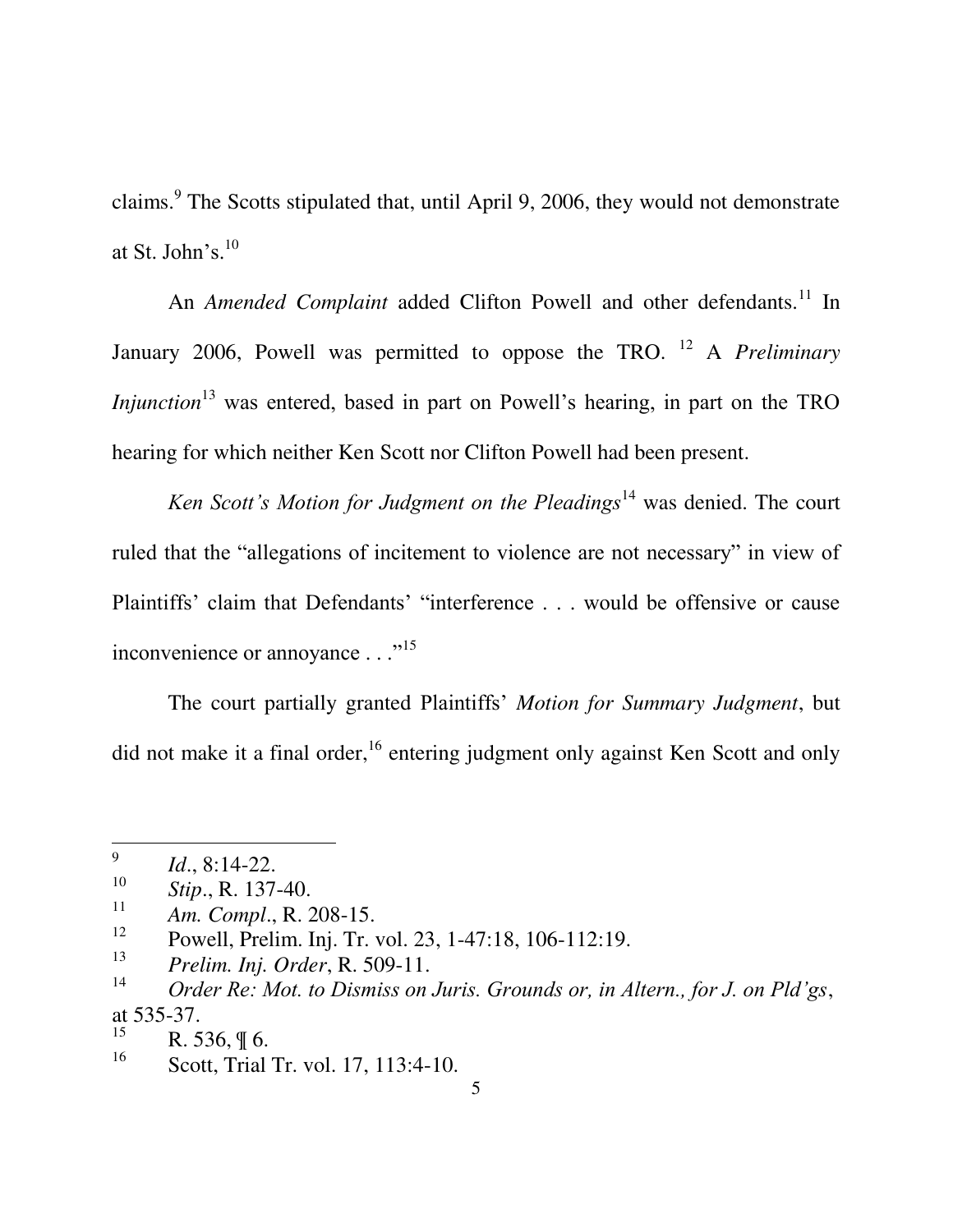on the tort claim of private nuisance.<sup>17</sup> The trial court's key findings were that: Powell, Scott and others "by prior agreement" protested "what they believed to be St. John's position on abortion and homosexuality;"<sup>18</sup> "Defendants complied with the parade permit;"<sup>19</sup> Scott "screamed anti-abortion and anti-homosexual remarks at the parishioners  $\dots$  and also displayed large posters of aborted fetuses;"<sup>20</sup> Some people became "visibly upset;"<sup>21</sup> and as a result, Scott "substantially interfered with their ability to participate in Palm Sunday worship services." $22$ 

After a bench trial, October 3, 4, 5 and 6, 2006, the trial court made verbal findings and conclusions on the record,  $2^3$  incorporating them into a written judgment<sup>24</sup> for "private nuisance and conspiracy to commit private nuisance," and made "as a permanent injunction, the *Preliminary Injunction* entered on February

- 18 *Id.*, R. 1321,  $\parallel$  c.
- 19 *Id*., R. ¶ d.
- 20 *Id.*, R.  $\parallel$  e.
- 21 *Id*., R. ¶ f.
- 22 *Id*.

- 23 Findings, Trial. Tr. vol. 8, 1-34.
- 24 *Order Re: Entry of J*., R. 1343.

<sup>17</sup> *Order Re: Pl.'s Mot. for Summ*. *J*., R. 1320-22.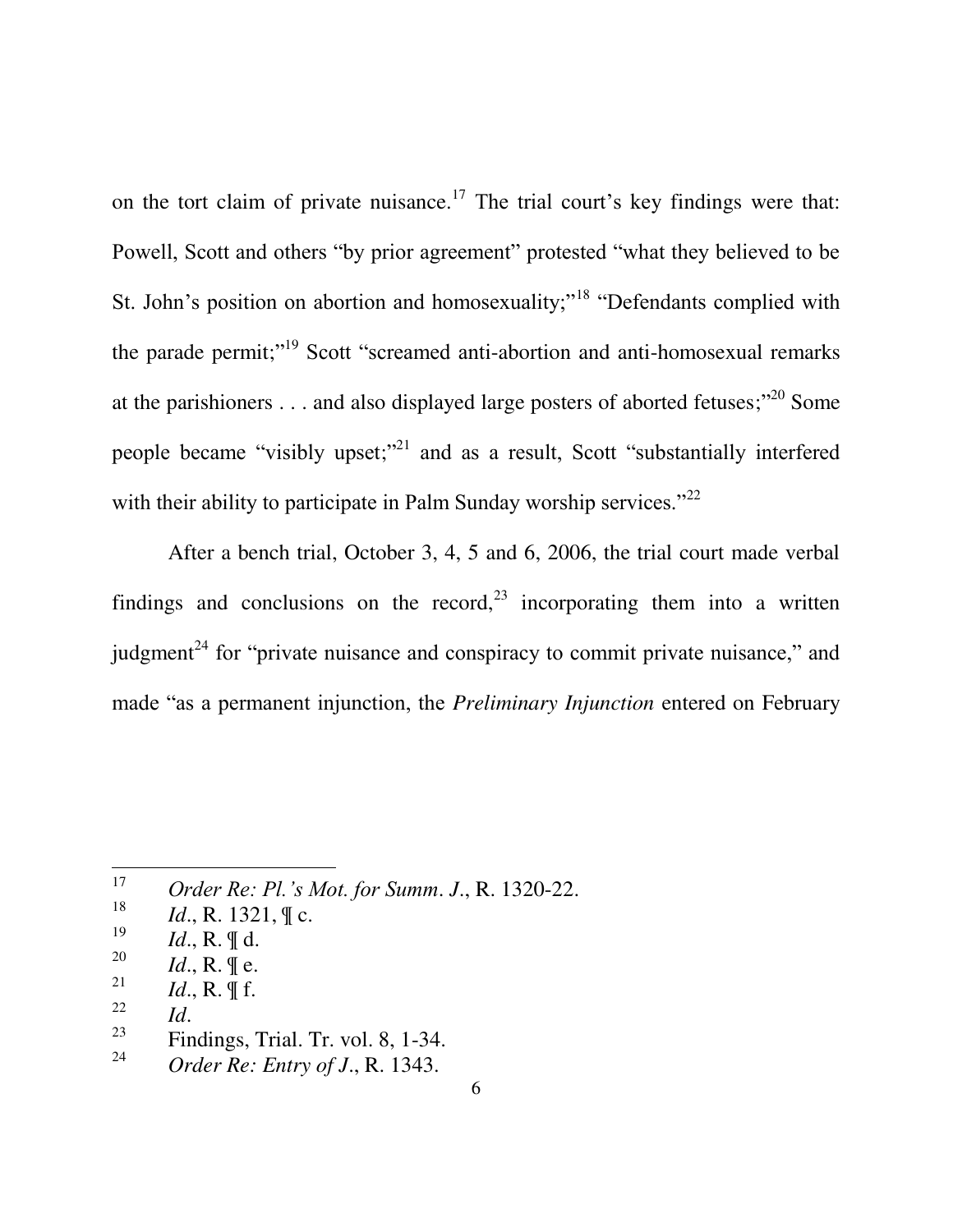13, 2006.<sup>225</sup> Costs in the amount of \$5,583.47 were assessed jointly and severally against Powell and Scott.<sup>26</sup> Powell and Scott appealed.

In *St. John's*  $I^{27}$ , a three judge panel of the Court of Appeals affirmed the judgments, but as to the permanent injunction order, affirmed in part, vacated in part, and remanded the case with directions.<sup>28</sup> The Colorado Supreme Court denied<sup>29</sup> Powell and Scott's *Petition for Writ of Certiorari*.

After remand, Defendants sought to present evidence of improper enforcement of the injunction on *First Amendment* grounds.<sup>30</sup> Their motion was denied, as outside the scope of the remand. $31$ 

The trial court permitted further legal argument, but not additional evidence.<sup>32</sup> In briefs, Scott and Powell continued to assert *First Amendment* defenses.<sup>33</sup> The trial court issued its *Order on Remand*, January 27, 2011**.** 

<sup>25</sup> *Id*.

<sup>26</sup> *Order Re: Pl.'s Verified Bill of Costs*, R. 1380.

<span id="page-14-0"></span><sup>27</sup> *St. John's Church in the Wilderness v. Scott*, 19 P. 3d 475 (Colo. App. 2008) ("*St. John's I*").

<sup>28</sup> *Mandate*, R. 1639-77.

<sup>29</sup> *Order of Court,* R. 1637-38.

<sup>30</sup> *Def.s' Mot. to Present Add'l Evid. on Remand*, R. 1710.

<sup>31</sup> *Order Re: Mot. to Present Add'l Evid. on Remand*, R. 1721-22.

<sup>32</sup> *Id*., R. 1722, ¶ 5.

<sup>33</sup> *Id*., R. 1710-12.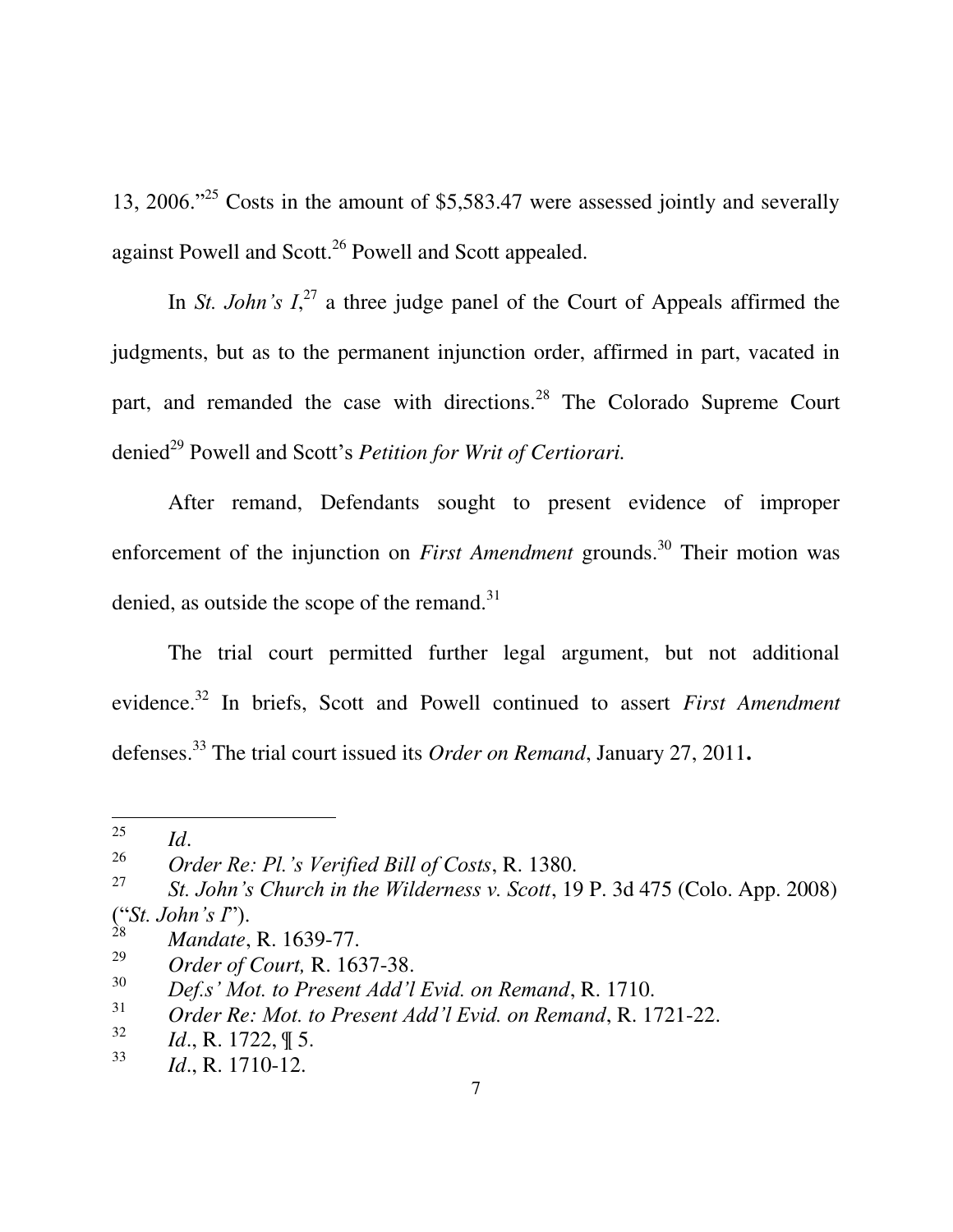## **B. STATEMENT OF FACTS**

For more than two decades, Scott and Powell have evangelized publicly with different groups of fellow-Christians at many locations for many audiences.<sup>34</sup> Their work is not mere political protest, since they evangelize their Bible-based faith.<sup>35</sup>

St. John's church, near downtown Denver at 1313 Clarkson St,<sup>36</sup> is a monumental stone structure, with an elevated front entry accessed by stone stairs and a ramp leading up from the sidewalk on 14th St. to its massive entrance.<sup>37</sup> The church owns the entire city block, consisting of the church building, driveways, parking spaces, adjoining buildings and two generous, elevated lawns lying on the east and west sides of the church building.<sup>38</sup> Five different doors give entry into the church from different sides.<sup>39</sup> The front entrance on 14th St. is not the only access. 40

37 Def.s' Ex. VV, L, M and O.

<sup>34</sup> Scott Dep. 86:10 -14, 193:3-17 (Dec. 19, 2005).

<sup>35</sup> Scott Dep. 39:10-21, 19:19-23, 171:7-11; Powell Dep. 26:7-10, 22:8-15, and 22:8-15 (Dec. 19, 2005).

<sup>36</sup> Pl.s" Ex. 1.

<sup>38</sup> Pl.s" Ex. 25.

<sup>39</sup> Carlsen, Trial Tr. vol. 11, 12:13-20.

<sup>40</sup> Carlsen, Prelim. Inj. Hr"g Tr. vol. 24, 158:7-10.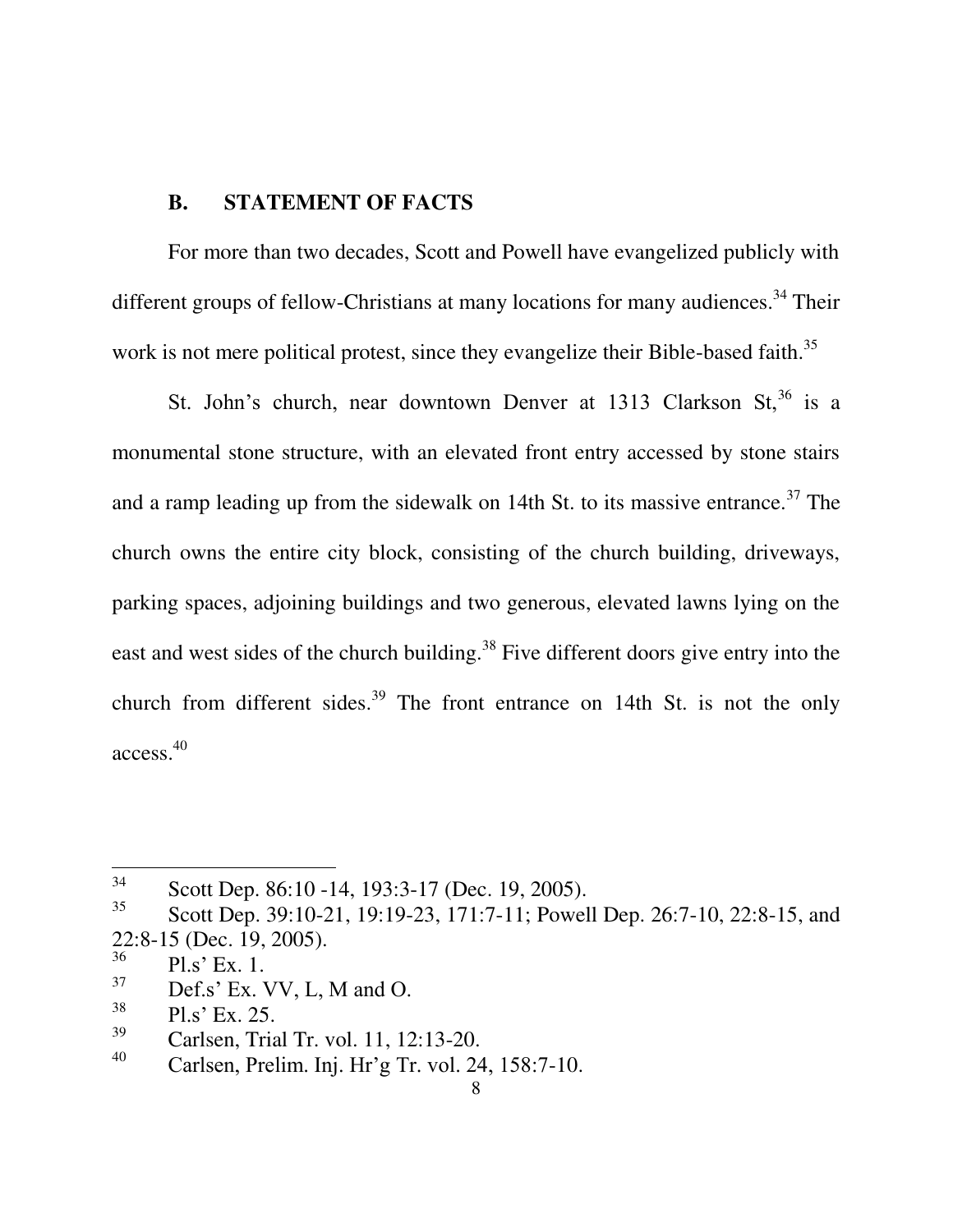People park on both sides of 14th St., on the streets encircling the church or in nearby parking lots. $41$  One lot is across from the front of the church on the north side of 14th St., a busy east-bound thoroughfare. $42$ 

In the mid-1990's,  $43$  Oakley McEachren, a St. John's parishioner and lifelong Episcopalian,<sup>44</sup> began informing St. John's clergy and other parishioners on the issue of abortion.<sup>45</sup> He viewed abortion as the "burning issue of our times."<sup>46</sup> Every Sunday for several years, he protested. <sup>47</sup> McEachren felt that Palm Sunday and Easter yielded the largest, and least informed audiences who needed to hear his message.<sup>48</sup> McEachren testified he told Scott and others he was speaking out against abortion at St. John"s, and Scott told McEachren he would support him on that.<sup>49</sup> McEachren recalled once that Scott brought a graphic poster and the priests

<sup>41</sup> Parking occurs on the south side of 14th St., except in front of the church's steps on Sundays. Carlsen, Trial Tr. vol. 10, 251:12-14; *Id*., vol. 11, 3:1-6, 4:7-19. Parking also exists in the church"s lot on the north side of 14th St., and in the Morley Middle School parking lot. *Id*., 116:18 – 117:12-16.

<sup>42</sup> Carlsen, Trial Tr. vol. 10, 251:12-14.

<sup>43</sup> McEachren, Trial Tr. vol. 17, 32:13-22.

<sup>44</sup> *Id*., 9:3-5.

<sup>45</sup> *Id.*, 15:14-16, 20-23, 10:10-16.

<sup>46</sup> *Id*., 10:17-18.

<sup>47</sup> *Id*., 10:19-25, 11:6.

<sup>48</sup> *Id*., 25: 7-19.

<sup>49</sup> *Id*., 18:1-7.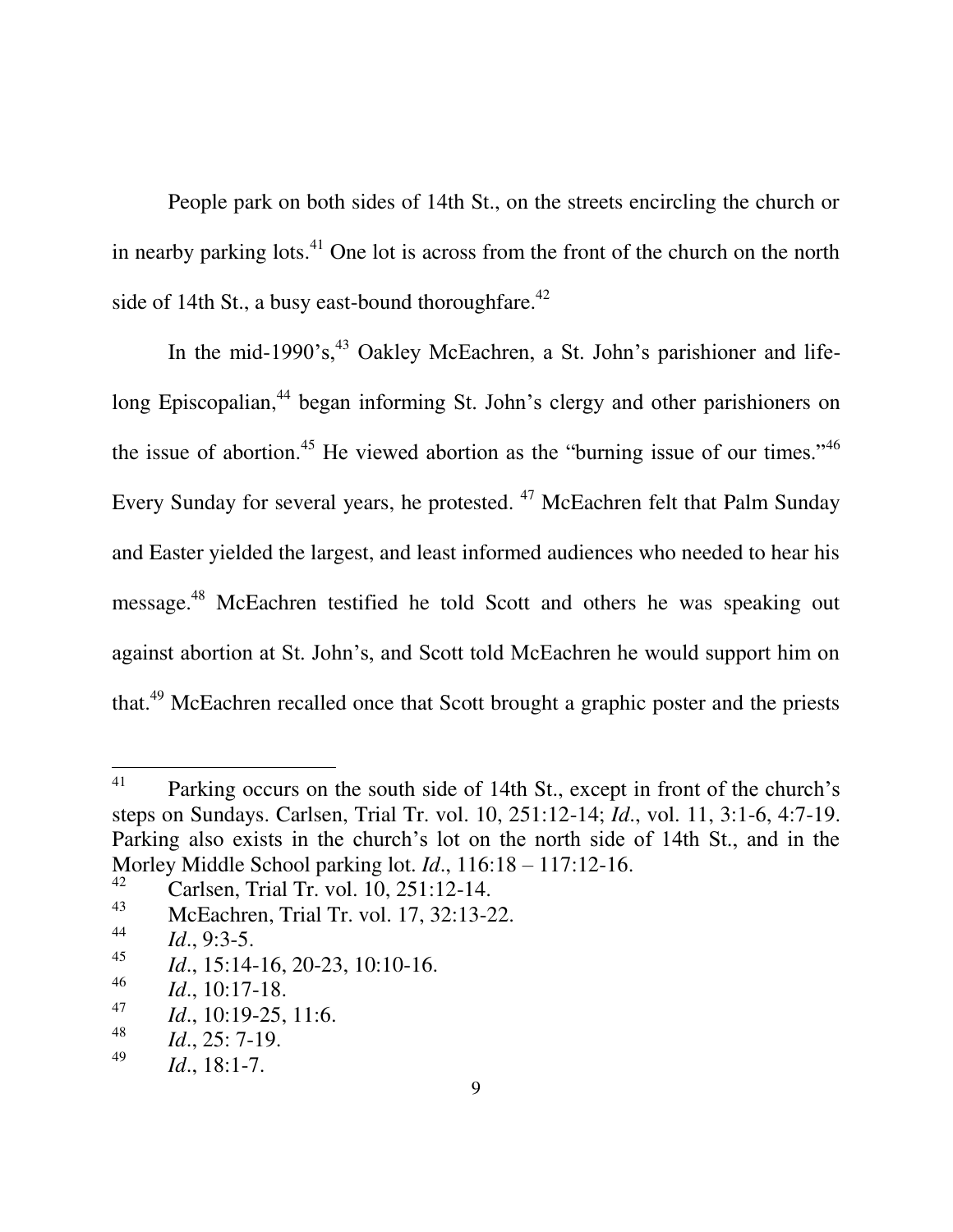tried to block parishioners from seeing it.<sup>50</sup> They called the police and had McEachren and Scott arrested and charged with disturbing a church service, but the charge was dropped. $51$ 

For more than ten years prior to March 2005, even though McEachren joined another church in 1999,<sup>52</sup> a few demonstrators continued to gather at St. John's on Palm Sunday and Easter to communicate their message to St. John"s and the passing public.<sup>53</sup> For the four years McEachren protested on Palm Sundays,  $54$  the outdoor processions were always on church property, never on the sidewalk.<sup>55</sup>

After the 2004 Palm Sunday demonstration, St. John"s clergy again filed charges against Scott and another man again without success.<sup>56</sup>

The clergy decided in late  $2004^{57}$  that, for the 2005 Palm Sunday events, they would reserve the public sidewalk and hold the procession where the

- 53 Carlsen, Trial Tr. vol. 10, 127:2-13.
- 54 McEachren, Trial Tr. vol. 17, 19:1-7.
- 55 *Id.*, 21:2-14, 40:21 – 41:4

<sup>50</sup> *Id*., 11:8-16, 12:2-6.

<sup>51</sup> *Id*., 12:5-6.

<sup>52</sup> *Id*., 9:15-19.

<sup>56</sup> Carlsen, Trial Tr. vol. 10, 218:4-9, 219:7-21; Eaton, Trial Tr. vol. 16, 169:3- 17.

<sup>57</sup> Carlsen, Trial Tr. vol. 10, 238:1-5; Ex. 14 (street occupancy permit for Mar. 20, 2005).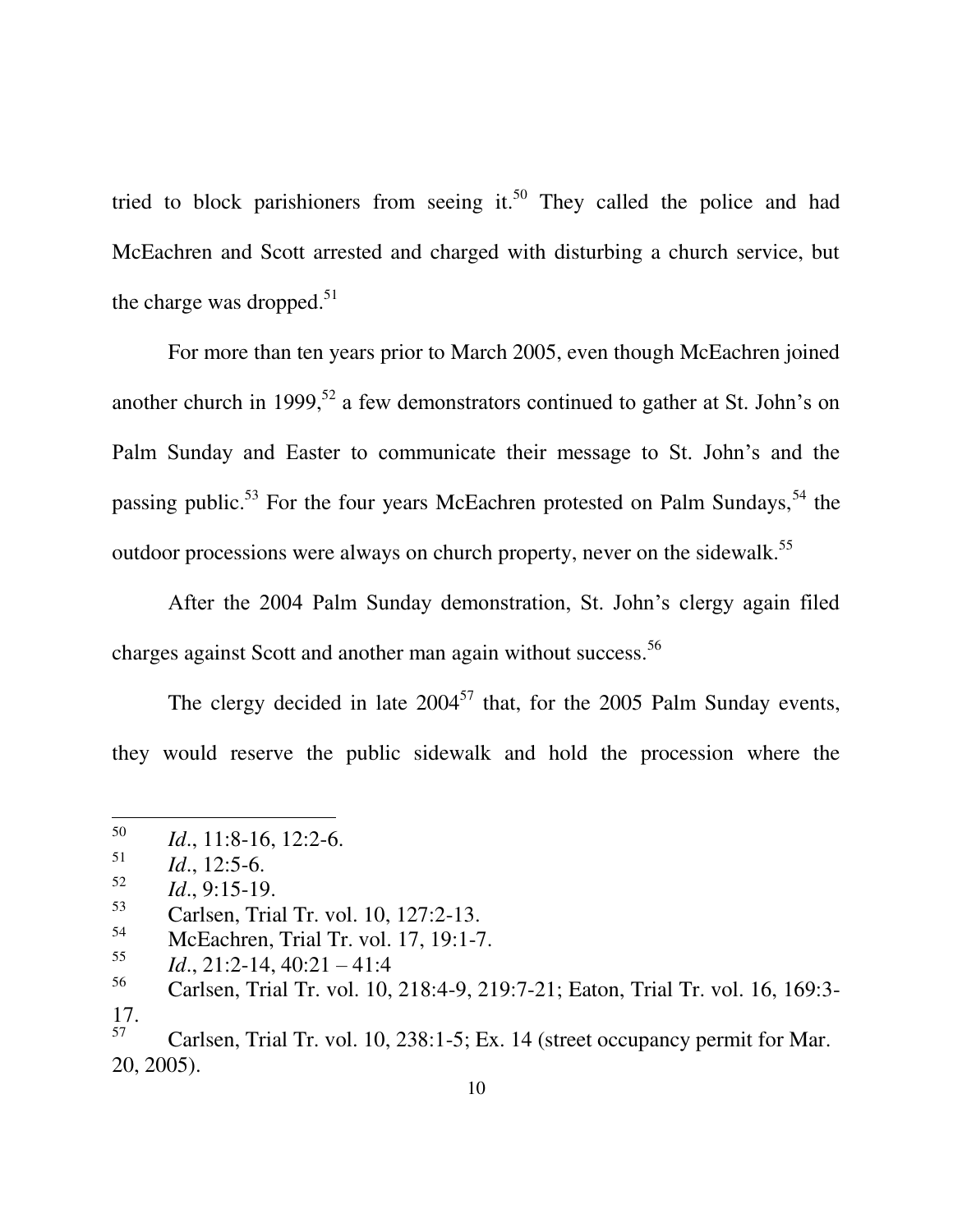demonstrators ordinarily stood.<sup>58</sup> Street occupancy permits are not the same as a parade permit, which would be issued by the Denver police.<sup>59</sup> The church obtained a 'street occupancy permit' from the City Engineers Office to reserve its use of the sidewalk, $60$  but did not inform the demonstrators about it ahead of Palm Sunday  $2005<sup>61</sup>$  Although required by the permit to block off the sidewalk to the public, <sup>62</sup> the church did not do so. $63$  Its main witness, Rev. Carlsen, admitted that nothing informed the public of the  $2005$  permit.<sup>64</sup>

On Palm Sunday 2005, St. John"s held two outdoor processions, one at the 9 a.m. and one at the 11:15 a.m. service.<sup>65</sup> No outdoor procession is held for the 7:30 a.m. service because the people are more elderly and less mobile.<sup>66</sup> According to Carlsen, each procession took about 10 minutes from start to finish. $67$ 

<sup>58</sup> Carlsen, Trial Tr. vol. 17, 99:12-19.

<sup>59</sup> Zimmerman, Trial Tr. vol. 17, 67:1-13.

<sup>60</sup>  $\frac{60}{61}$  Pl.s' Ex. 15.

<sup>61</sup> Carlsen, Trial Tr. vol. 10, 229:8-23; Zimmerman, Trial Tr. vol. 17, 69:22 –  $70:6.$ 

<sup>62</sup> Carlsen Trial Tr Vol. 10, 232:6-19.

<sup>63</sup> *Id*., 228:22-25.

<sup>64</sup> *Id*., 230:21-25.

<sup>65</sup> *Id*., 126:10-11.

<sup>66</sup>  $\frac{66}{67}$  *Id.*, 126:12-14.

<sup>67</sup> Carlsen, Trial Tr. vol. 11, 18:14-17.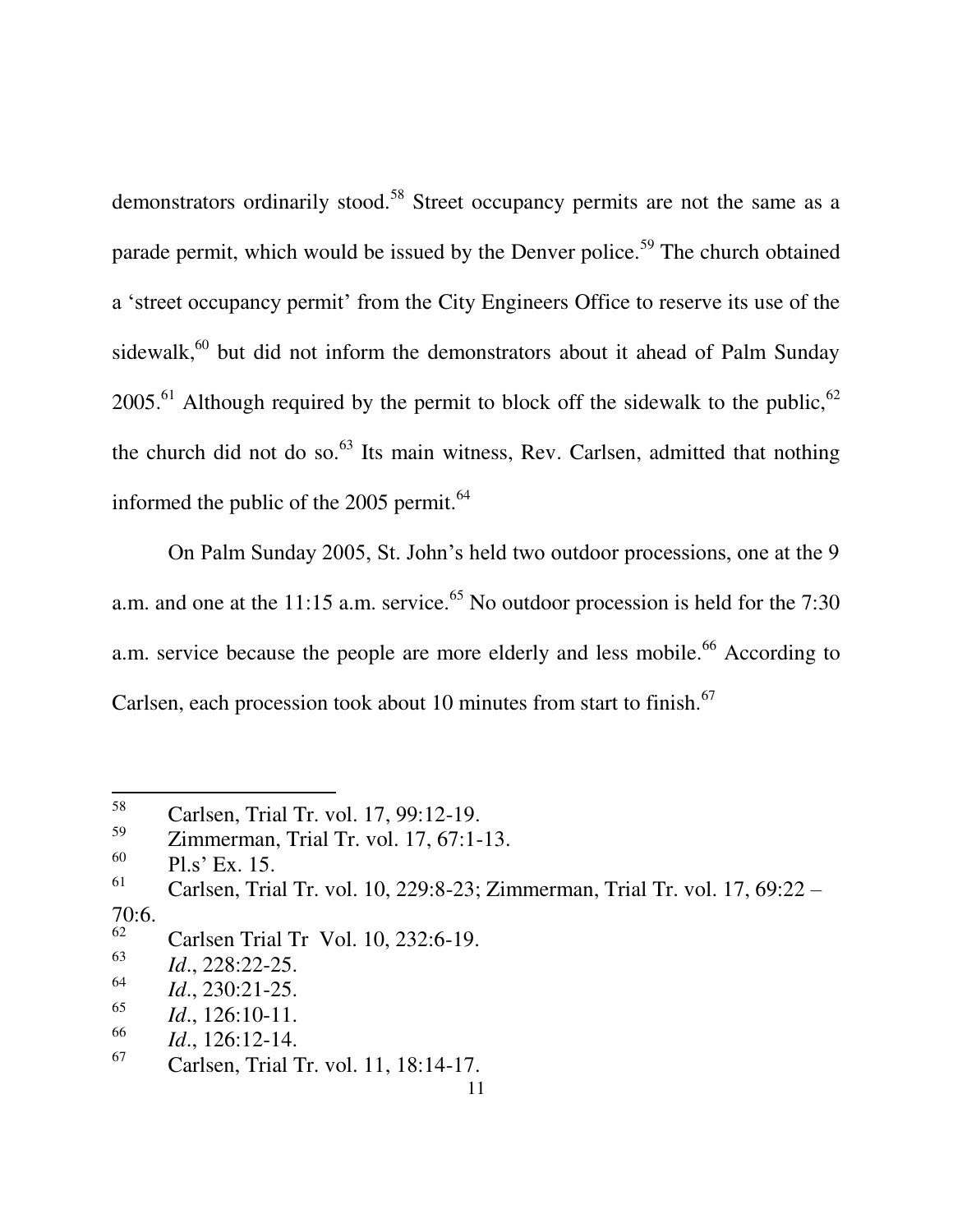The procession, symbolic of Jesus' entry into Jerusalem, began outside, made a circuit, then entered the church through the main doors.<sup>68</sup> Carlsen estimated that perhaps 1,100 people attended the services that Palm Sunday.<sup>69</sup> Plaintiff Thompson estimated that 300-400 people attended the 11:15 a.m. outdoor service.<sup>70</sup> Carlsen believed there were seven (7) protesters,<sup>71</sup> some on the sidewalk on the other side of 14th St., and at least three were standing on top of cars parked on 14th St., $^{72}$  holding signs and carrying Bibles. $^{73}$ 

Plaintiff Berberich testified that 2005 was the first time the procession used the public sidewalk,<sup>74</sup> as did Scott<sup>75</sup> and Powell.<sup>76</sup> Powell said that, after the demonstrators were told they could not use the public sidewalk, the idea of using their cars was an impromptu response, and the police had no problem with the idea.<sup>77</sup>

 $\overline{a}$ 

75 Scott Dep. 113:4-8.

<sup>68</sup> Carlsen, Trial Tr. vol. 10, 125:10-20.

<sup>69</sup> *Id*., 137:7-8.

<sup>70</sup> Thompson, Trial Tr. vol. 14, 125:22 – 126:2.

<sup>71</sup> Carlsen, Trial Tr. vol. 10, 128:4-6.

<sup>72</sup> *Id*., 141:16-24.

<sup>73</sup> *Id*., 144:12-14.

<sup>74</sup> Thompson, Trial Tr. vol. 14, 147:24 – 148:1.

<sup>76</sup> Powell, Trial Tr. vol. 12, 243:9-20.

<sup>77</sup> *Id*., 251:9-21.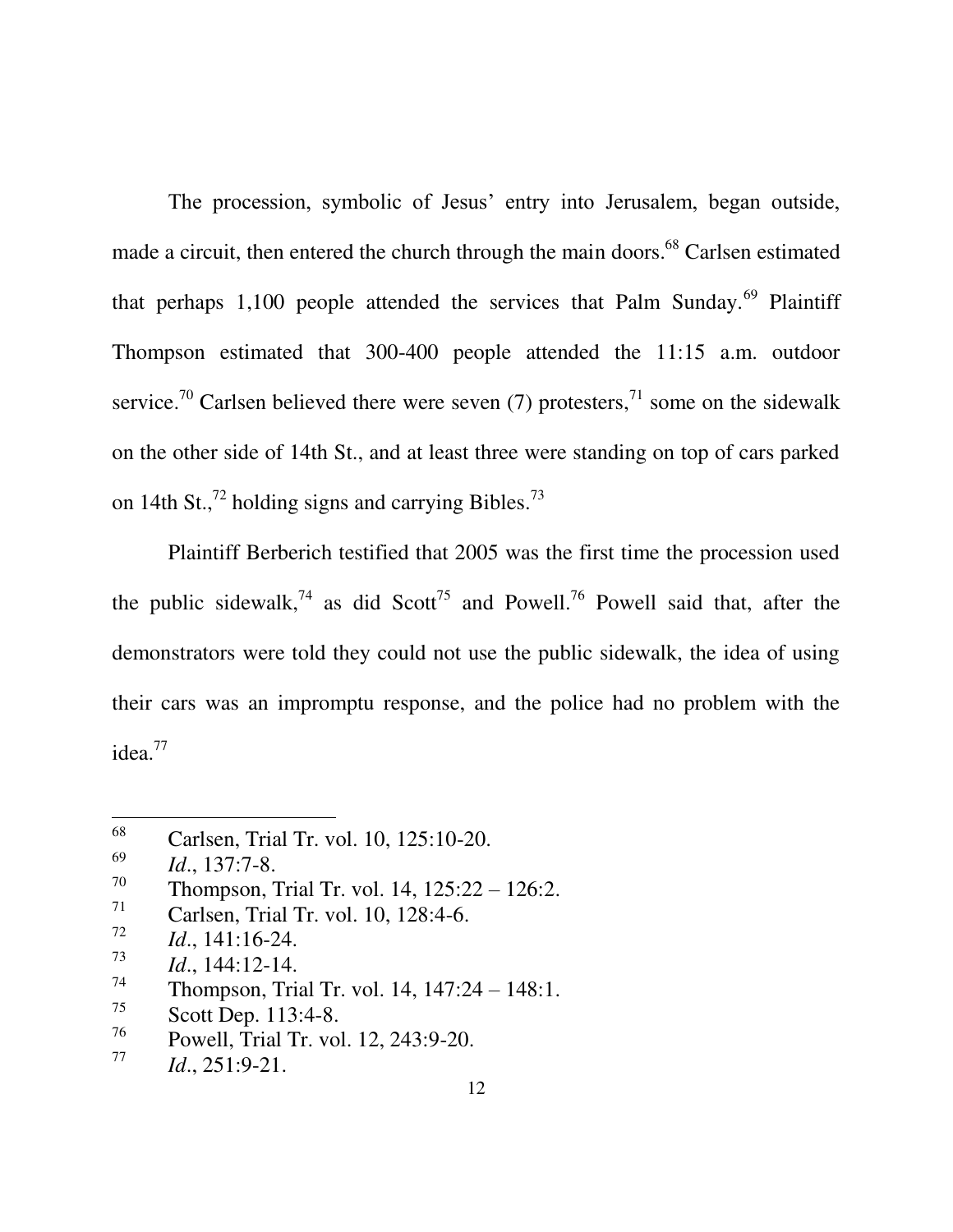PERMIT COMPLIANCE. The demonstrators started arriving at approximately 7:15 a.m.<sup>78</sup> The clergy expected them,<sup>79</sup> and had sent an e-mail to parishioners.<sup>80</sup> Carlsen saw the protesters as early as the 7:30 a.m. services, preaching and singing.<sup>81</sup> Police knew in advance of the demonstration.<sup>82</sup> Less than 5 minutes after he arrived,  $83$  Cpl. Stringham was approached by a St. John's lawyer who showed him a sidewalk permit.<sup>84</sup> Scott did give Stringham a document asserting the *First Amendment*, <sup>85</sup> and from that point on, the protesters were always cooperative.<sup>86</sup> Det. Olin said that once the protesters were instructed about the permit, they complied with all parts of it. $87$ 

Stringham, Trial Tr. vol. 15, 16:19.

 $\overline{a}$ 

- 84 *Id.*, 27:20 – 28:4, Pl.s' Ex. 14.
- 85 *Id.*, 38:17 – 39:6, Def.s' Ex. A.

<sup>87</sup> Olin, Trial Tr. vol. 16, 216:12-20, 238:9-14.

<sup>78</sup> <sup>18</sup> Carlsen Trial Tr. Vol.10, 153:18 – 154:3.<br><sup>79</sup> Carlson Trial Tr. vol. 10, 107:2, 0, 129:14

Carlsen, Trial Tr. vol. 10, 197:3-9, 138:14-21.

<sup>80</sup> <sup>80</sup> *Id.*, 197:24-25; Pl.s' Ex. 18 (e-mail).<br><sup>81</sup> Corlson Trial Tr. vol. 12, 142:20, 1

<sup>&</sup>lt;sup>81</sup> Carlsen, Trial Tr. vol. 12, 142:20 – 143:1.<br><sup>82</sup> Stringham Trial Tr. vol. 15, 16:10

<sup>83</sup> *Id.*, 39:23 – 40:3.

<sup>86</sup>  $\frac{86}{87}$  *Id.*, 39: 16-22.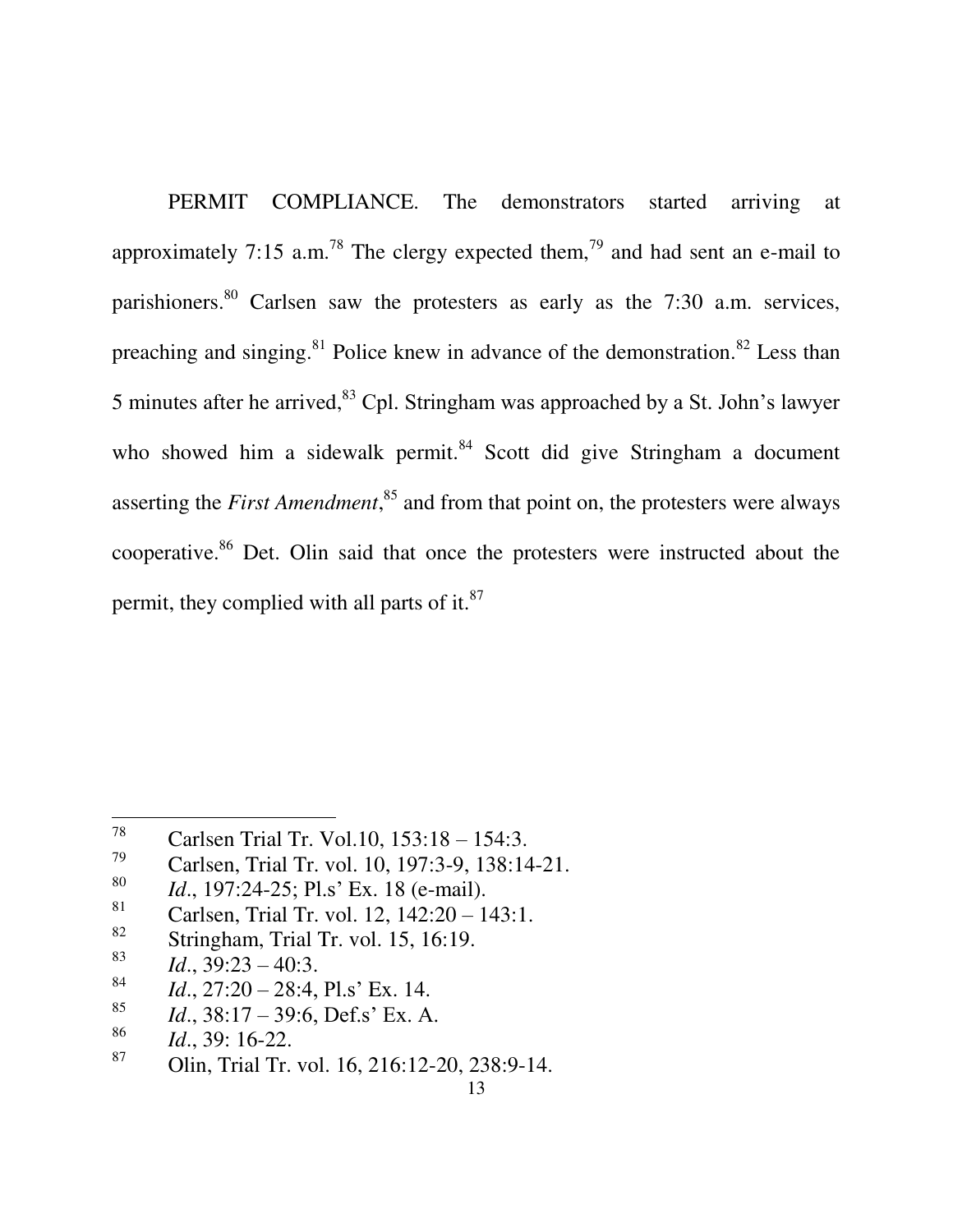PROTESTS ON PUBLIC PROPERTY. Stringham testified that Scott asked permission to stand on the car.<sup>88</sup> Olin said the protesters were on public property at all times, $89$  and that they did not need police permission to stand on their cars.  $90$ 

DEFENDANTS" NON-VIOLENCE. Carlsen was not afraid at all about violence by the protesters.<sup>91</sup> Olin testified the protesters did not use profanity or gestures, $92$  and that no harsh words were spoken, that the tone was peaceful, if tense.<sup>93</sup> Olin said there was no violence,<sup>94</sup> and no arrests.<sup>95</sup> He has never had past concerns about the Scotts and violence. $96$  Stringham saw no threats by the protesters to the parishioners.<sup>97</sup> Stringham said all of the protesters simply stood in an area and never approached anyone going to a church service.<sup>98</sup> He said the protesters did not follow people going to church, nor restrict anyone"s freedom of

<sup>88</sup> <sup>88</sup> Stringham, Trial Tr. vol. 15, 58:10-22, 59:10-17.

<sup>89</sup> Olin, Trial Tr. vol. 16, 216:1-3.

<sup>90</sup> *Id*., 217:6-9.

<sup>91</sup> Carlsen, Trial Tr. vol. 10, 148:23-25.

<sup>92</sup> Olin, Trial Tr. vol. 16, 215:23-25, 231:13.

<sup>93</sup> *Id*., 220:3-7.

<sup>94</sup> *Id*., 220:10-11.

<sup>95</sup> *Id*., 224:15-18.

<sup>96</sup> *Id*., 230:8-10.

<sup>97</sup> Stringham, Trial Tr. vol. 15, 50:10-12.

<sup>98</sup> *Id*., 51:2-5.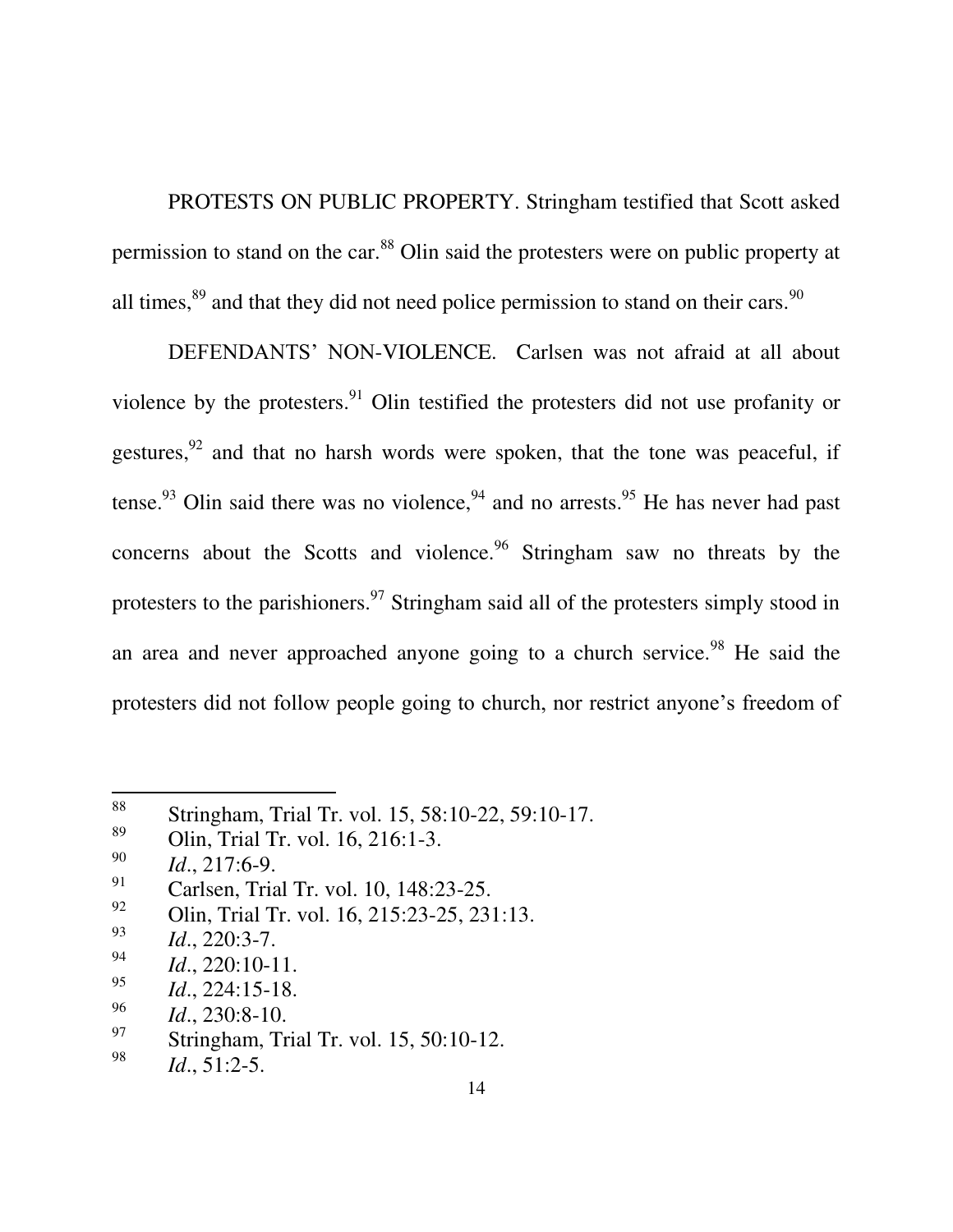movement.<sup>99</sup> Stringham said the protesters did not go into the parking areas.<sup>100</sup> Stringham said that at no time did he need to prevent a confrontation.<sup>101</sup>

Carlsen admitted that the police took no action and did not cite or arrest anyone.<sup>102</sup> He authenticated the Defendants' photos showing a peaceful event.<sup>103</sup> Carlsen saw the police using a video camera.<sup>104</sup> He said the police did not have to do anything, as no one broke the law.<sup>105</sup> Carlsen and Eaton admitted there was no physical altercation between the congregation and the protesters.<sup>106</sup> The police destroyed their video.<sup>107</sup> The police did not issue any tickets.<sup>108</sup>

Scott opposes violence.<sup>109</sup> He uses non-violent preaching as his way to tell people to repent, and that if they do, God will forgive them.<sup>110</sup> He believes it is

<sup>99</sup> *Id*., 73:2-9.

<sup>100</sup> *Id*., 86:16-21. 101

*Id*., 73:16-s17.

<sup>102</sup> Carlsen, Prelim. Inj. Hr"g Tr. vol. 24, 163:1-12.

<sup>103</sup> Def.s' Ex. MM, NN and OO; Carlsen, Prelim. Inj. Hr'g Tr. vol. 24, 169:22- $25 - 170:15$ .

<sup>104</sup> Carlsen, Prelim. Inj. Hr"g Tr. vol. 24, 171:16-20, 25 – 172:2.

<sup>105</sup> *Id*., 172:19 – 173:9.

<sup>106</sup> *Id*., 173:19-22; Eaton, Trial Tr. vol. 16, 200:14-16.

<sup>107</sup> Stringham, Trial Tr. vol. 15, 44:5-11; Carlsen, Prelim. Inj. Hr'g Tr. vol. 24, 189:19.

<sup>108</sup> Scott Dep. 190:24 – 191:6; Stringham, Trial Tr. vol. 16, 143:8-17.

<sup>109</sup> Scott Dep. 44:5-15 – 45:1, 70:1-10.

<sup>110</sup> *Id*. 51:20-24.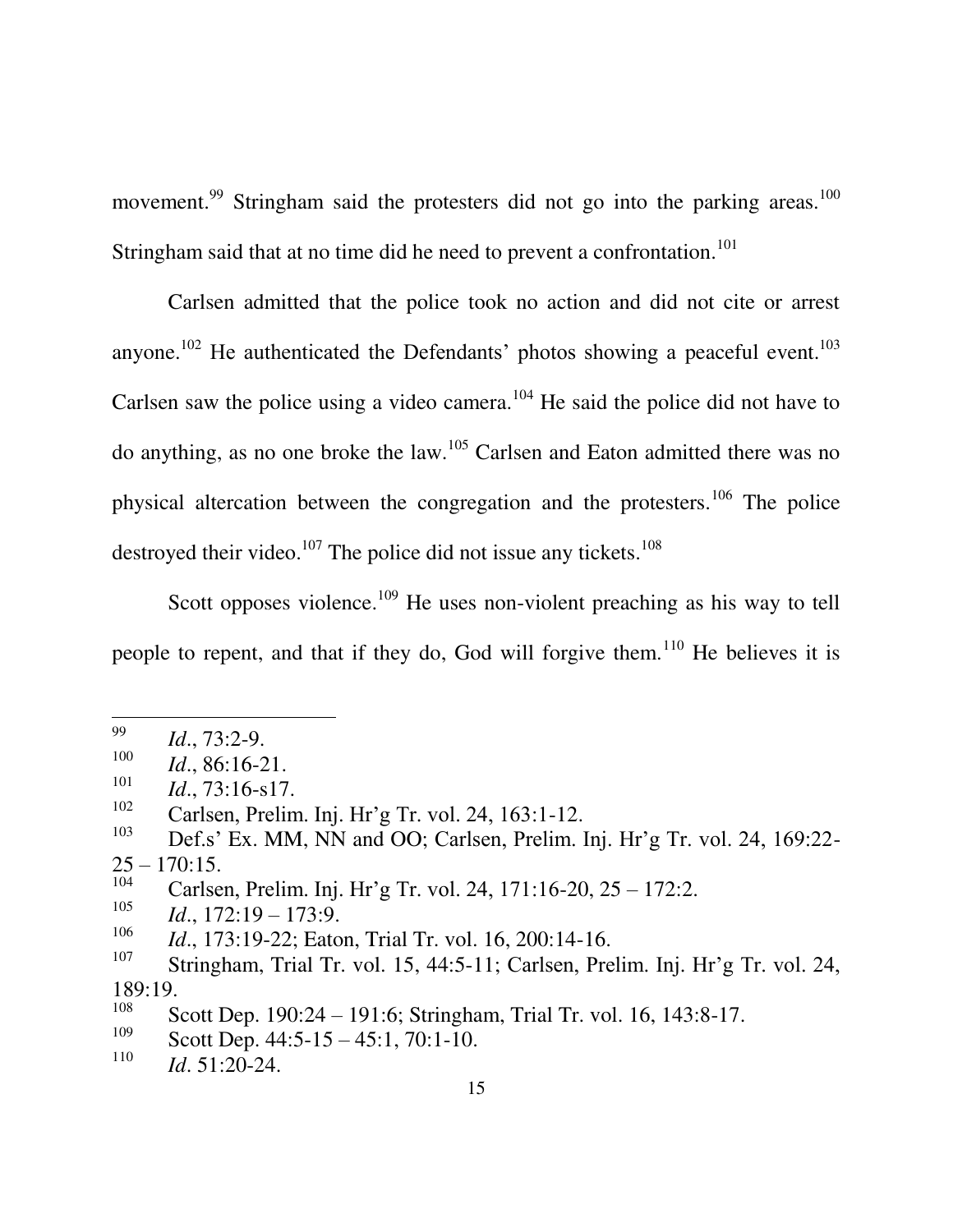wrong to physically hurt someone.<sup>111</sup> He believes he is an ambassador of Jesus Christ, according to the Bible.<sup>112</sup> Scott's pastor, Rev. Enyart, who has protested many times with Scott and Powell,<sup>113</sup> said neither of them have ever promoted violence at any protest whatsoever.<sup>114</sup> And Stringham testified that no one from St. John's complained to him about any violence.<sup>115</sup>

NO PHYSICAL BLOCKING, IMPEDING. Carlsen admitted that the protesters did not protest at any of the five main doors of the cathedral.<sup>116</sup> Carlsen did not file a formal complaint with the police concerning the protesters conduct.<sup>117</sup> Olin testified that no parishioners were diverted from their intended path of walking during the procession.<sup>118</sup> Olin said the protesters did not at any time try to cause problems for people walking in any direction to or from the church.<sup>119</sup> Olin

 $\overline{a}$ 

113 Enyart, Trial Tr. vol. 18, 116:10-12.

<sup>111</sup> *Id*. 52:21 – 53:2.

<sup>112</sup> *Id*. 50:22-25.

<sup>114</sup> *Id*., 124:8-11.

<sup>115</sup> Stringham, Trial Tr. vol. 15, 69:15-20.

<sup>116</sup> Carlsen, Trial Tr. vol. 11, 12:20-25.

<sup>117</sup> Carlsen, Trial Tr. vol. 10, 216:24 – 217:2.

<sup>118</sup> Olin, Trial Tr. vol. 16, 229:22-25.

<sup>119</sup> *Id*., 238:9-14.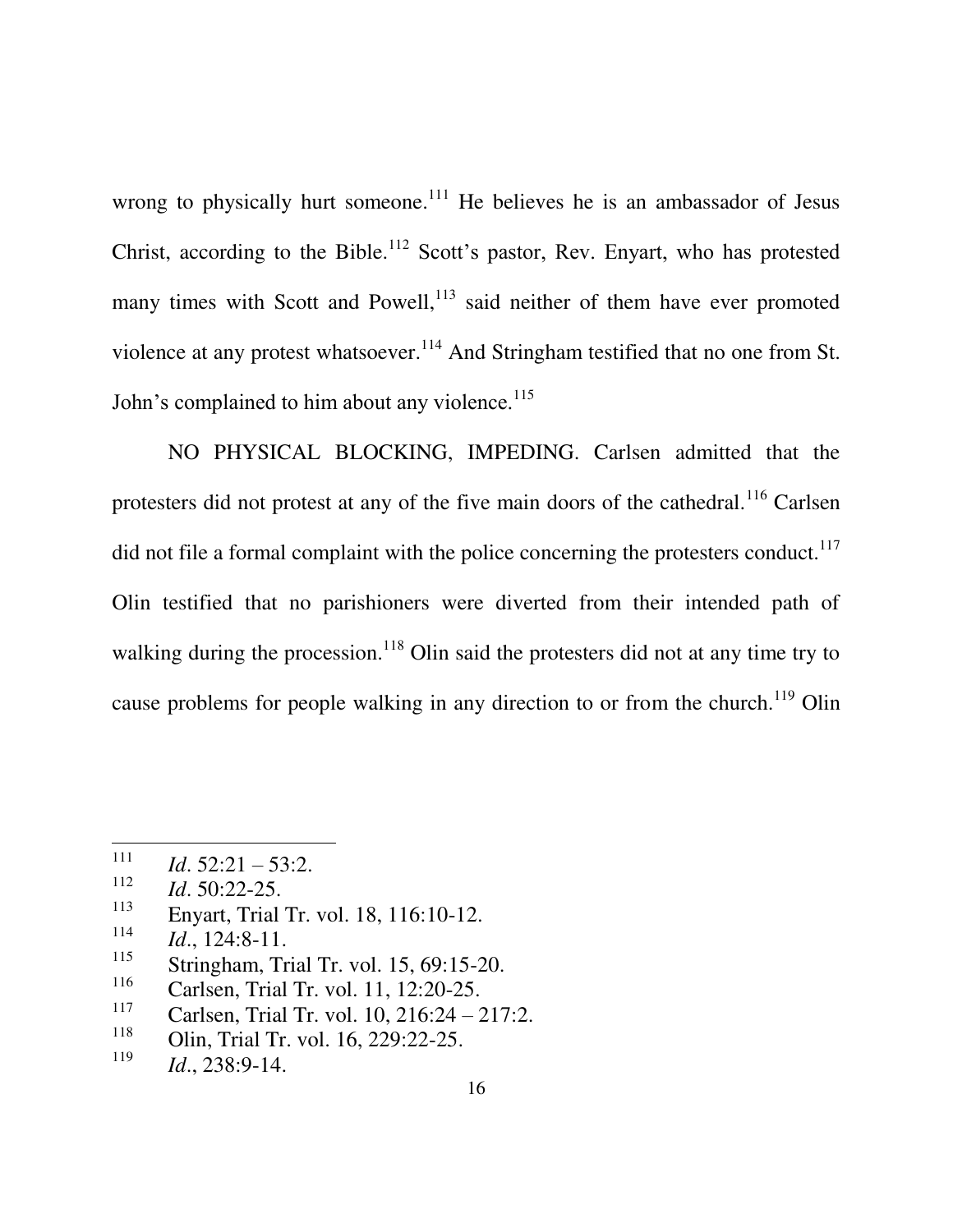authenticated Defendants" photo, *Exhibit L*, as showing the people walking unimpeded that day. $^{120}$ 

Eaton admitted he did not see any protesters interfere with, block or impede any parishioners.<sup>121</sup> Likewise, Carlsen admitted he never saw Powell block or interfere with the movement of the people walking across 14th  $St.,<sup>122</sup>$  and in fact, he never witnessed *any* protesters impeding, or blocking or physically stepping in front of anyone.<sup>123</sup> Carlsen also admitted that churchgoers had other alternate routes to enter the church other than the 14th St. entrance.<sup>124</sup> St. John's Canon Randall also admitted it was possible for parents and their children to enter on the other side of the building.<sup>125</sup> Eaton had given parishioners the choice of going inside instead of going on the procession.<sup>126</sup> Plaintiff Berberich had no knowledge of any protester blocking or impeding access to St. John's.<sup>127</sup> He had no knowledge

<sup>120</sup> <sup>120</sup> *Id.*, 239:18 – 240:15; Def.s' Ex. L.<br><sup>121</sup> Esten Triel Tr. vol. 16, 200:17.23

 $\frac{121}{122}$  Eaton, Trial Tr. vol. 16, 200:17-23.

Carlsen, Prelim. Inj. Hr'g Tr. vol. 24, 155:11-17; Carlsen, Trial Tr. vol. 11, 46:10-14; Def.s" Ex. R and V.

<sup>123</sup> Carlsen, Prelim. Inj. Hr"g Tr. vol. 24, 155:18-21; Carlsen, Trial Tr. vol. 11,  $63:23 - 64:2$ .

<sup>124</sup> <sup>124</sup> Carlsen, Prelim. Inj. Hr'g Tr. vol. 24, 158:7-10.<br><sup>125</sup> Pendell Triel Tr. vol. 16, 202:8, 18, 205:17, 20

<sup>&</sup>lt;sup>125</sup> Randall, Trial Tr. vol. 16, 292:8-18, 295:17 – 296:4.<br><sup>126</sup> Esten Trial Tr. vol. 16, 185:4, 11

Eaton, Trial Tr. vol. 16, 185:4-11.

<sup>127</sup> Berberich, Trial Tr. vol. 13, 111:9-12.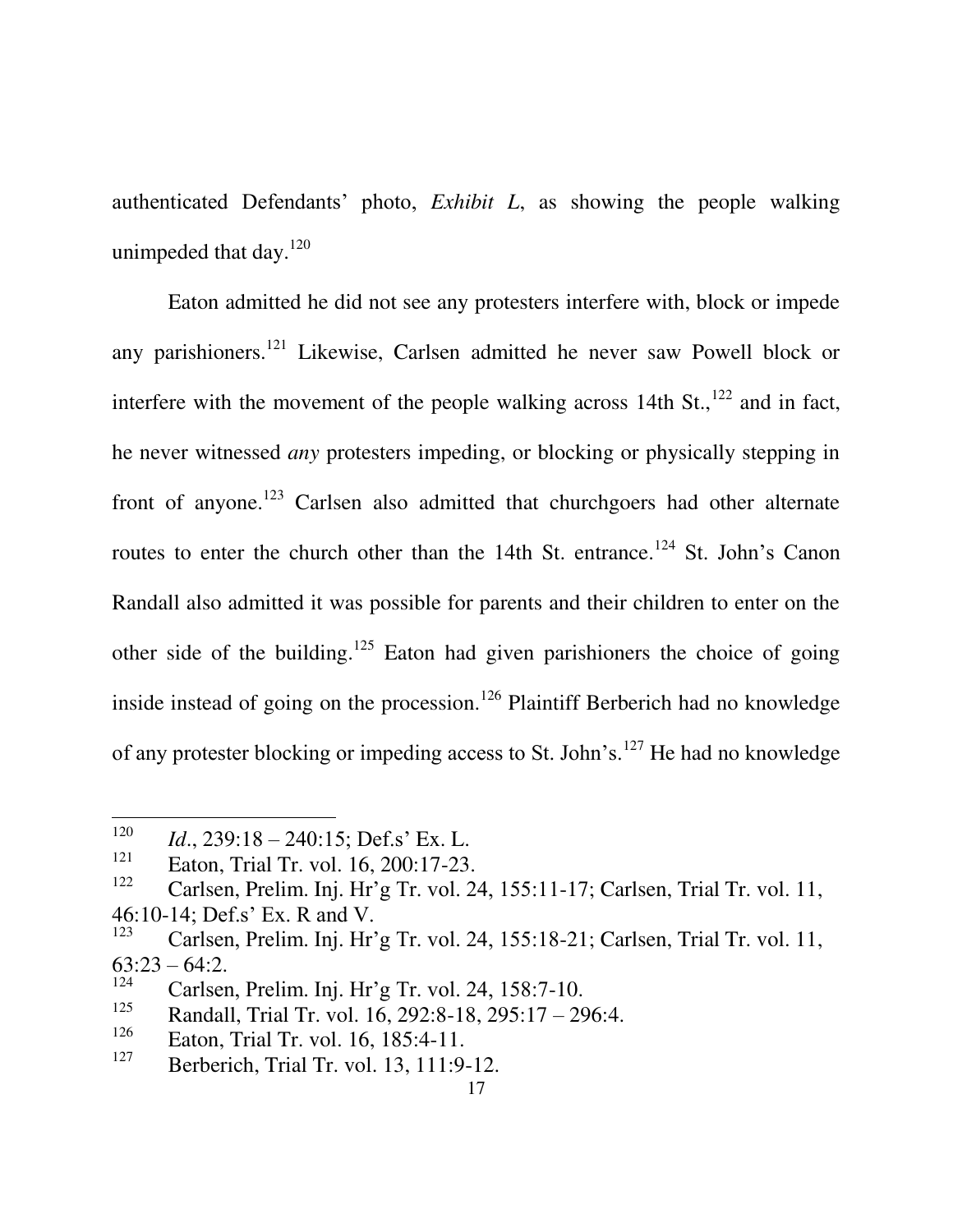of anyone who did not complete it.<sup>128</sup> Plaintiff Thompson did not notice anyone attempting to block the procession.<sup>129</sup> The trial court found that the protestors "did not engage in any physical violence or attempt to physically block people from moving about or follow people to or from their cars or otherwise."<sup>130</sup>

However, according to Carlsen, the protesters were physically "interfering" with the worship service outside by reading the Bible and singing. $131$  He says "preaching" is a physical act.<sup>132</sup> He said that when he said, "physically intruding," he means "shouting."<sup>133</sup>

VOLUME OF PROTESTERS. Carlsen did not recall the "volume" used by the protesters, only their "tone."<sup>134</sup> He admitted that the presiding clergy used a microphone for the beginning of the outdoor procession on the east side of the cathedral.<sup>135</sup> Carlsen could not hear the protesters once he closed the doors to the

<sup>128</sup>  $Id., 111:9-16.$ 

Thompson, Trial Tr. vol. 14, 157:1-5

<sup>130</sup> Findings, Trial Tr. vol. 19, 21:15-18.

<sup>131</sup> Carlsen, Trial Tr. vol. 11, 64:3-14, 69:9-23.

<sup>132</sup> *Id*., 69:15-17.

<sup>133</sup> *Id*., 69:11-14.

<sup>134</sup> Carlsen, Trial Tr. vol. 10, 196:12-21.

<sup>135</sup> Carlsen, Prelim. Inj. Hr"g Tr. vol. 24, 159:2-15.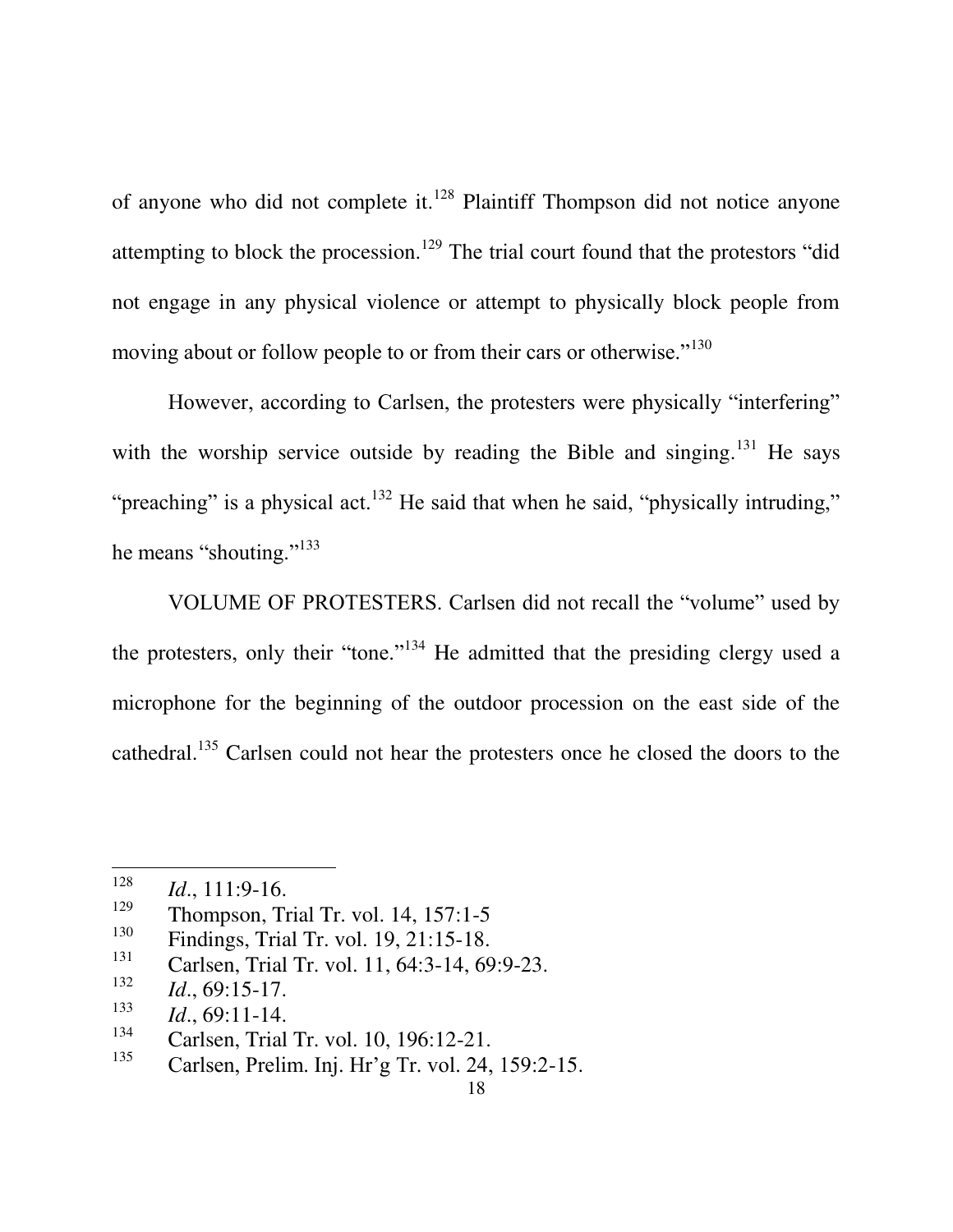cathedral, and did not hear them at all indoors during the 9 a.m. service.<sup>136</sup> Plaintiff Thompson was not aware of *any* noise by the protesters upon his arrival for the service, because the cathedral's doors were closed between the services,  $137$  and he *could not* hear the protesters when the doors were closed.<sup>138</sup> Plaintiff Berberich attended the 11:15 a.m. service but he did not participate in the outdoor procession.<sup>139</sup> He only heard a distant noise when he walked toward the cathedral.<sup>140</sup> Berberich said he was not aware of anyone who left the church due to the protesters.<sup>141</sup> The noise declined rapidly when the cathedral doors were closed.<sup>142</sup> Walking back to his car afterwards, he could not hear any noise.<sup>143</sup>

No one had a decibel meter that day, including the police.<sup>144</sup> Stringham testified that the protesters had no amplifying equipment.<sup>145</sup> He testified that Ken

 $\overline{a}$ 

140 *Id*., 66:16-23.

142 *Id*., 75:20 – 76:3.

<sup>136</sup> <sup>136</sup> Carlsen, Trial Tr. vol. 10, 181:10-16.<br><sup>137</sup> Thompson Trial Tr. vol. 14, 122:10.

Thompson, Trial Tr. vol. 14, 123:19-23.

<sup>138</sup>  $Id., 132:10-15.$ <br><sup>139</sup> Perhaviah Trie

Berberich, Trial Tr. vol. 13, 71:8-10.

<sup>141</sup> *Id*., 107:1-3.

<sup>143</sup> *Id*., 69:3-5.

<sup>144</sup>  $\frac{144}{145}$  Scott, Prelim. Inj. Tr. vol. 23, 108:8-14.

Stringham, Trial Tr. vol. 15, 67:17-21.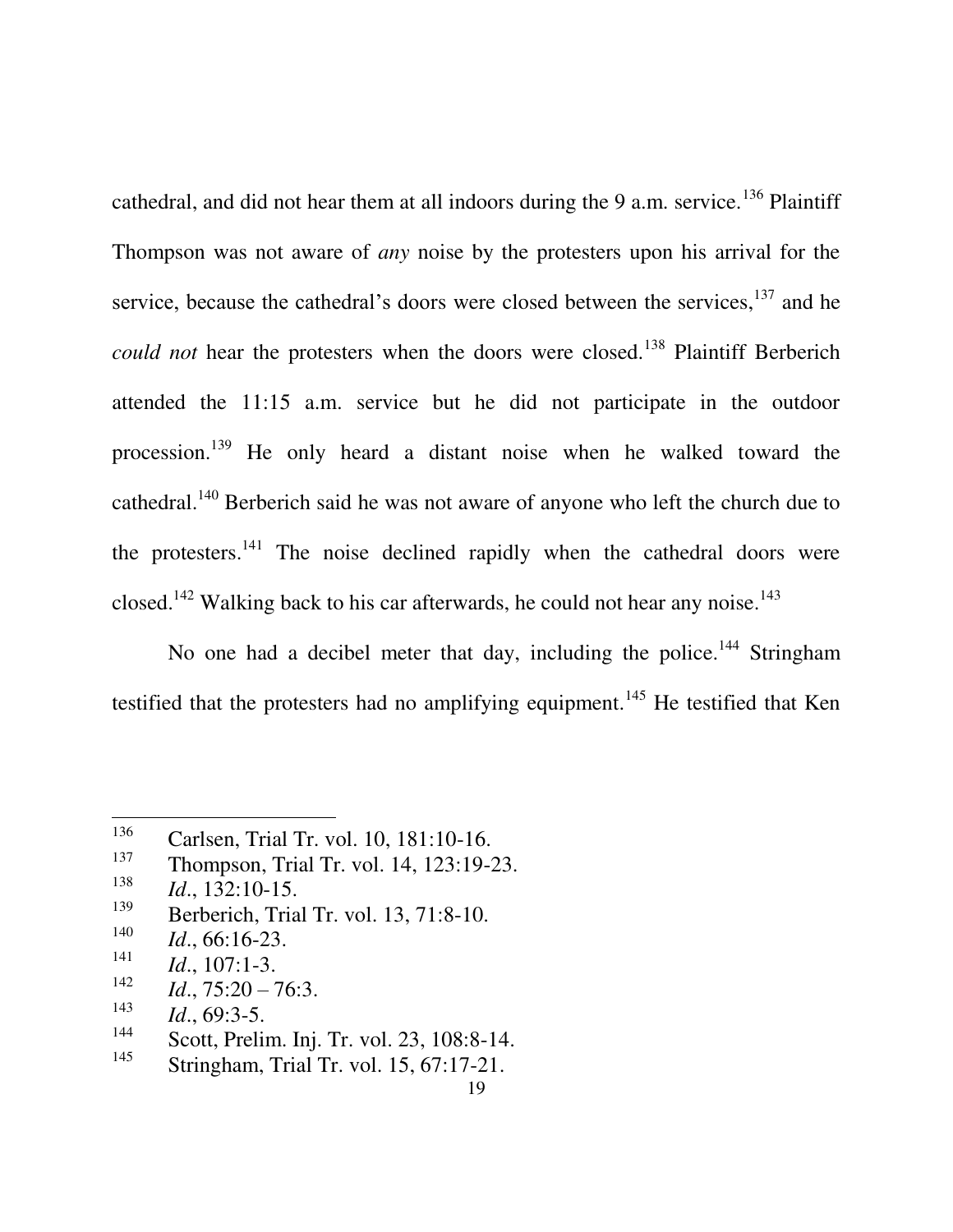Scott was the loud one, $146$  Olin said that even so, he could still hear the person leading the sermon.<sup>147</sup>

Carlsen testified he could not hear the protesters during the 9 a.m. and 11:15 a.m. services,  $148$  but only as he was entering and going through the doors.  $149$ Stringham said Scott was by far the loudest, but mainly when people were a long distance away.<sup>150</sup> Stringham has been to many protests such as anti-war, immigration, etc.,<sup>151</sup> and says that people raise their voices at protests.<sup>152</sup> He has seen other protests that were loud and boisterous.<sup>153</sup> Sound amplifying is restricted.<sup>154</sup> Like Olin, Stringham testified that he himself could clearly hear the priests that day.<sup>155</sup> Stringham received no complaints that day that the priests could not be heard.<sup>156</sup> Stringham said the protesters left after the start of the 11 o'clock

<sup>146</sup> Olin, Trial Tr. vol. 16, 243:19-22.

<sup>147</sup>  $Id., 230:1-3.$ 

Carlsen, Trial Tr. vol. 10, 181:10-13.

<sup>149</sup>  $I_{150}$  *Id.*, 182:3-9.

<sup>&</sup>lt;sup>150</sup> Stringham, Trial Tr. vol. 15, 74:7 – 75:2.<br><sup>151</sup> Stringham Trial Tr. vol. 15, 76:24, 77:2

Stringham, Trial Tr. vol. 15, 76:24 - 77:2.

<sup>152</sup> *Id*., 77:6-8.

<sup>153</sup> *Id*., 80:6-9.

<sup>154</sup> *Id*., 80:10-15.

<sup>155</sup> *Id*., 103:17-18.

<sup>156</sup> *Id*., 115:13-16.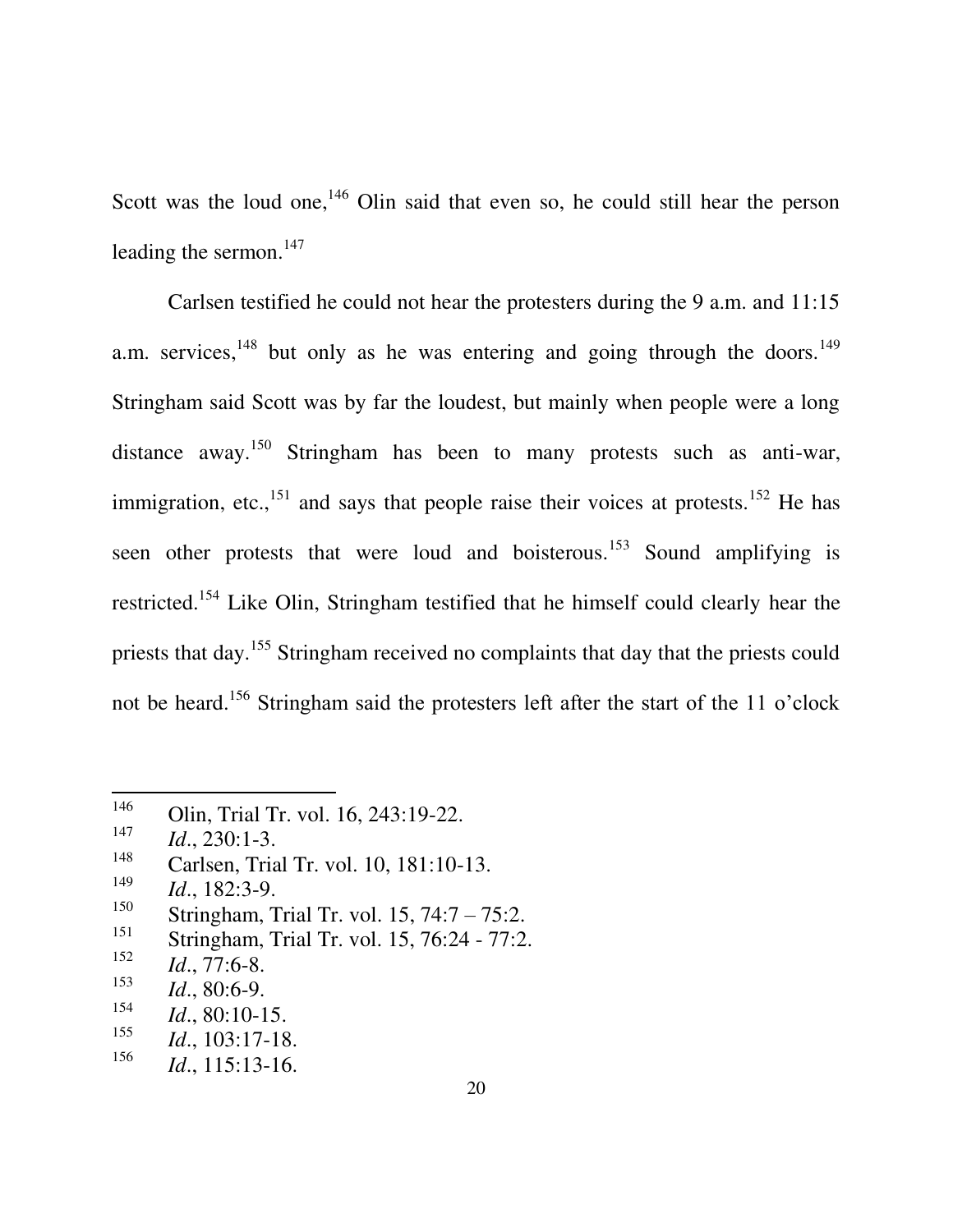service.<sup>157</sup> Scott said the police never advised the demonstrators that they were disturbing the worship service at any time.<sup>158</sup>

NO EVIDENCE OF POWELL"S VOLUME. Carlsen admitted he could not remember hearing Powell "yelling" at all.<sup>159</sup> He did not recall saying otherwise.<sup>160</sup> Carlsen did not know what Powell was saying.<sup>161</sup> He said the cement area around Powell allowed parishioners to keep about 30 feet from Powell.<sup>162</sup>

Plaintiff Berberich could not identify any voices belonging to the protesters,<sup>163</sup> and could not identify which protesters were in the front of the church.<sup>164</sup> Olin did not recall Powell at the protest at all.<sup>165</sup> Stringham testified that Powell did not talk louder than in a speaking voice, that he did not see Powell talking to anyone that day, and that nothing caused him to talk to Powell about any

<sup>157</sup>  $I_{158}$  *Id.*, 56:3-4.

Scott Dep. 190:16-23.

<sup>159</sup> Carlsen, Trial Tr. vol. 10, 155:11-14.

<sup>160</sup> Carlsen, Trial Tr. vol. 11, 94:19 – 95:2.

<sup>161</sup> Carlsen, Trial Tr. vol. 10, 183:12 – 184:9.

<sup>162</sup> Carlsen, Trial Tr. vol. 11, 40:25 – 41:5.

<sup>163</sup> Berberich, Trial Tr. vol. 13, 111:17-20.

<sup>164</sup> *Id*., 112:21, 111:17 – 12:5.

<sup>165</sup> Olin, Trial Tr. vol. 16, 242:6 – 243:4.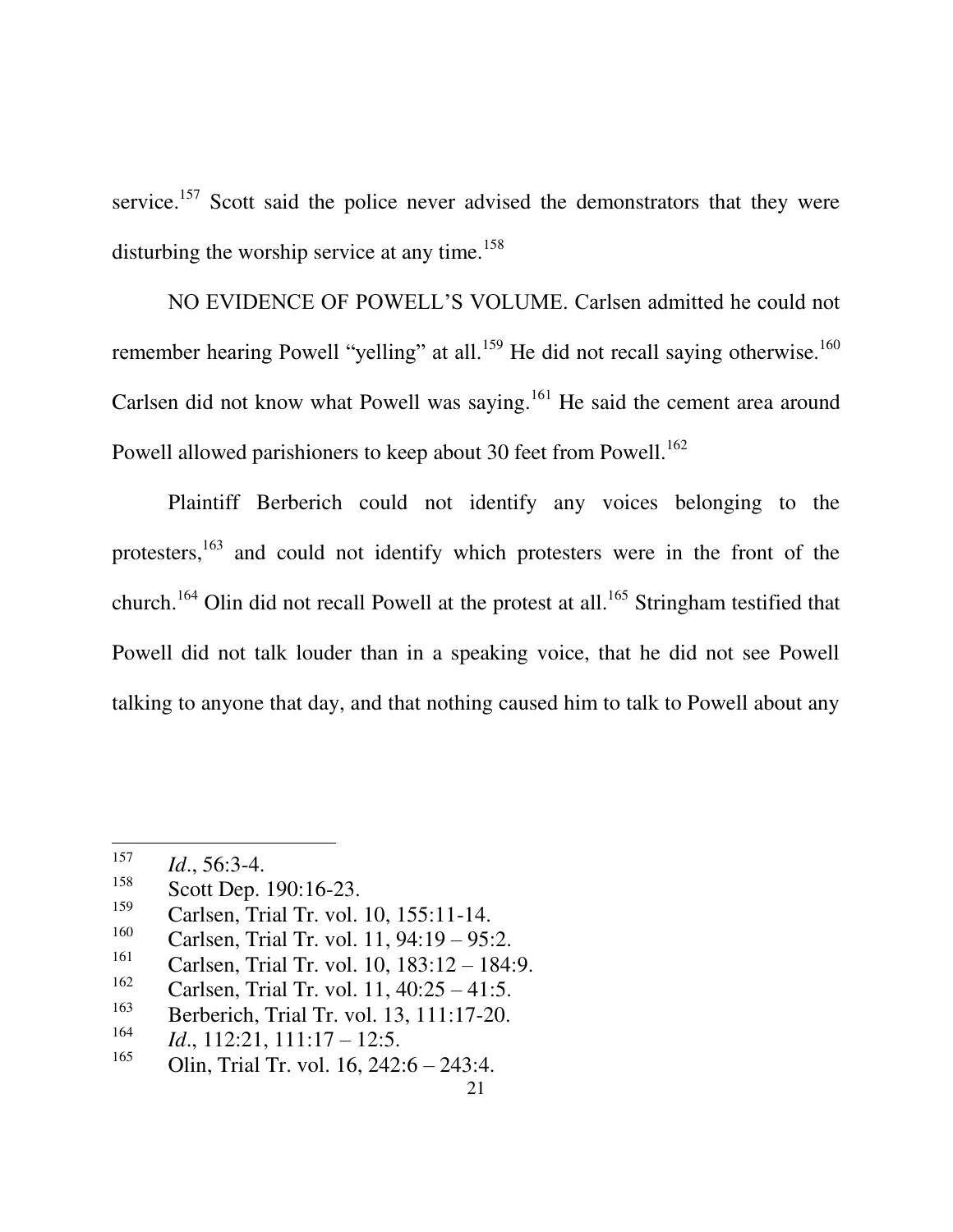issues whatsoever.<sup>166</sup> Scott did not recall hearing Powell's voice during the protest.<sup>167</sup>

However, Carlsen opined that by holding a graphic sign on the other side of 14th St., Powell was being "disruptive."<sup>168</sup>

MESSAGES TO PUBLIC AT AT LARGE. Carlsen admitted that the protesters" messages were not simply directed to parishioners because oncoming traffic on 14th St. would have seen the protesters signs.<sup>169</sup> Scott testified the protesters" messages were not restricted just to St. John"s, but to the public in general who drove or passed by them on the streets and sidewalks.<sup>170</sup> He said at no time was his protest targeting just one person, but was a 360 degree protest that included all people in the City and County of Denver.<sup>171</sup>

MESSAGES WERE RELIGIOUS IN CONTENT. Plaintiffs judicially admitted to religious content of Defendants message.<sup>172</sup> Carlsen admitted that the

<sup>166</sup> Stringham, Trial Tr. vol. 15, 68:1-12.

<sup>167</sup> Scott, Trial, Tr. vol. 23, 106:22 – 107:8-9.

<sup>168</sup> Carlsen, Trial Tr. vol. 11, 93:18-21.

<sup>169</sup>  $I_{170}^{109}$  *Id.*, 28:25 – 29:8.

Scott Dep. 191:7-19.

<sup>171</sup> Powell, Prelim. Inj. Hr"g Tr. vol. 23, 139:10-15.

<sup>172</sup> *Motion in Limine*, R. 1067 ¶ 12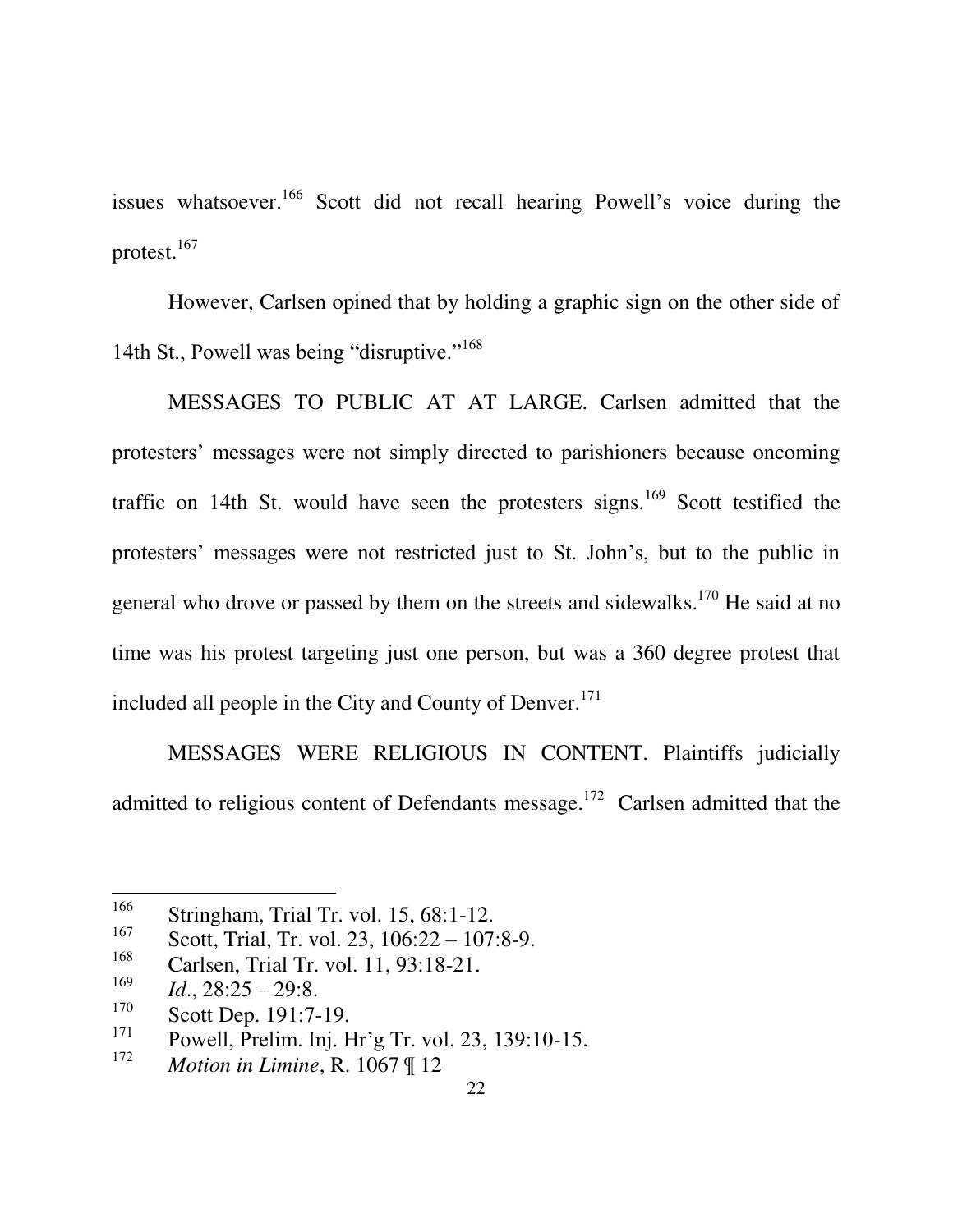protesters held signs and Bibles while on the cars.<sup>173</sup> He admitted hearing Scott saying "repent" and "tough love."<sup> $174$ </sup> He might have heard him telling gays to repent.<sup>175</sup> Plaintiff Berberich had no knowledge of any fighting words by the protesters or words inciting riot.<sup>176</sup> Stringham recalled the protesters took turns reading from the Bible from atop the car.<sup>177</sup> He believed they were communicating a message to the people of St. John's through preaching and Bible verses.<sup>178</sup> The one word he heard more than any other was "repent."<sup>179</sup>

Scott testified that the pamphlets the protesters offered were very important as Gospel tracts so that people can understand the meaning of what Jesus dying on the cross and what the procession really means.<sup>180</sup> The literature includes information for women who are pregnant thinking about abortion, information for

<sup>&</sup>lt;sup>173</sup> Carlsen, Trial Tr. vol. 10, 144:6-14.

Carlsen, Trial Tr. vol. 11, 106:10-11.

<sup>175</sup> *Id*., 105:21 – 106:6.

<sup>176</sup> Berberich, Trial Tr. vol. 13, 110:12-18.<br><sup>177</sup> Stripsham Trial Tr. vol. 15, 60:22, 61

Stringham, Trial Tr. vol.  $15, 60:22 - 61:5$ .

<sup>178</sup> *Id*., 61:13-20.

<sup>179</sup> *Id*., 112:23 – 113:7.

<sup>180</sup> Scott, Trial Tr. vol. 23, 111:20-24.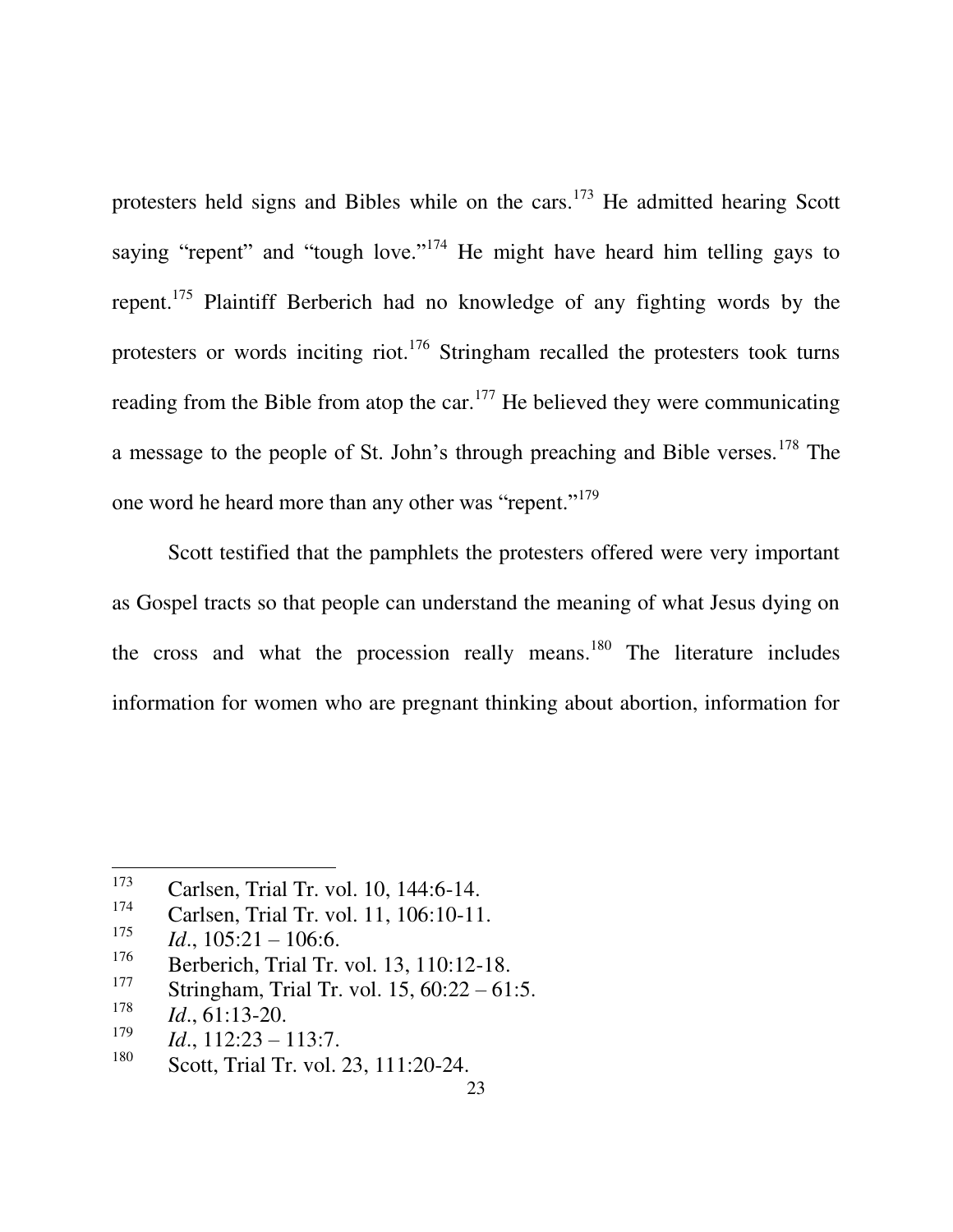people with questions about homosexuality, intending to try to lead people to Jesus Christ so they can spend eternity in heaven.<sup>181</sup>

The demonstrators displayed posters with Bible verses,"<sup>182</sup> for example, "God said, before I formed you in the womb I knew you,"<sup>183</sup> and other religious messages,<sup>184</sup> They displayed posters showing the results of abortion, including one baby known as Baby Malachi.<sup>185</sup>

The demonstrators offered religious literature to passers-by, such as a brochure entitled "Jesus Loves the Little Children."<sup>186</sup> Another brochure is called "Life or Death."<sup>187</sup> Another brochure educated on breast cancer.<sup>188</sup> They also offered religious tracts,<sup>189</sup> and an informational brochure."<sup>190</sup>

<sup>181</sup> *Id*., 111:24 – 112:16.

<sup>182</sup> *Proposed TMO*, R. 1206, ¶ 14.

<sup>183</sup> Def.s' Ex. BBB.

<sup>184</sup> Def.s" Ex. QQ; *Proposed TMO*, R. 1206, ¶ 14.

<sup>185</sup> Pl.s" Ex. 10; see also Pl.s" Ex. 9.

<sup>186</sup> Def.s' Ex. KKK#1 (contains points against abortion, photo of an aborted baby, and an essay comparing silence about abortion to silence during in Germany about the Holocaust).

<sup>187</sup> Def.s' Ex. KKK#2 (compared photos of normal human embryo/fetal development and photos of babies who had been killed through suction abortion at different ages).

<sup>188</sup> Def.s' Ex. KKK#3.

<sup>189</sup>  $\frac{189}{190}$  Def.s' Ex. KKK# 4 & 5.

Def.s' Ex. KKK#6 (containing quotes attributed to Planned Parenthood,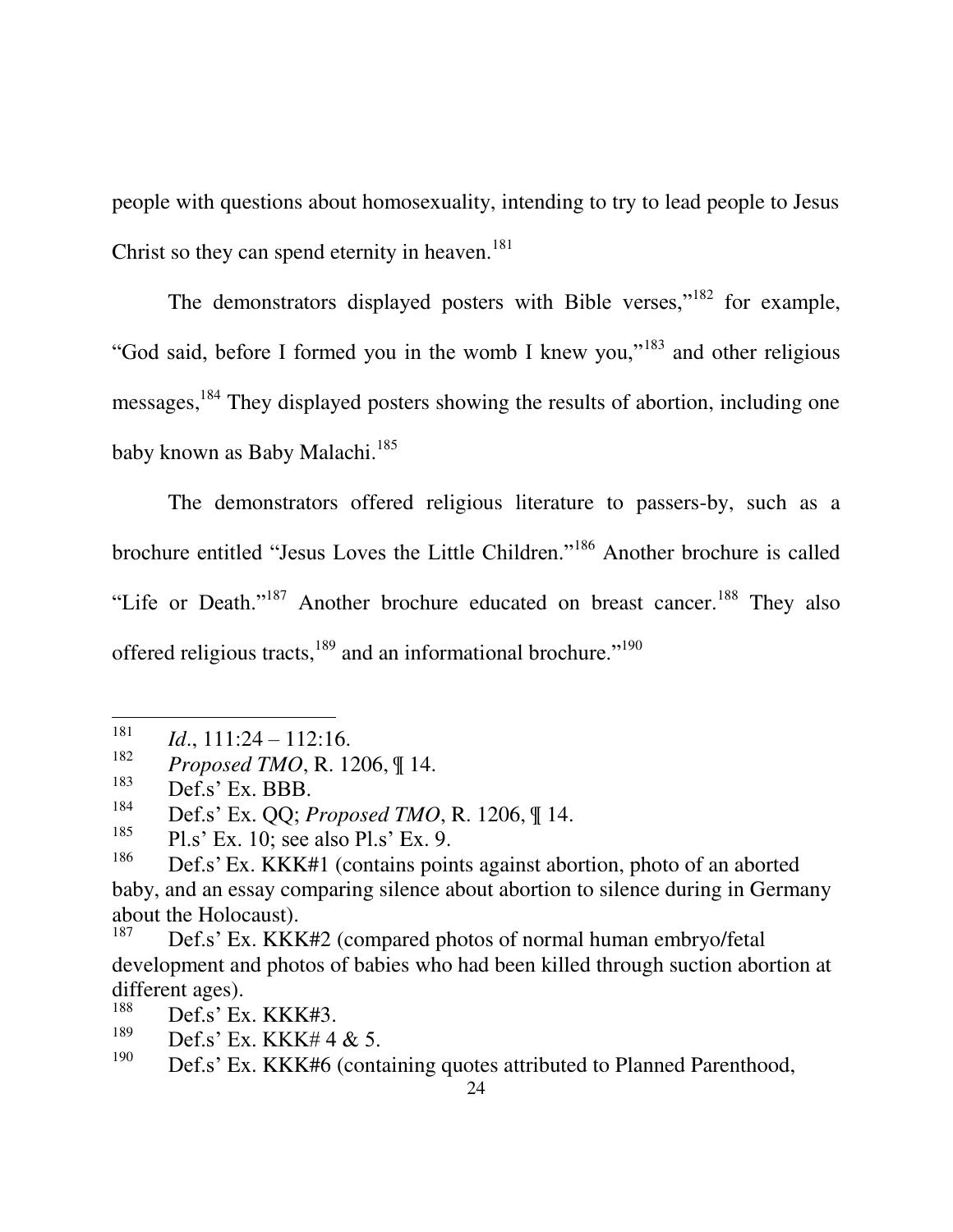Plaintiff Thompson recalled that the protesters had a small cross with a baby crucified on it.<sup>191</sup> Thompson did not understand the symbolism of it, and just thought it was very offensive.<sup>192</sup> He conceded that he might also find offensive a cross with a symbolic picture of Jesus, with the blood, crucified on the cross. 193

NO EVIDENCE OF IRREPARABLE HARM. Carlsen was unaware of any irreparable harm to St. John's cathedral if the injunction did not issue.<sup>194</sup> None of Plaintiffs' other witnesses contradicted Rev. Carlsen's testimony.

IMPROPER SUPPRESSION OF CONTENT. In the *Amended Complaint*, 195 Plaintiffs complained of "signs depicting graphic pictures of dismembered aborted human fetuses"; signs containing "derogatory statement about homosexuals"; a "Cross . . . with a child"s doll nailed to it"; that the protesters were "verbally harassing" people by shouting "Perverts and homos will all go to hell;"<sup>196</sup> that protesters made "comments" against the pastors"; $197$  that people feared the

facts on its tax funding and photographs).<br><sup>191</sup> Thompson, Triel Tr, yol. 14, 150:4.

Thompson, Trial Tr. vol. 14, 150:4-7.

<sup>192</sup> *Id*., 150:8-13.

<sup>193</sup>  $\frac{193}{194}$  *Id.*, 151:6-23.

Carlsen, Trial Tr. vol. 12, 160:2-17.

<sup>195</sup> *Am. Compl.*, R. at 210, ¶ 13.

<sup>196</sup> *Id*., ¶ 15.

<sup>197</sup> *Id*., 211, ¶ 19.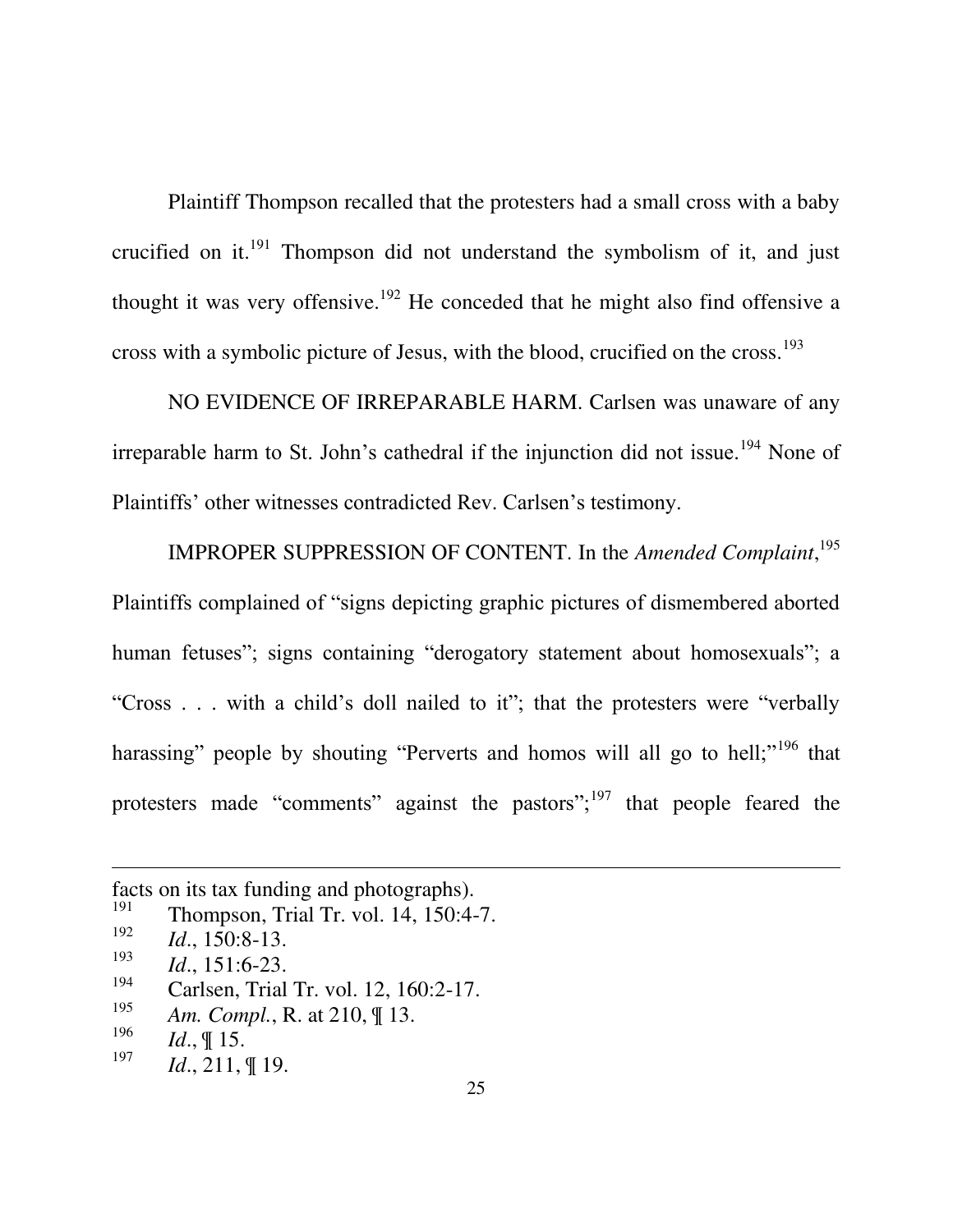protesters would "traumatize or harm their children;"<sup>198</sup> that several children were "upset." by the "tone."<sup>199</sup>

In support of their *Motion for Temporary Restraining Order*,<sup>200</sup> Plaintiffs attached photos showing the effects of abortion on unborn babies.<sup>201</sup> Plaintiffs' offered an affiant who complained of "derogatory statements about homosexuals," and "abortion images," and a "hateful and angry tone."<sup>202</sup> Another affiant objected to posters she had seen in a prior year of "aborted fetuses" and "gruesome signs."<sup>203</sup> Another affiant complained of "signs, including signs depicting graphic pictures of dismembered and aborted human fetuses and signs with derogatory statements about homosexuals."<sup>204</sup> Carlsen's affidavit complained of "signs" depicting graphic pictures of dismembered and aborted human fetuses" and sign containing "derogatory statements about homosexuals" and "a Cross, approximately three feet in height, with a child"s doll nailed to it."<sup>205</sup>

<sup>198</sup> *Id*., ¶ 20.

<sup>199</sup>  $\frac{199}{200}$  *Id.*,  $\left[\!\!\left[ \begin{array}{c} 21. \\ 21. \end{array} \right]\!\!\right]$ 

 $rac{200}{201}$  R. 11, et. seq.

R. 33-35.

<sup>202</sup> *Mot. for Temp. Restraining Order*, Aff. of Merritt-LeSatz, R. 46, ¶¶ 3-5.

<sup>203</sup> *Id.*, Aff. of Marilyn Munsterman, R. 52,  $\mathbb{I}$  6 and 9.

<sup>204</sup> *Id.*, Aff. of Carolyn T. McCormick, R. 55,  $\parallel$  5.

<sup>205</sup> *Id.*, Aff. of Rev. Canon Stephen E. Carlsen, R. 29,  $\parallel$  5.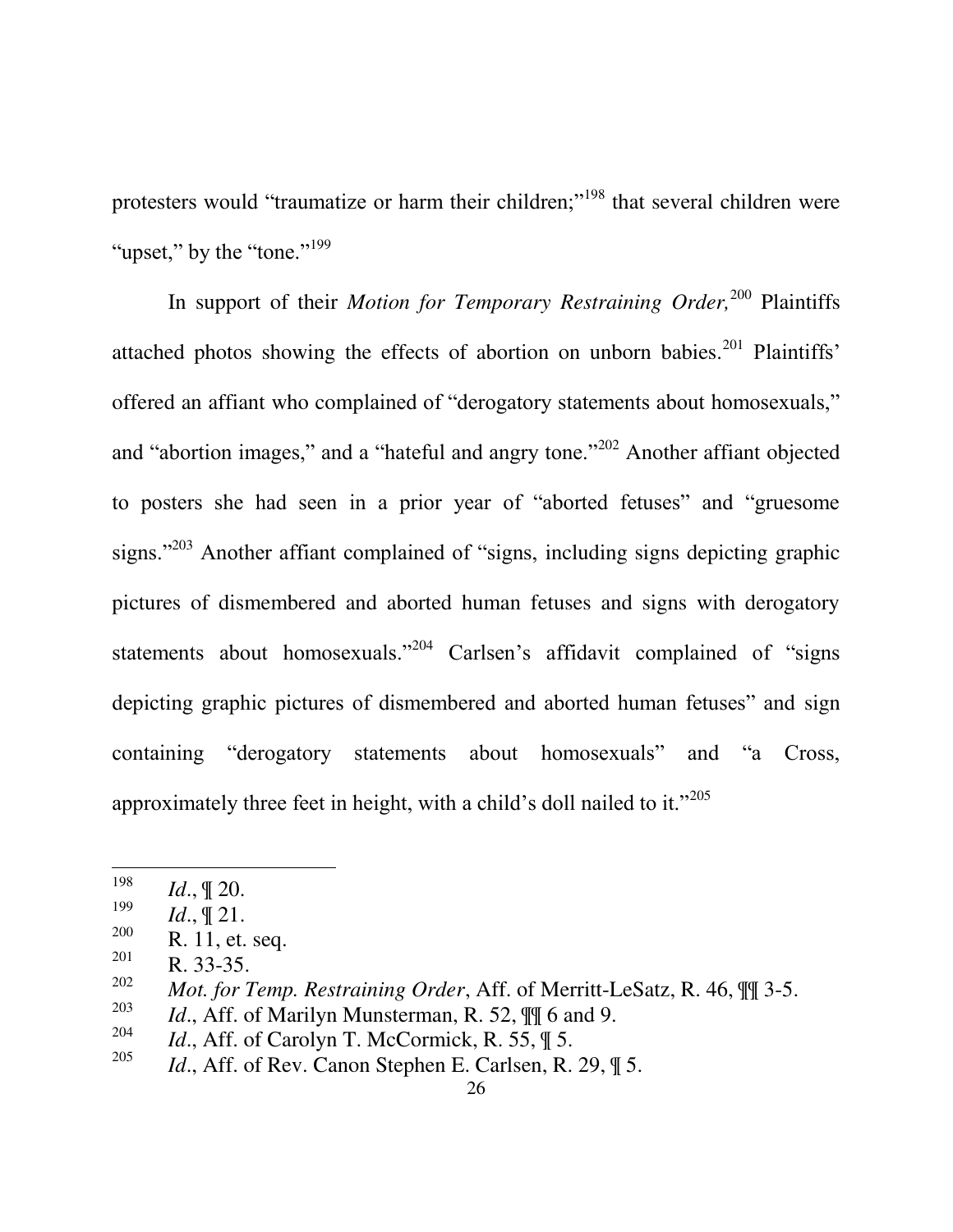At one hearing, St. John"s counsel stated the need for the TRO was based on a concern that Defendants' protest was a "targeted focus on children."<sup>206</sup> He asserted, "We're here to protect children."<sup>207</sup> He argued, "We're seeking a safety zone for our kids and for our part -- member and attendees . . . it"s necessary to protect our children and to protect our right to free practice of religion."<sup>208</sup>

Carlsen testified that the law suit was to "protect our children from --- being scared when they go to church. That was the overwhelming reason,"<sup>209</sup> ... to keep the kids safe  $\ldots$ <sup>210</sup> Eaton testified the protesters were "displaying pictures that" [parishioners] are not prepared to see nor prepared for their children to see  $\ldots$ <sup>211</sup> Carlsen testified that the posters made him and others angry because of their "graphic nature" which he found "disturbing" as "really ugly, gory pictures."<sup>212</sup> He likened the posters to sexual pornography. $2^{13}$ 

<sup>206</sup> Ball, TRO Hr"g Tr. vol. 20, 5:9-13.

<sup>207</sup> *Id.,* 6:22.

<sup>208</sup> *Id.,* 149:15-18.

<sup>209</sup> Carlsen, Trial Tr. vol. 10, 209:4-6.

<sup>210</sup> *Id*., 212:9-12.

<sup>211</sup> Eaton, Trial Tr. vol. 16, 211:5-9.

<sup>212</sup> Carlsen, Trial Tr. vol. 12, 170:16-22.

<sup>213</sup> *Id*., 170:23 – 171:1.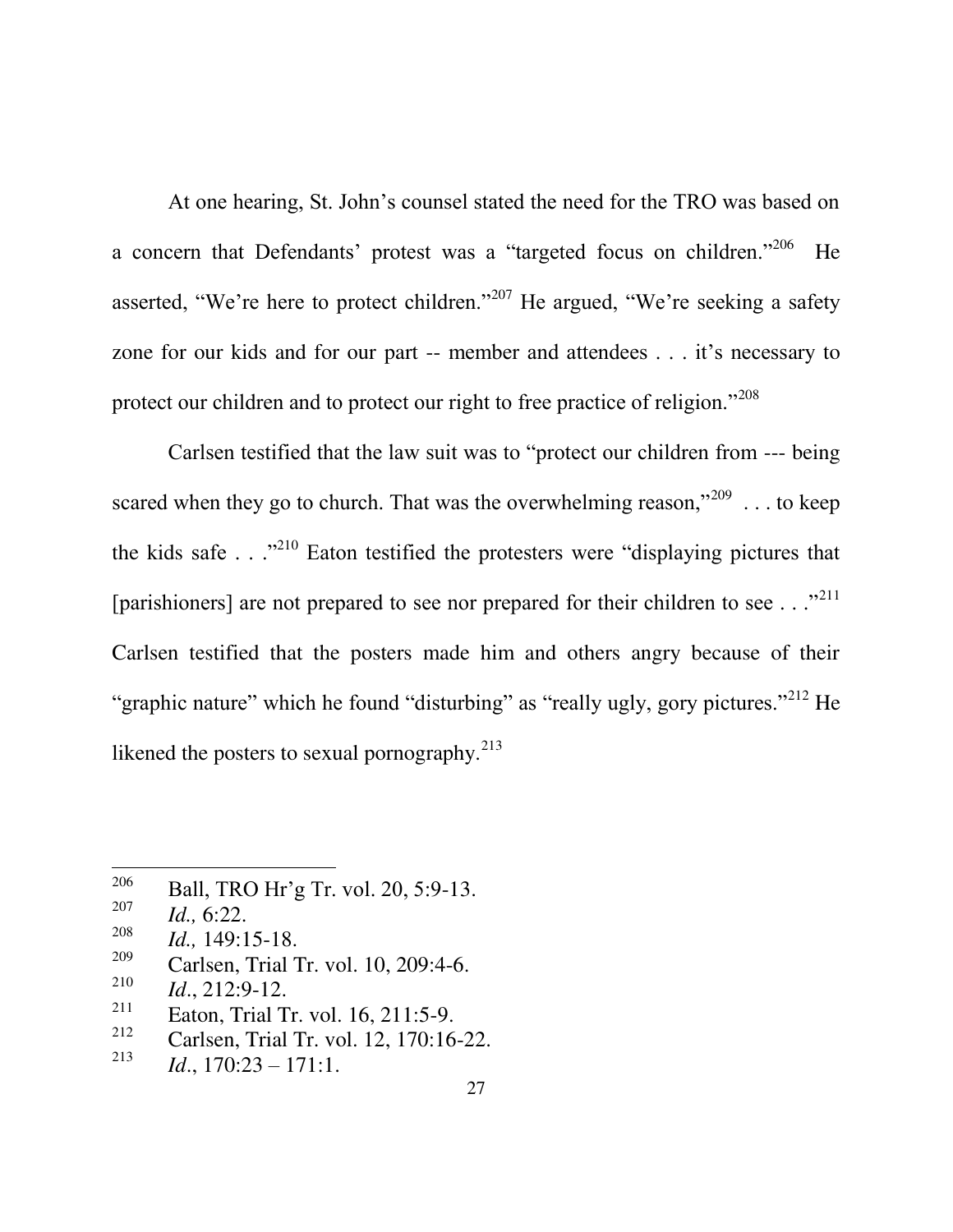Plaintiff Berberich feels obscenity is more defined by violence than nudity such as a baby shown ripped apart versus the beauty of a nude 4 or 5 or 6 year old.<sup>214</sup> Plaintiff Berberich testified that he finds the poster of Baby Malachi to be obscene.<sup>215</sup> Berberich admitted he had no knowledge of the content of the defendants' messages in 2005 except "by hearsay after the event."<sup>216</sup> Berberich did not participate in the 2005 outdoor procession. $2^{17}$ 

#### **V. ARGUMENT**

A. The trial court erred in failing to vacate its prohibition against Powell's and Scott's entry onto and presence on St. John's property.

1. Standard of Review and Preservation. The standard of review is both *de novo*,<sup>218</sup> inasmuch as the trial court did not have discretion<sup>219</sup> to ignore the

<sup>214</sup> Berberich, Trial Tr. vol. 13, 92:14-21.

<sup>215</sup> *Id.*, 85:1-17, referring to Def.'s Ex. 10.

<sup>216</sup> *Id*., 115:8-12.

<sup>217</sup> *Id*., 71:8-10.

<span id="page-35-1"></span><sup>218</sup> *See Salve Regina College v. Russell, 499 U.S. 225, 238, 111 S. Ct. 1217, 113 L. Ed. 2d 190 (1991)* ("[w]hen *de novo* review is compelled, no form of appellate deference is acceptable").<br> $\frac{219}{100}$  Museuma y Indus

<span id="page-35-0"></span><sup>219</sup> *Musgrave v. Indus. Clm. App. Office,* 762 P.2d 686, 687 (Colo. App. (1988)).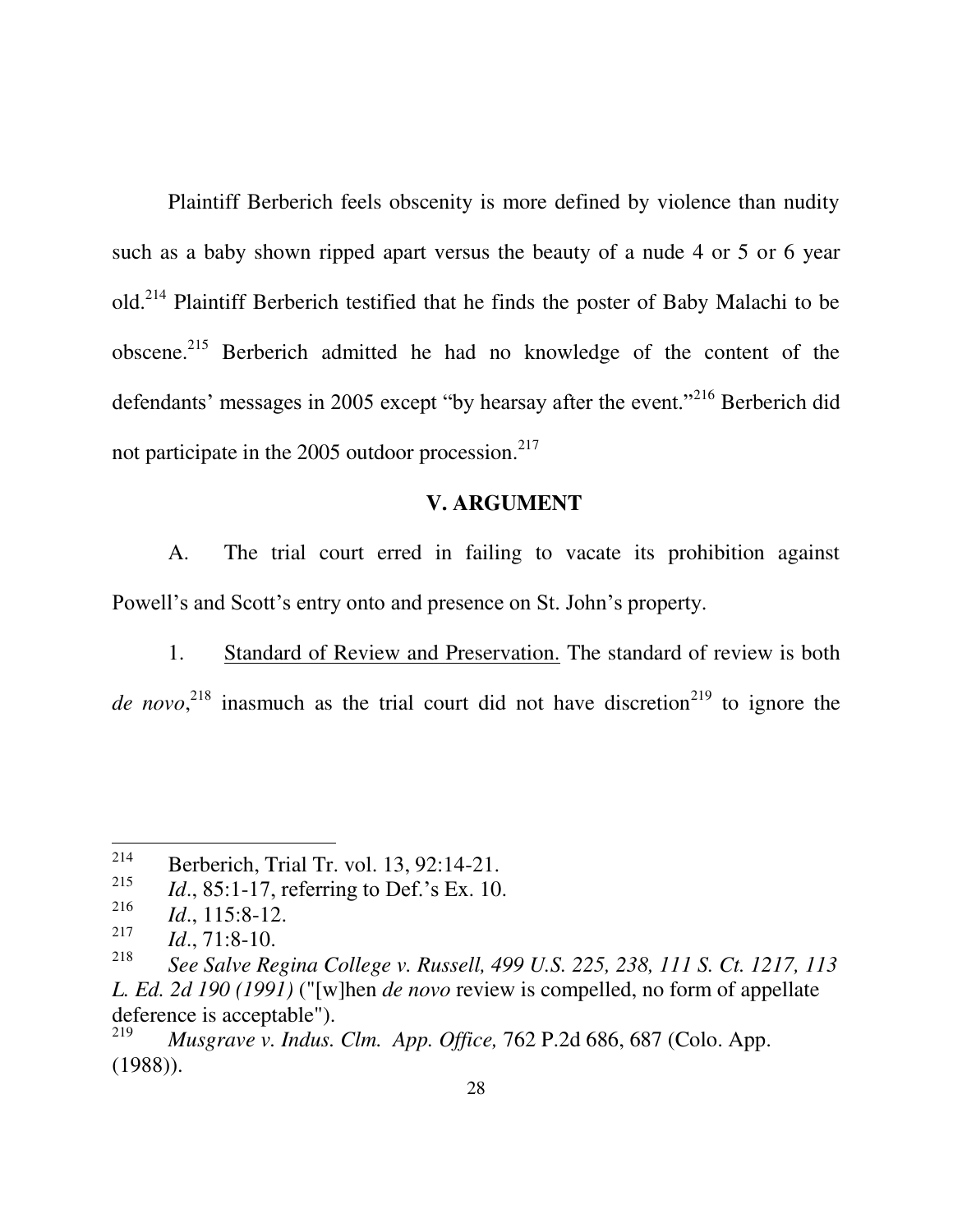mandate of *St. John's I*, and clearly erroneous for lack of competent evidence.<sup>220</sup> These points are preserved by this direct appeal. $^{221}$ 

2. Failure to Follow the Directive by *St. John's I*. The prior panel of the Court of Appeals examined the injunction"s provision prohibiting Scott and Powell "from entering the church"s property, obstructing access to the church, and entering and obstructing access through surrogates."<sup>222</sup> Finding no evidence of irreparable harm, this court ordered that "the prohibition against entry must be vacated."<sup>223</sup>

The trial court failed to follow this court's directive in *St. John's I.* "When an appellate court remands a case with specific directions to enter a particular judgment or to pursue a prescribed course, a trial court has no discretion except to comply with such directions.  $\cdot$ ."<sup>224</sup>

<span id="page-36-1"></span><sup>220</sup> *Quintana v. City of Westminster*, 56 P.3d 1193, 1186 (Colo. App. 2002) quoting *United States v. Unites States Gypsum Co*., 333 U.S. 364, 395 (1948).

<sup>221</sup> *See also,* R. 470, raising Plaintiffs" judicial admissions in *Scott's Motion to Dismiss on Jurisdictional Grounds or, in the Alternative for Judgment on the Pleadings.*

<sup>222</sup> 194 P. 3d at 481.

<sup>223</sup> *Id*.

<span id="page-36-0"></span><sup>224</sup> *Musgrave v. Indus. Clm. App. Office,* 762 P.2d 686, 687 (Colo. App. 1988).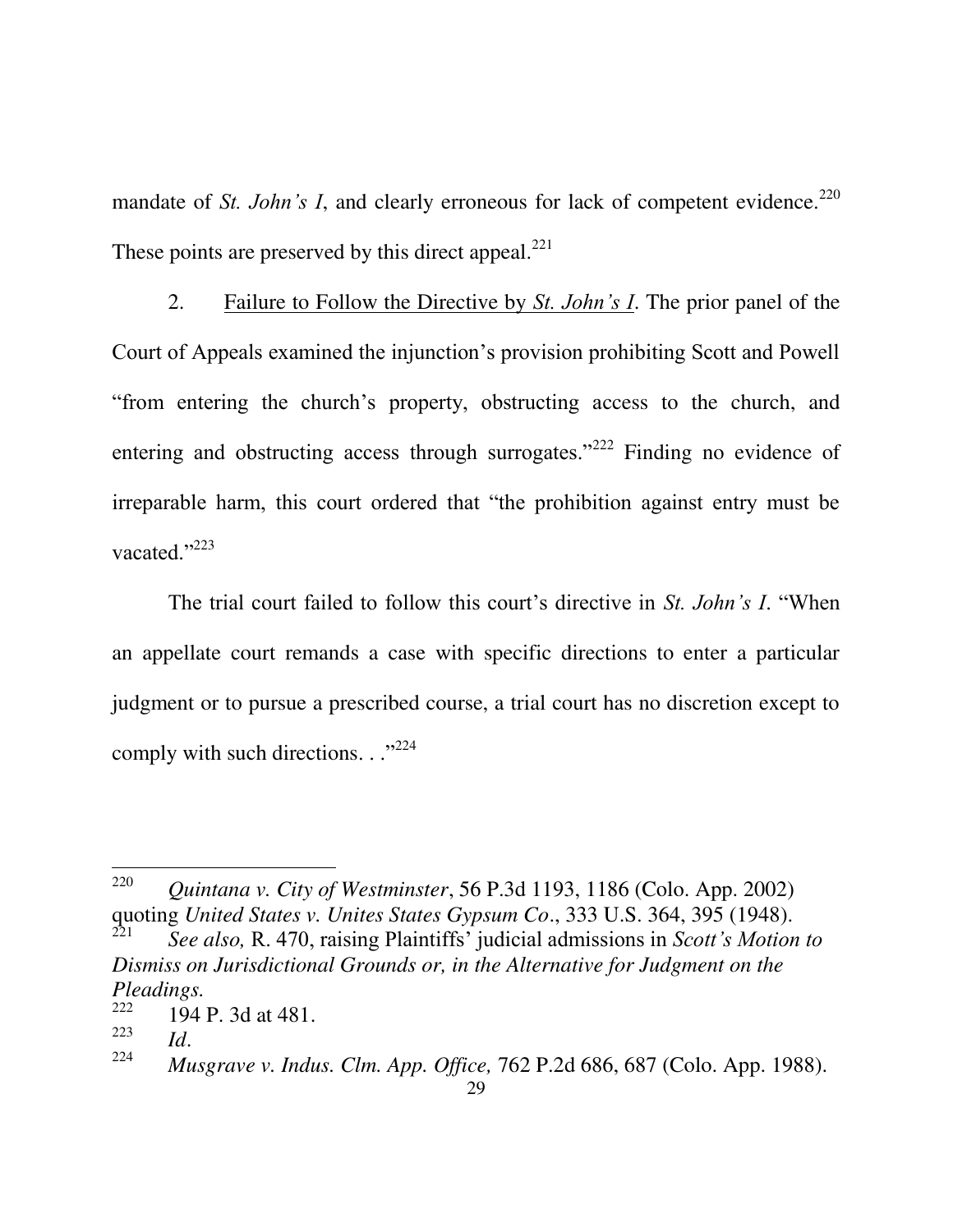3. Prohibition was Clearly Erroneous. In addition, because this appeal arises out of Powell and Scott"s religious speech in a public forum, a *de novo* review is required, or in other words, an independent review of the evidence in the record.<sup>225</sup> *De novo* review shows the prohibition was clearly erroneous for lack of evidence. Olin testified that at all times Powell and Scott were on public property.<sup>226</sup> Carlsen himself only identified the location of protesters as being on the sidewalk on the other side of 14th St., and on top of cars parked on 14th St.,  $227$ holding signs and carrying Bibles.<sup>228</sup> The *Amended Complaint* <sup>229</sup> and *Trial Management Order* admitted to the protesters' location: they "positioned themselves on top of the cars in front of the Cathedral and across the street from the Cathedral on the sidewalk. $^{230}$ 

227 Carlsen, Trial Tr., 141:16-21.

<span id="page-37-2"></span><span id="page-37-1"></span><sup>225</sup> *Bose Corp. v. Consumers Union of United States,* 466 U.S. 485, 104 S. Ct. 1949, 80 L. Ed. 2d 502 (1984) (appellate courts may not delegate protection of First Amendment to lower courts); *Evans v. Romer*, 854 P.2d 1270, 1274 (Colo. 1993); *Reddick v. Craig,* 719 P.2d 340, 342 (Colo. App. 1985); *Amer. Atheists v. Duncan*, 637 F.3d 1095, 1116 (10th Cir. 2010).

<span id="page-37-3"></span><span id="page-37-0"></span><sup>226</sup> Olin, Trial Tr. vol. 16, 216:1-3.

<sup>228</sup> *Id.,* 144:12-14.

<sup>229</sup> *Am. Compl*., R. 272, ¶ 14.

<sup>230</sup> *Trial Mgmt. Order*, R. 1206, ¶¶ 9-12.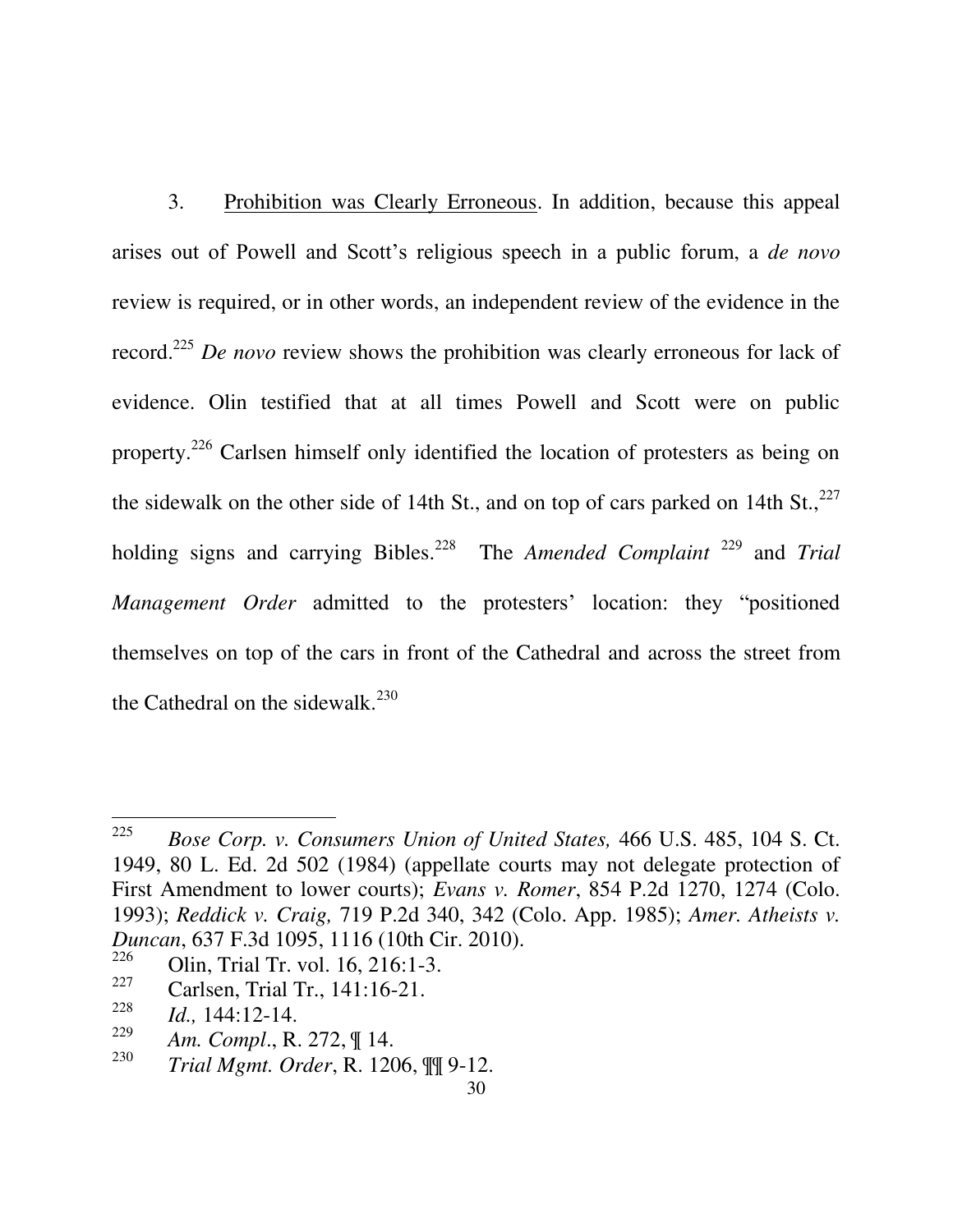Judicial admissions are binding on Plaintiffs. "A judicial admission is a formal, deliberate declaration which a party or his attorney makes in a judicial proceeding for the purpose of dispensing with proof of formal matters or of facts about which there is no real dispute . . . . Judicial admissions are conclusive on the party making them."<sup>231</sup>

For the reasons set forth above, Powell and Scott request the Court to reverse ¶ 3(i) of the *Order of Remand.* 

B. The trial court and *St. John's I* erred by enjoining acts which all Plaintiffs judicially admitted that Powell and Scott did not commit, and which the *Amended Complaint* did not allege they committed, and which the trial court found they did not commit.

1. Standard of Review and Preservation. The standard of review is one of clear error.<sup>232</sup> This point was raised in *Defendants' Brief on Remand*.<sup>233</sup>

2. Admissions. Carlsen admitted he never saw Powell block or interfere with the movement of the people walking across 14th  $St.,<sup>234</sup>$  and in fact, he never

<span id="page-38-0"></span><sup>231</sup> *Kempter v. Hurd,* 713 P.2d 1274, 1279 (1986) (citations omitted).

<span id="page-38-1"></span><sup>232</sup> *Quintana v. City of Westminster*, 56 P.3d 1193, 1186 (Colo. App. 2002) quoting *United States v. Unites States Gypsum Co*., 333 U.S. 364, 395 (1948).

<sup>233</sup> R. 1744 ("peaceful at all times"), 1746 ("on public sidewalk or street without dispute").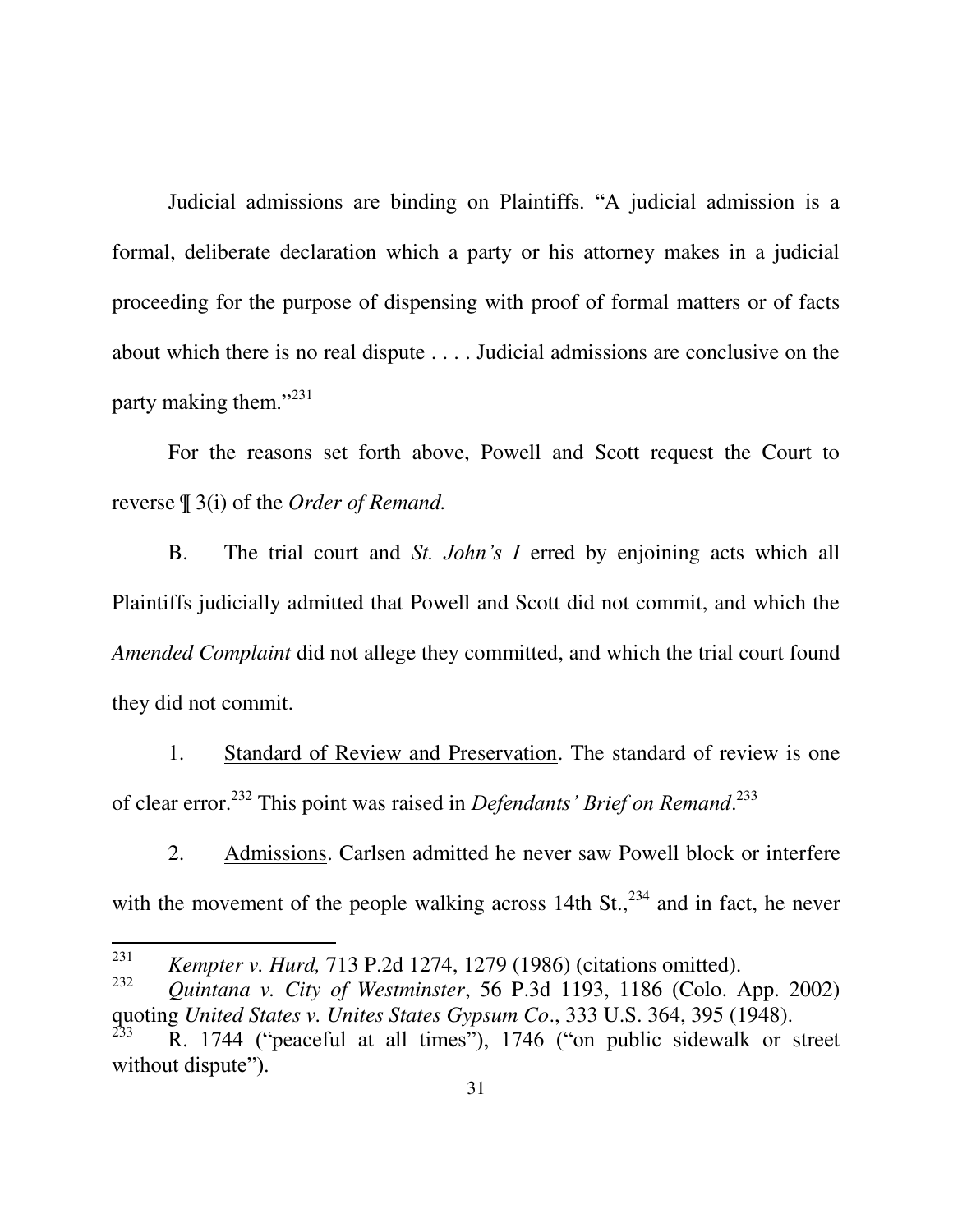witnessed *any* protesters impeding, or blocking or physically stepping in front of anyone on March 20, 2005.<sup>235</sup> Berberich, Thompson, Eaton testified similarly.<sup>236</sup> Judicial admissions are binding on the Plaintiffs, as briefed above.

3. No Allegation, No Evidence. Parroted Language. Despite the lack of any allegation in the *Amended Complaint*, despite Plaintiffs" admissions and the uncontroverted record, the *Order on Remand* improperly, in paragraph 3(iii) and  $(iv)^{237}$  enjoined Powell and Scott from "blocking, impeding, inhibiting or in any other manner obstructing or interfering with access to, ingress into and egress from any building or parking lot . . .and from "encouraging, inciting, or securing other persons to commit any of the prohibited acts listed herein."

The language used in the *Order of Remand* parrots the identical language of the Plaintiffs' Prayer for Relief<sup>238</sup> in both their *Amended Complaint* (although no factual allegations supported the Prayer), and in Plaintiffs" "Relief Sought" portion

 $\overline{a}$ 

238 *Am. Compl.*, Prayer for Relief, R. 276, ¶A (ii) and (v).

<sup>234</sup> Carlsen, Prelim. Inj. Hr"g Tr. vol. 24, 155:11-17; Carlsen, Trial Tr. vol. 11, 46:10-14; Def.s" Ex. R and V.

<sup>235</sup> Carlsen, Prelim. Inj. Hr"g Tr. vol. 24, 155:18-21; Carlsen, Trial Tr. vol. 11,  $63:23 - 64:2$ .

<sup>236</sup> *See* Statement of Facts, *supra*, "No Physical Blocking, Impeding."

<sup>237</sup> *Order on Remand*, R. 1817.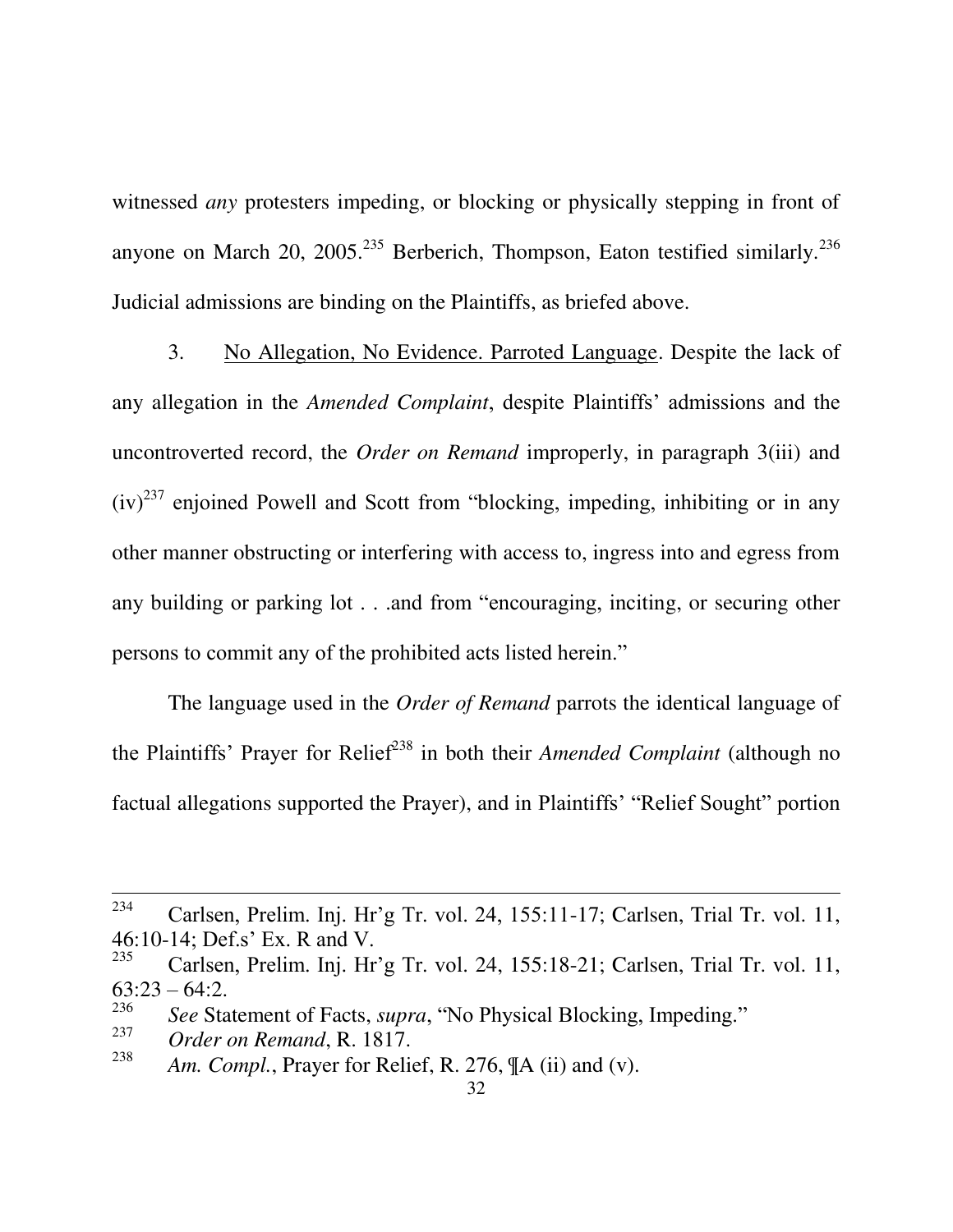of the *Trial Management Order*. <sup>239</sup> The trial court simply adopted the verbatim Plaintiffs' language. If a trial court adopts "the adverse claimant's proposed finding of fact and conclusions of law verbatim, [the reviewing court] will scrutinize them more critically than if they were produced by the trial court itself."<sup>240</sup> Here, any factual determination in support of the *Order on Remand* was clearly erroneous<sup> $241$ </sup> in view of Plaintiffs' binding judicial admissions.

Accordingly, based on clear error by the trial court and *St. John's I*, Powell and Scott ask this court to reverse the *Order of Remand,* paragraphs 3(iii) and (iv).

C. The trial court and *St. John's I* erred in abridging non-amplified religious speech in a traditional public forum as being a nuisance, as being the basis of a civil conspiracy and as the basis for a permanent injunction.

1. Standard of Review and Preservation. All questions of Constitutional law are independently reviewed *de novo*,<sup>242</sup> here for a compelling state interest.<sup>243</sup>

<sup>239</sup> *Proposed Trial Management Order*, R. 1207, V., ¶ 1(iv)-(v).

<span id="page-40-2"></span><sup>240</sup> Ogden, Ralph, *Colorado Appellate Advocacy Deskbook*, §6.3 (Bradford Publishing Co., Denver), *citing Trask v. Nozisko,* 134 P.2d 544, 549 (Colo. App. 2006)

<sup>241</sup> *Id., citing Quintana v. City of Westminster,* 56 P.3d 1193 (Colo. App. 2002), *quoting United States v. United States Gypsum Co.*, 333 U.S. 364, 395 (1948)

<span id="page-40-1"></span><span id="page-40-0"></span><sup>242</sup> *Bose Corp. v. Consumers Union of United States,* 466 U.S. 485, 104 S. Ct. 1949, 80 L. Ed. 2d 502 (1984); *Evans v. Romer*, 854 P.2d 1270, 1274 (Colo. 1993);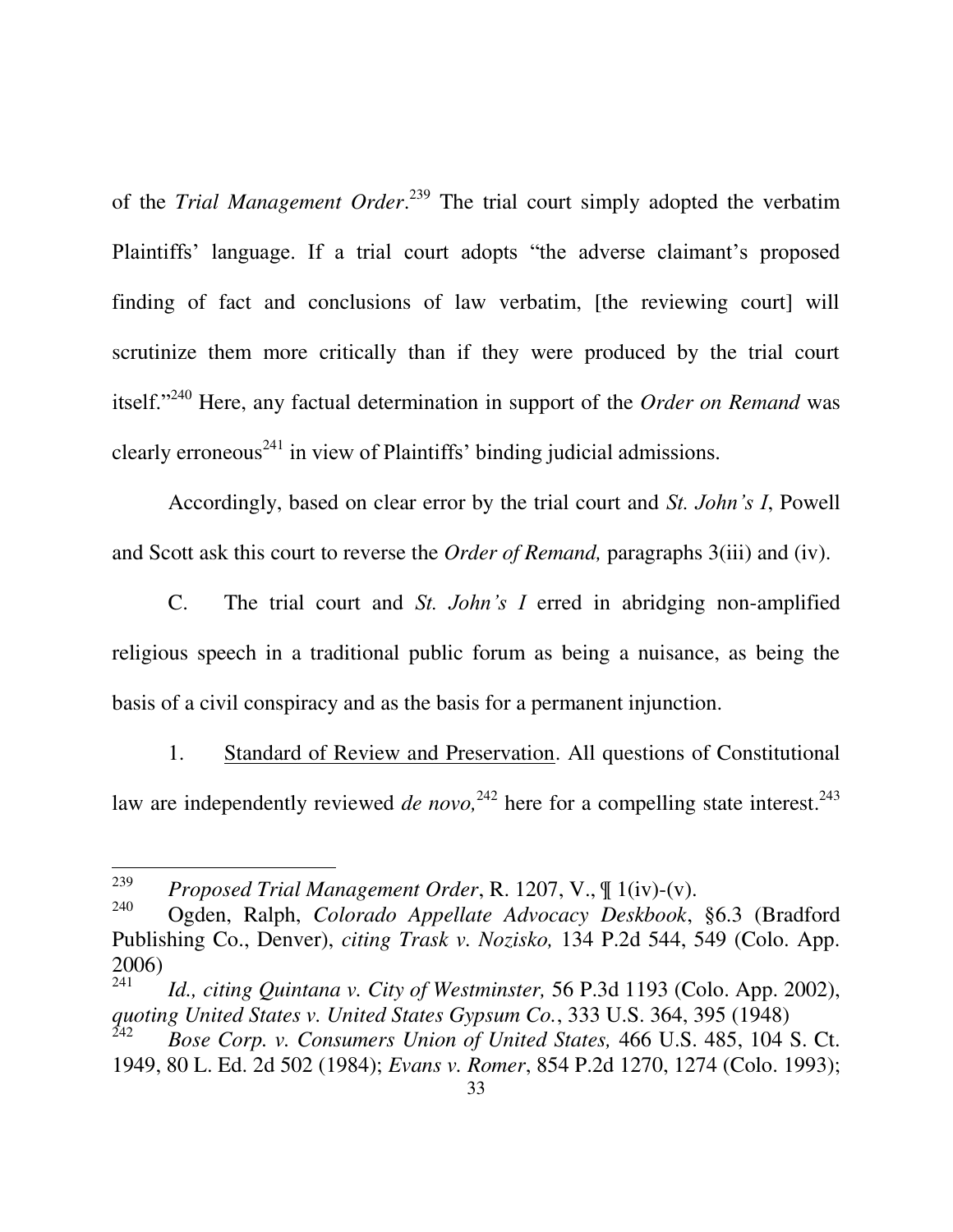Powell and Scott preserved this issue for appeal by asserting the *First Amendment* throughout this case. $244$ 

2. *St. John's I* is Not the Law of the Case. Two intervening decisions by the United States Supreme Court require reversal of the trial court"s *Order on Remand* and the previous decision in *St. John's I.* This case is not controlled by *Scott I* as the 'law of the case,<sup>245</sup> by virtue of decisions in *Snyder v. Phelps*<sup>246</sup> and

<span id="page-41-0"></span>*Reddick v. Craig,* 719 P.2d 340 (Colo. App. 1985).

<span id="page-41-1"></span> $\overline{a}$ 

243 Perry Educ'n Ass'n v. Perry Local Ed. Ass'n, 460 U.S. 37, 103 S. Ct. 948, 74 L. Ed. 2d 794 (1983).

244 Def.s" Ex. A *Mot. to Dismiss*; *TRO Hr'g Tr.* vol. 21, 7:12-25; *Answer to Compl*., R. 151-69; *Answer* to *Am. Compl.*, R. 295-301; *Answer to Mot. for Summ. J*., R. 1032-57; *Answer to Mo. for Summ*. *J*., R. 1108-91; *Mot. for J. on the Pleadings*, R. 464-80; *Reply*, R. 516-34; *TMO*, R. 1197-1209*; Opening Statement* Trial Tr. vol. 9, 86:15-24, 87-88, 90:4-22; *Opening Statement* Trial Tr. vol. 9, 96:6- 11, 99:13-25, 100-06; *Closing* Statement Trial Tr. vol. 18, 193:17-18; *Closing Statement* Trial Tr. vol. 18, 159-73; *Not. of Appeal*, R. at 1370-71; *Suppl. Not. of Appeal*, R. 1398-1401; *Opening Br*., R. 1443-66; *Appellant-Def.'s Opening Br*., R. 1467-96; *Appellant-Def.'s Reply to Answer Br*., R. 1508-26; *Reply Br*., R. 1527-40; *Pet. for Writ of Cert*., R. 1541-59; *Pet. for Writ of Cert*., R. 1597-1613; *Reply to Resp't's Opp'n to Writ of Cert*., R. 1614-27; *Reply in Supp. of Pet. for Writ of Cert*., R. 1628-36; *Def.s' Mot. to Pres. Add'l Evid. on Remand*, R. 1710-13; *Def.s' Resp. to Pl.s' Resp. of Mot. to Pres. Add'l Evid. on Remand*, R. 1718-20; *Def.s' Br*. *on Remand*, R. 1742-56; *Def.s' Br. After Oral Argument Hr'g on Remand*, R. 1775-98; *Def.s' Br. After Dist. Ct. Judge's Req. Parties Position of Scope of Remand*, R. 1800-10; *Not. of Appeal*, R. 1826-40; Hr"g on Remand Tr., Nov. 18, 2010, p. 56 *et seq*., on CD.

<span id="page-41-2"></span><sup>245</sup> *Vashone-Caruso v. Suthers,* 29 P.3d 339, 342-43 (Colo. App. 2001).

<sup>246</sup> 131 S. Ct. 1207 (Mar. 2, 2011).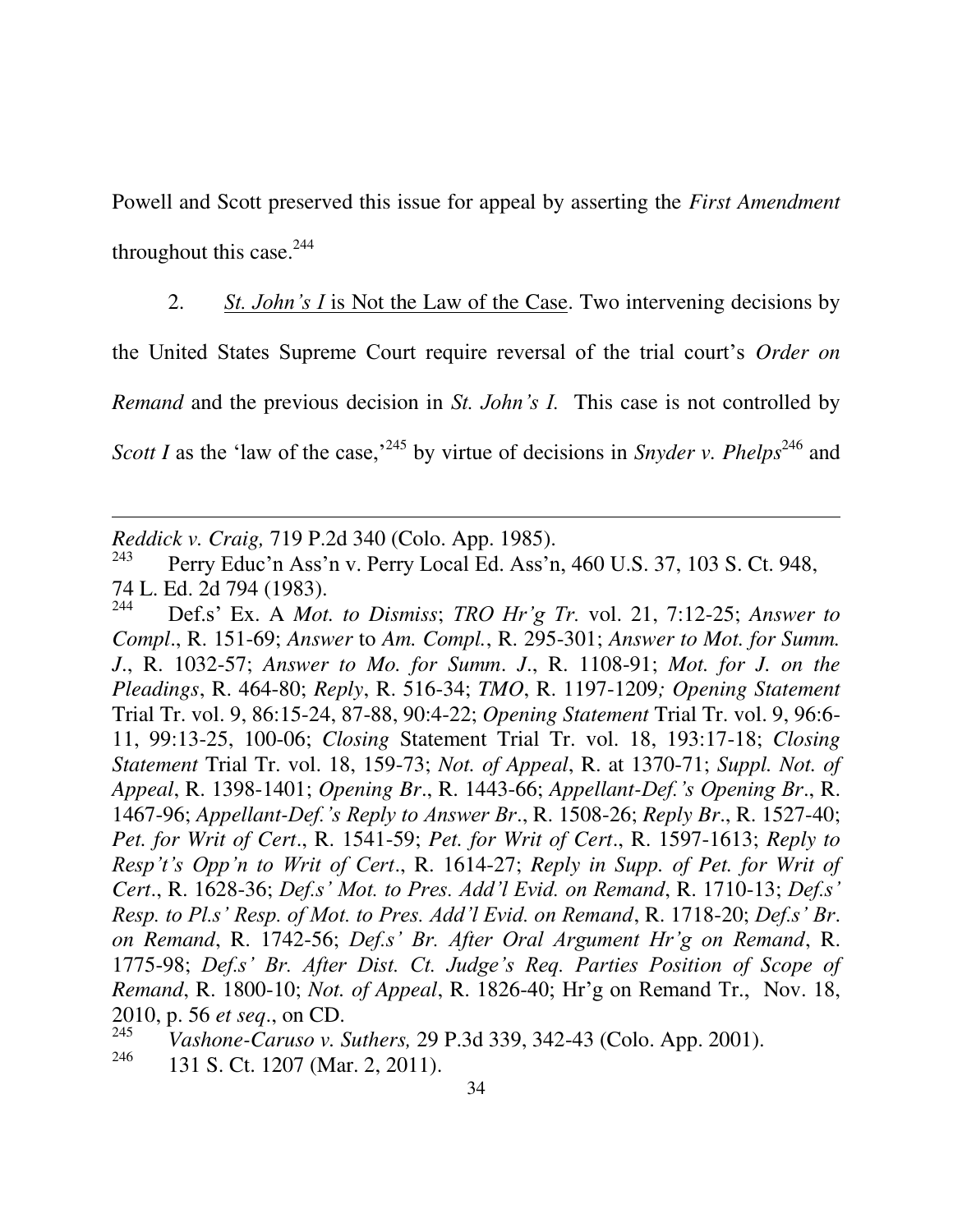<span id="page-42-0"></span>*Brown v. Entm't Merch. Ass'n*. <sup>247</sup> Where, between the first and second appeals, Supreme Court decisions are handed down which change the law, the "law of the case' doctrine is inappropriate.<sup>248</sup>

<span id="page-42-3"></span>3. Speech that Upsets People is Protected. The *Snyder* case held that a state tort judgment may not trump the *First Amendment,* even where the audience is upset by the speech. Erroneously, the previous decisions violate the *Snyder* holding. In paragraph  $3(ii)(a)(3)$ ,<sup>249</sup> the *Order on Remand* prohibits Powell and Scott from causing "parishioners to become physically upset." Notably, *Snyder* involved a funeral protest at a Catholic church. But the *First Amendment* has always protected speech that 'upsets' listeners,  $250$  even in the context of a protest at an Episcopal church like St. John"s.

4. No Obscenity, Incitement or Fighting Words. Plaintiffs never alleged, never proved, and the trial court never found that either Scott's or Powell's speech was obscene, incitement to riot or fighting words. *Snyder* emphasized fundamental

<sup>247</sup> <sup>247</sup> 131 S. Ct. 2729; 180 L. Ed. 2d 708 (2011).

<span id="page-42-2"></span><sup>248</sup> *Giampapa v. Am. Family Mut. Ins. Co.,* 64 P. 3d 230 (Colo. 2003).

<sup>249</sup> *Order on Remand*, R. 1816-25.

<span id="page-42-1"></span><sup>250</sup> *Forsyth v. Nationalist Movement*, 505 U.S. 123, 134-135, 112 S. Ct. 2395, 2403, 120 L.Ed. 2d 101 (1992) ("listeners" reaction to speech is not a contentneutral basis for regulation").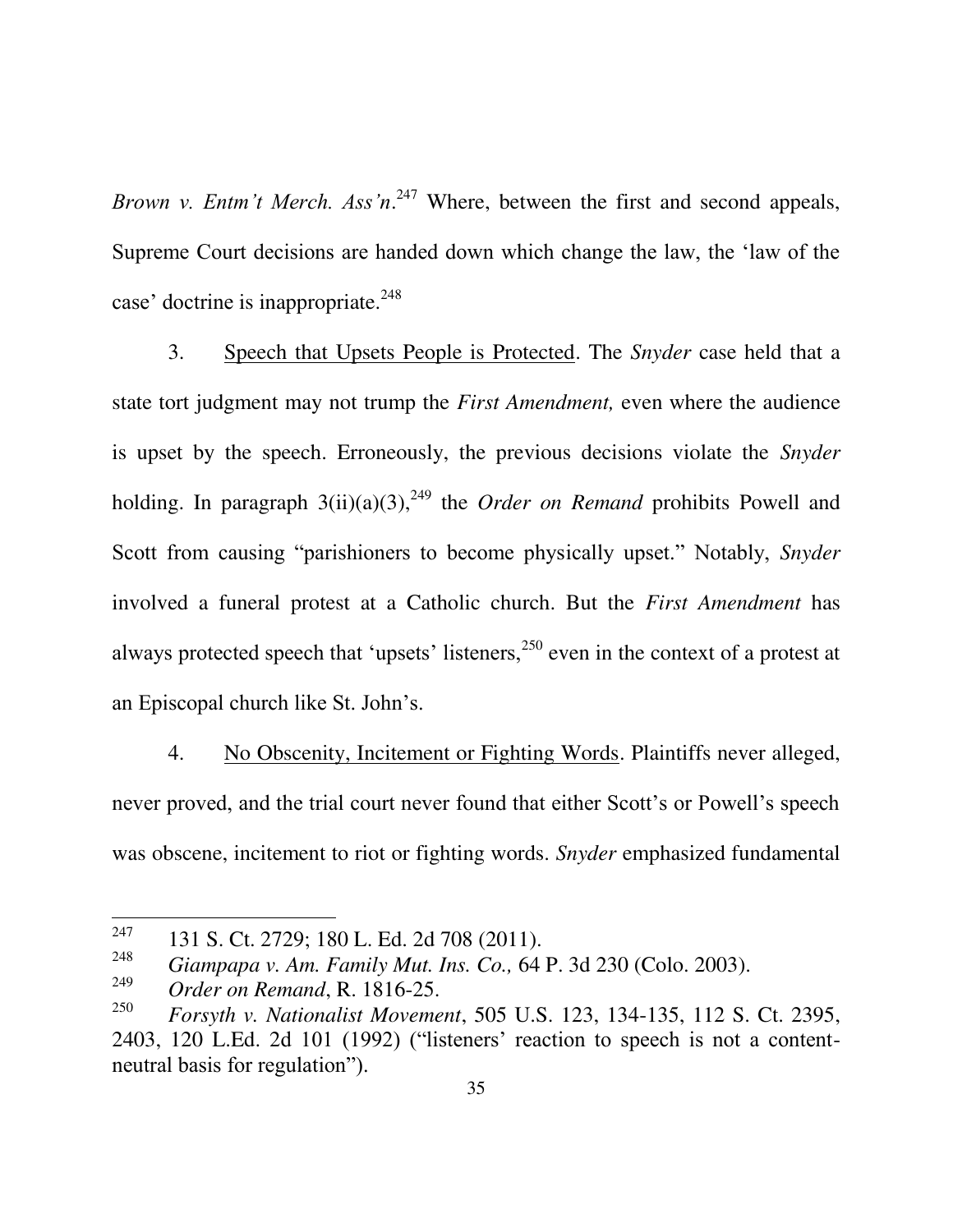law which applies here as well: ""From 1791 to the present, . . .the *First Amend*ment has "permitted restriction upon the content of speech in a few limited areas," and has *never 'included a freedom to disregard these traditional limitations*."" 251

The prior decisions in this case disregarded traditional limits on restricting free speech. This disregard is fatal to Plaintiff"s injunction and to the judgments for nuisance and 'conspiracy to commit nuisance,' since they were based on the same allegations of "offensive" volume, tone and content.

5. Non-Amplified Speech is Protected. Plaintiffs" testimony refutes their own claims of nuisance, and thus of conspiracy. As to Powell and Scott"s volume, Plaintiff Berberich could not identify *any* voices belonging to the protesters,<sup>252</sup> and could not even identify which protesters were in the front of the church.<sup>253</sup> Carlsen did not recall the protesters' "volume," only their "tone."<sup>254</sup> And Plaintiff Thompson was not aware of *any* noise by the protesters upon his arrival<sup>255</sup> or during the services inside as he *could not* hear the protesters when the doors were

<sup>251</sup> *Entm't,* 131 S. Ct. 2729, 2733, 180 L. Ed. 2d 708, 715 (emphasis added).

<sup>252</sup> Berberich, Trial Tr. vol. 13, 111:17-20.

<sup>253</sup> *Id*., 112:21-23.

<sup>254</sup> <sup>254</sup> Carlsen, Trial Tr. vol. 10, 196:12-21.<br><sup>255</sup> Thompson Trial Tr. vol. 14, 122:16

<sup>255</sup> Thompson, Trial Tr. vol. 14, 123:16-23.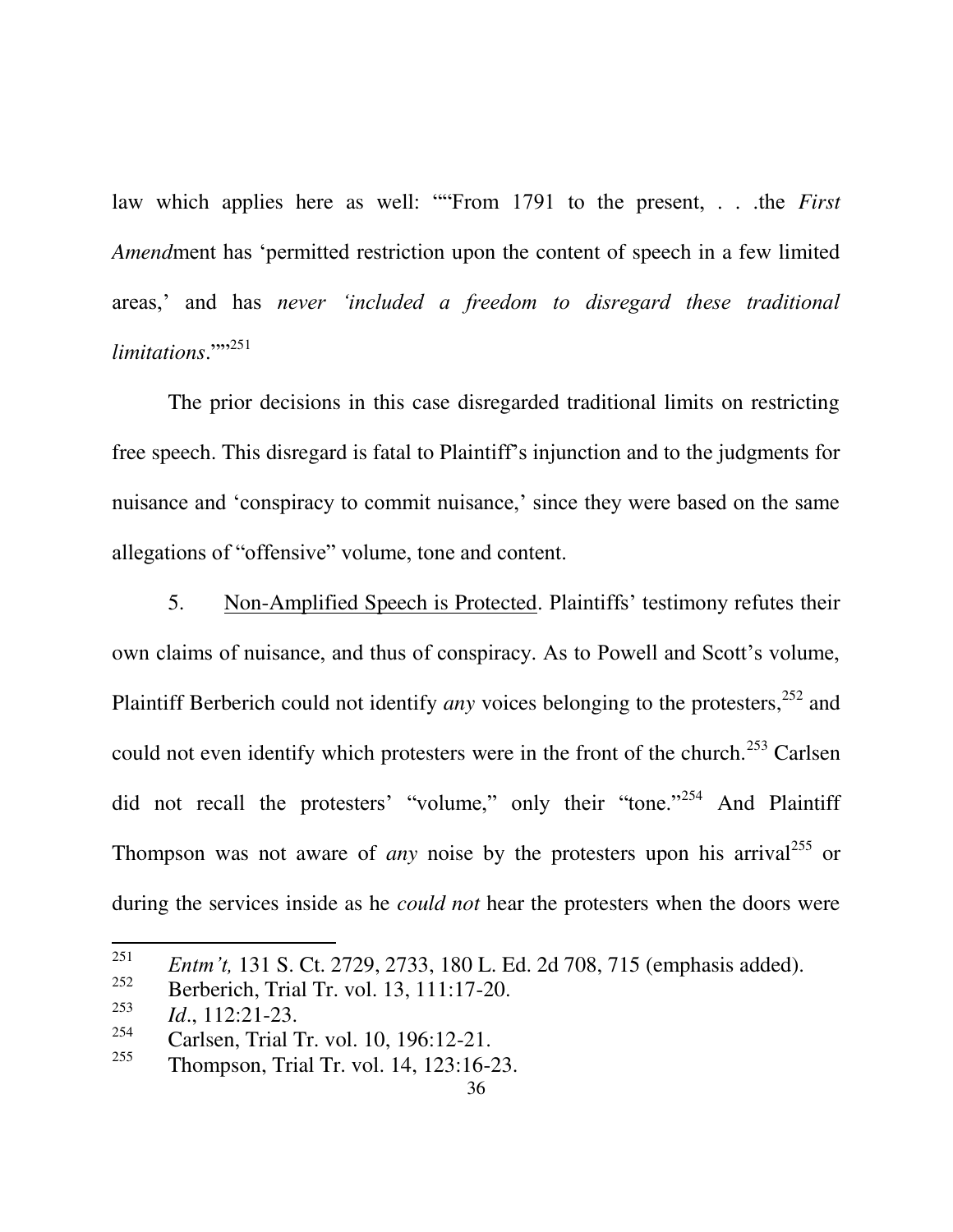closed.<sup>256</sup> Again, Plaintiffs cannot now refute their own judicial admissions seen in this independent *de novo* review.

Moreover, Scott said the police never advised the demonstrators that they were disturbing the worship at any time.<sup>257</sup> Stringham testified that the *protesters had no amplifying equipment*. 258

Peaceful protest is precisely what the *First Amendment,* and the *Colorado Constitution's Second Amendment*, are intended to protect. <sup>259</sup>

6. Religious Speech is Protected. Plaintiffs judicially admitted that Defendants engaged in religious speech: "Plaintiffs do not dispute that the message Defendants intend to deliver during their protests is a religious one, based on sincerely held religious beliefs."<sup>260</sup> As such, their speech is unquestionably protected by the *First Amendment*. Defendants cannot be punished for a conspiracy to commit a legal act through legal means.<sup>261</sup>

<sup>256</sup>  $\frac{256}{257}$  *Id.*, 132:10-15.

 $\frac{257}{258}$  Scott Dep. 190:16-23.

Stringham, Trial Tr. vol. 15, 67:17-21.

<span id="page-44-0"></span><sup>259</sup> *Flores v. Denver,* [122 Colo. 71, 78 \(Colo. 1950\)](http://www.lexis.com/research/xlink?app=00075&view=full&searchtype=get&search=122+Colo.+71%252520at%25252078%2520at%252078)

<sup>260</sup> *Plaintiffs' Motion in Limine*, R. 352.

<span id="page-44-1"></span><sup>261</sup> *See McGlasson v. Barger,* 163 Colo. 438, 431 P.2d 778, 780 (Colo. 1967).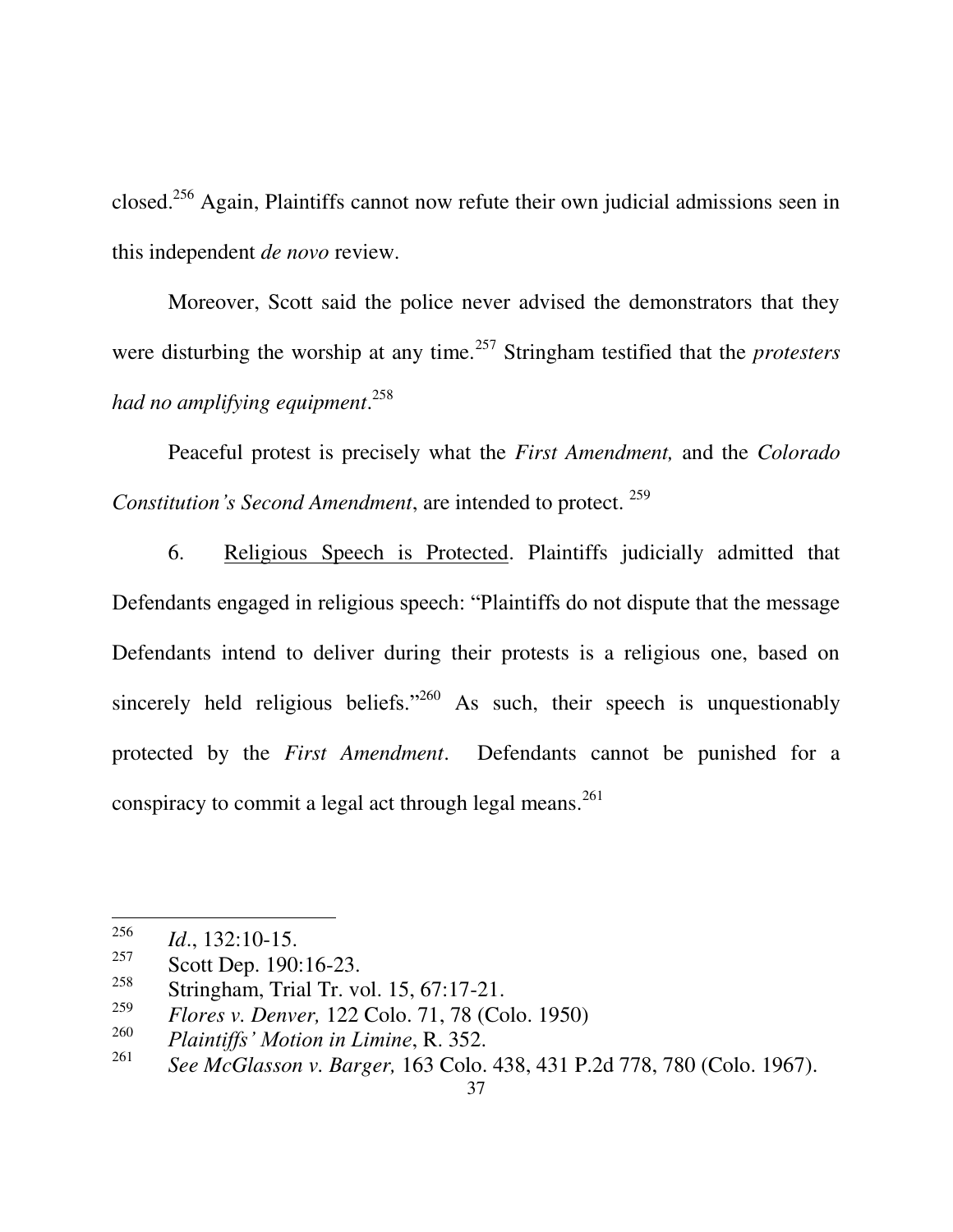7. Plaintiffs Say: Preaching is Interference; Holding a Sign is Disruptive. Carlsen testified that by holding a graphic sign on the other side of 14th St., Powell was being "disruptive."<sup>262</sup> Carlsen also testified that in contending that the protesters were physically "interfering" with the worship service outside by reading the Bible and singing,  $263$  he meant "preaching" as being a physical act.  $264$ He said the protesters were "physically intruding," meaning they were "shouting."<sup>265</sup>

By Carlsen's own testimony, any alleged "disruption" and "interference" of the service was protected speech in a public forum in the form of "preaching" and "holding a poster." St. John"s clergy made a conscious decision to lead parishioners in front of the protesters knowing they were on their cars preaching, holding signs and reading from the Bible. It cannot be said that Powell, holding a sign on the far side of 14th street, and Scott, reading the Bible in the public right of way with police authorization, interfered with their worship or use of church property, except in the most elastic use of the words. Certainly, Plaintiffs could

<sup>262</sup> Carlsen, Trial Tr. vol. 11, 93:18-21.

<sup>263</sup> *Id.,* 64:10-14.

<sup>264</sup> *Id*., 69:15-21.

<sup>265</sup> *Id*., 69:11-14.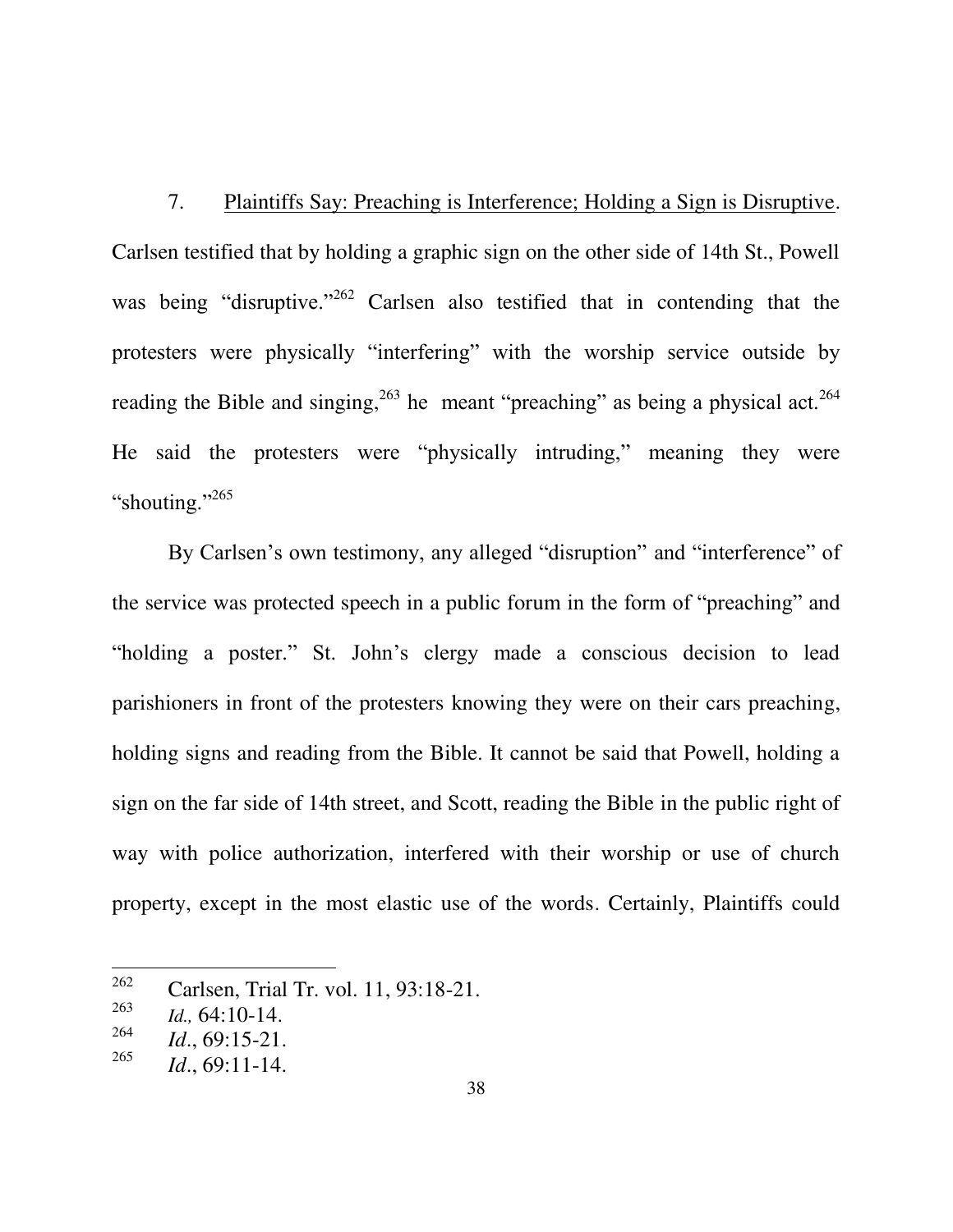have avoided the protesters if they had wanted to. "Noise," as a restriction on speech, is only permitted when it presents a clear and present danger of violence, *or only when the communication is intended merely as a guise to disturb persons.* 266 The record does not support a finding that Powell and Scott were merely creating "noise" only as a guise to disturb Plaintiffs,  $267$  because for about 10 years, the protesters had been communicating the same religious messages to St. John"s.

8. Violent Imagery is Protected Speech. In *Brown*, the Supreme Court held that violent images are protected speech, even if minors are the intended audience. In this case, the *Order on Remand* violates the *Brown* holding because in paragraph 3(ii)(b), it prohibits Powell and Scott from "displaying large posters or similar displays depicting gruesome images of mutilated fetuses or dead bodies in a manner reasonable likely to viewed by children under 12 years of age attending worship services and/or worship-related events at plaintiff church." Ironically, this prohibition against displaying "dead bodies" would prohibit the image of Christ on

<sup>266</sup> *People v. Fitzgerald,* 573, P.2d 100 (Colo. 1978).

<sup>267</sup> *See supra*, Statement of Facts, "Religious Content."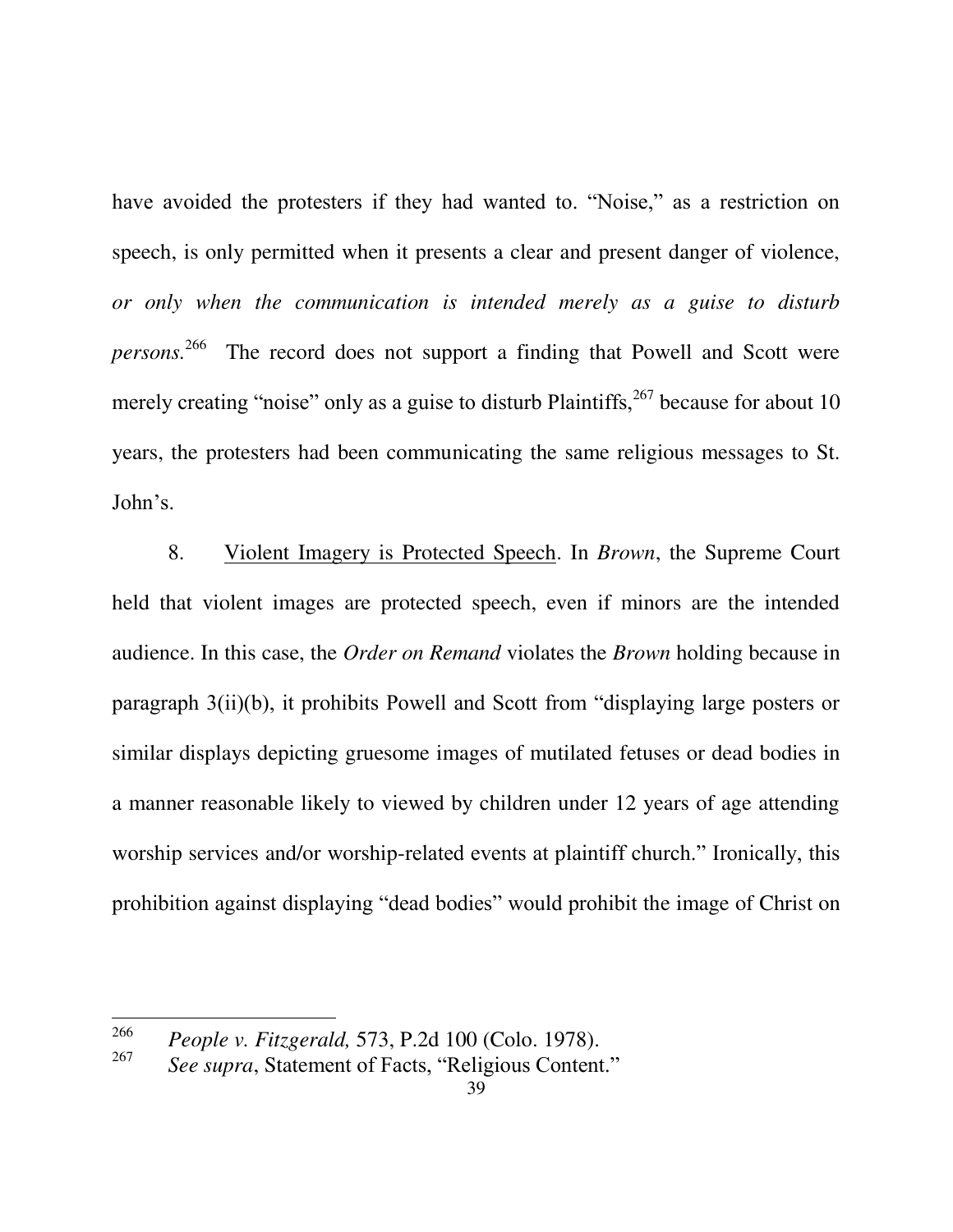a Crucifix, or President Kennedy lying in the Rotunda, but only of course, as to Powell and Scott.

The *Order on Remand* is inextricably based upon Defendants" *posters* and the *content* of their speech. The Plaintiffs did not show that, if had Ken Scott loudly sung *with* the St. John's choir and held flower posters from atop the car, the Plaintiffs would have still sued. Rather, they explicitly alleged in the *Amended Complaint* that Defendants' words, posters and volume were offensive during the two ten-minute processions. Throughout the *Order on Remand*, the trial court invoked *the content* of the posters and *the content of the demonstrators' words,*  particularly in the findings for the buffer zones.<sup>268</sup> For example in  $\P7$  the Court

<sup>268</sup> *Order on Remand*, R. at 1816-25; ¶9 ("large mutilated fetus poster displayed by Scott," and "yelling and display of fetus poster caused adults . . . to become visibly upset, fearful and angry," and "gory fetus poster he displayed"), ¶10 ("protection of children from being exposed to large, gruesome depictions of mutilated fetuses and dead bodies"), ¶11 ("he and his poster"), ¶ 13 ("Powell also displayed a large poster showing a mutilated fetus" . . ." highly probable that families with children did use that route" . . . parents were shielding their children"s eyes from posters"), ¶14 ("Powell"s conduct caused people to become visibly upset, fearful and angry"), ¶15 ("Permissible purposes . . . protection of children from being exposed to gruesome depictions of mutilated fetuses," "parishioners . . . yelled at"), ¶20 ("protection of children from being exposed to large gruesome depictions of mutilated fetuses and dead bodies"), ¶22 ("protect children from being exposed to gruesome depictions of mutilated fetuses, and to protect the privacy interest of parishioners in not being yelled or screamed at . . ."),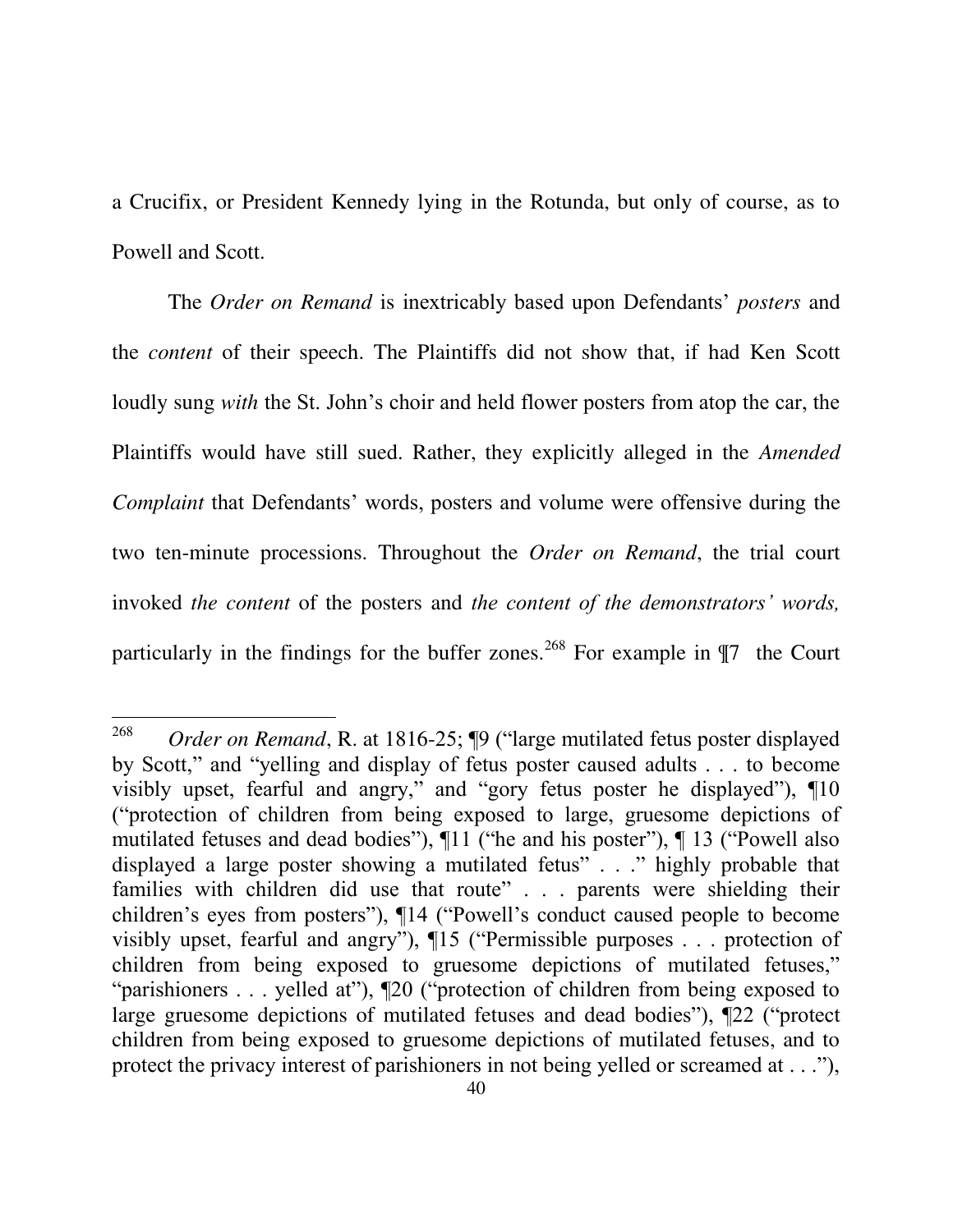used the following references: "poster of mutilated fetus;" Carlsen was "leading them to hell" said "in close proximity to children;" and "referring to the fetus poster" and "displayed the fetus poster," such that "children . . . had to avert their eyes."

In *Brown,* Justice Scalia emphasized that violent imagery is not a new category of unprotected speech. He said the disputed violent-video statute in the *Brown* case attempted to create a "wholly new category of content-based regulation that is permissible only for speech directed at children." That is unprecedented and mistaken . . . "Speech that is neither obscene as to youths nor subject to some other legitimate proscription cannot be suppressed solely to protect the young from ideas or images that a legislative body thinks unsuitable for them."<sup>269</sup> The same reasoning applies in this case.

Scalia referred to violent books, fairy tales and comic books as examples of materials already unbarred to children. He did not expound upon today"s cultural saturation with violent imagery at public libraries, in magazines at grocery stores, in television ads for violent movies, on 24-hour news channels, in newspaper

<sup>¶23 (&</sup>quot;Protection of children from . . . depictions of . . . mutilated fetuses"). 269 *Brown*, 131 S. Ct. at 2735-36, 180 L. Ed. at 717.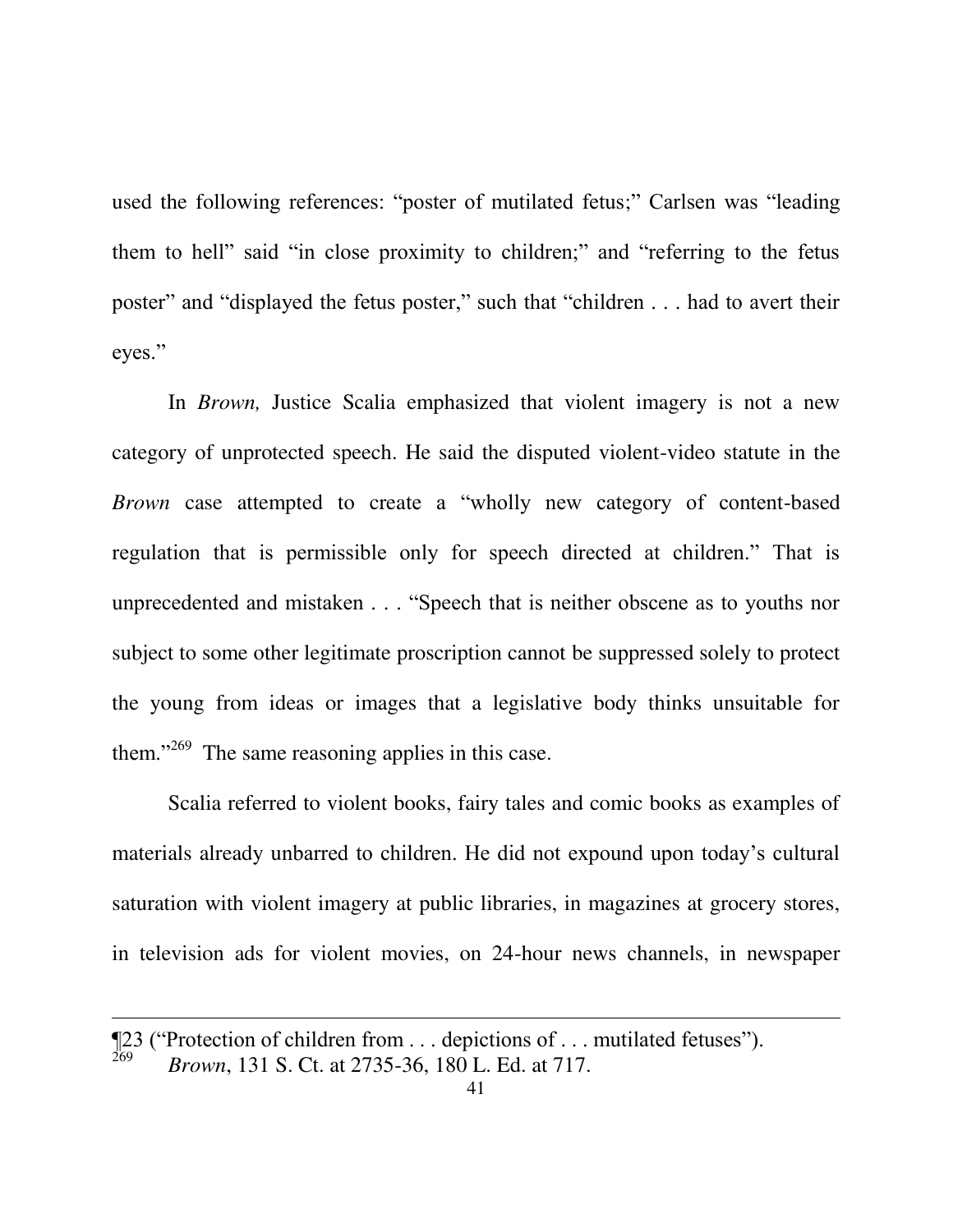photos, in movie advertising, on DVDs, on the internet, on handheld mobile devices, in music lyrics and videos, and in television dramas depicting every conceivable gore and horror, real or fictional. Indeed, the attempt by the trial court to protect St. John"s children from seeing, twice a year for a few minutes, posters of abortion"s effects on the unborn, is not just an invalid regulation of content, and a quaint but implausible notion that it protects children from violent imagery. The *Order on Remand* impermissibly singles out Powell and Scott to restrict their message, while an entire establishment of commercial media takes for granted a *First Amendment* right to expose children to violent images in news and entertainment, 24 hours a day, even on religious holidays.

The Constitution allows no double standard for pro-life protesters. Defendants' posters are unquestionably protected speech. "Courts . . . have universally recognized that pro-life signs bearing images of aborted fetuses constitute protected speech."<sup>270</sup> The Court of Appeals in *St. John's I* incorrectly

<span id="page-49-3"></span><span id="page-49-2"></span><span id="page-49-1"></span><span id="page-49-0"></span><sup>270</sup> *Swagler v. Sheridan*, 2011 U.S. Dist., LEXIS 74840 at \*36 (D. Md. July 12, 2011), *citing Swagler v. Neighoff*, 398 F. App"x 872, 881 (4th Cir. 2010) (characterizing plaintiff"s activity as "pure speech"); *United States v. Marcavage,* 609 F.3d 264, 283 (3d Cir. 2010); *Ctr. for Bio-Ethical Reform, Inc. v. Los Angeles County. Sheriff Dep't*, 533 F. 3d 780, 787 (9th Cir. 2008); *Ctr. for Bio-Ethical Reform v. City of Springboro*, 477 F.3d 807, 821-22 (6th Cir. 2007); *See also*,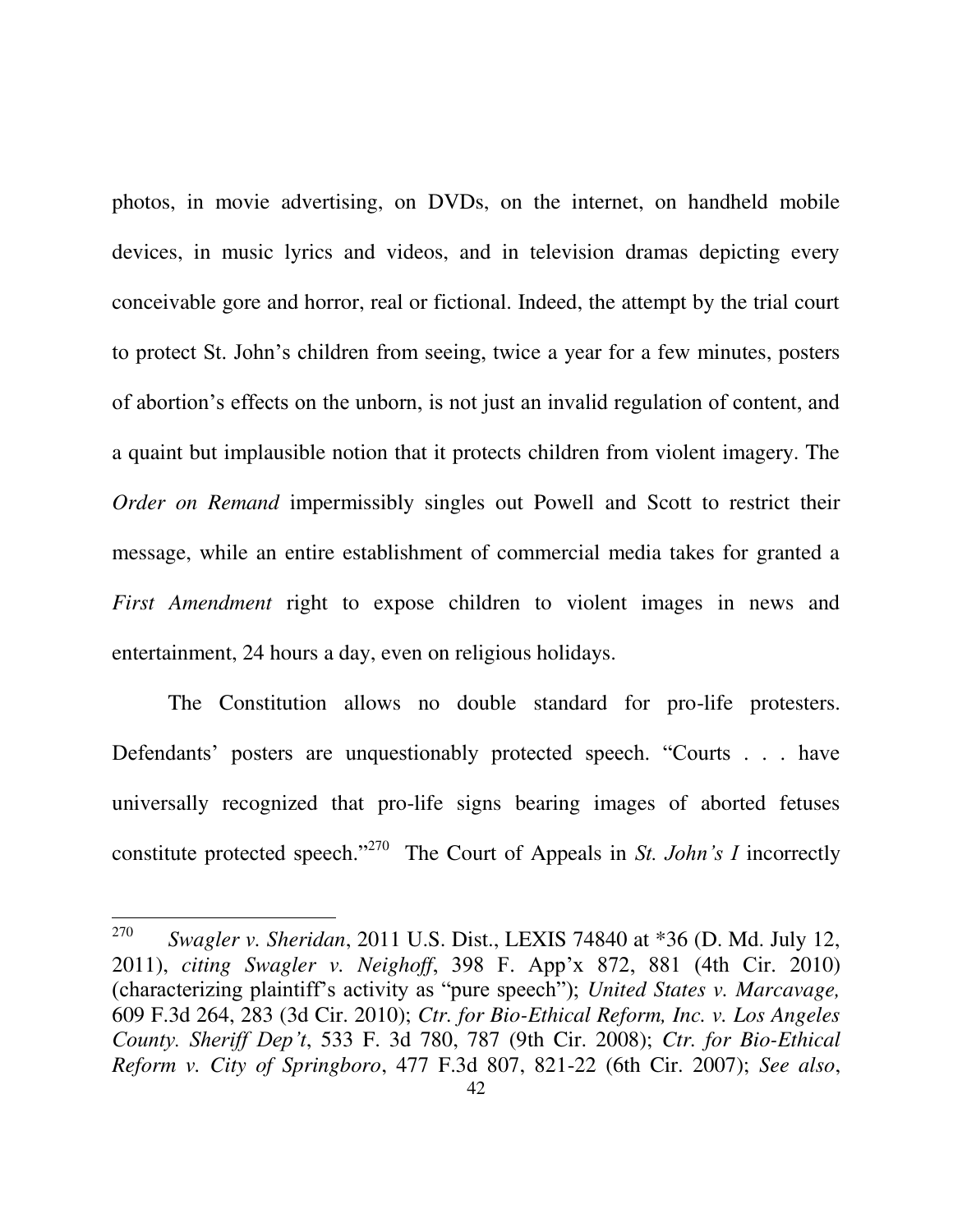<span id="page-50-0"></span>cited *F.C.C. v. Becker*<sup>271</sup> as authority to protect children from pro-life images.<sup>272</sup> This is wrong. *Becker* in fact held that F.C.C. regulations did not permit a broadcaster to restrict such images.

<span id="page-50-1"></span>As to St. John"s claim to a competing *First Amendment* interest, in *Olmer v.*  City of Lincoln,<sup>273</sup> the Eighth Circuit affirmed the facial invalidity of a city ordinance which language the *Order on Remand* in this case seems to parrot*.* The Lincoln ordinance restricted picketing of churches "thirty minutes before, during and thirty minutes after any scheduled religious activity."<sup>274</sup> Moreover, the ordinance sought to go "beyond the church building and church property . . . to forbid peaceful communication on property belonging to the public, even though the communication may be completely truthful, and even though there is absolutely no physical interference with access to the church."<sup>275</sup> Here, the trial court went "beyond the church building and church property," by punishing Defendants for their photos and speech indisputably shown and spoken in a public

- 273 192 F.3d 1176 (8th Cir. 1999).
- 274 *Id.* at 1178

<span id="page-50-2"></span>*R.A.V. v. City of St. Paul, Minn.* 505 U.S. 377, 112 S. Ct. 2538, 120 L. Ed. 2d 305 (1992) (government may not favor a viewpoint).

<sup>271</sup> 95 F. 3d 75 (U.S. App. D.C. 1996).

<sup>272</sup> 194 P.3d at 484.

<sup>275</sup> *Id.* at 1179.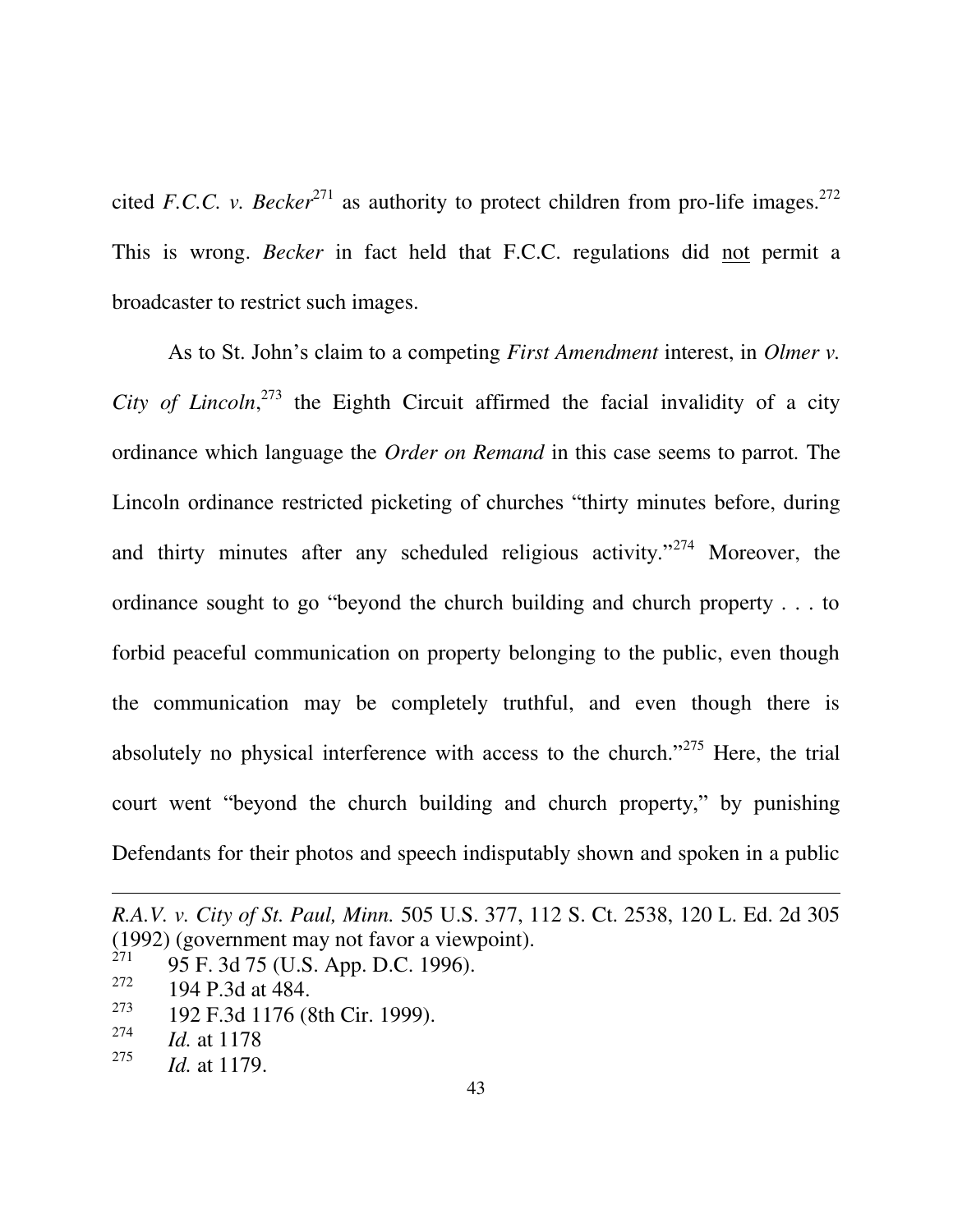forum in compliance with St. John"s own sidewalk permit, and under the watchful eye of Denver police.

<span id="page-51-0"></span>9. *Madsen* is Improper on the Facts of this Case. Based on the cases cited above, Defendants ask the Court to reverse *St. John's* I and the trial court"s judgments for nuisance and conspiracy, together with the *Order on Remand*. Paragraphs  $3(ii)(a)(3)$  and  $3(ii)(b)$  are substantively invalid, but more significantly, the *Order on Remand* is premised on unconstitutional judgments of nuisance and conspiracy to commit nuisance.

a. Judicial Admission: No Irreparable Harm.Carlsen was unaware of any irreparable harm to St. John's if the injunction did not issue.<sup>276</sup> None of Plaintiffs" other witnesses contradicted Carlsen"s testimony. Accordingly, based on Carlsen"s judicial admission, in this case there is no evidence of irreparable harm from Plaintiffs two 10-minutes encounters with the demonstrators.

b. Adequate Remedy at Law. The record shows that Plaintiffs could have requested a parade permit from the Denver police to reserve  $14<sup>th</sup>$  St. itself.<sup>277</sup> Moreover, the *Denver Revised Municipal Code*, Sec. 36-1(b) specifically addresses

<sup>&</sup>lt;sup>276</sup> Carlsen, Trial Tr. vol. 12, 160:2-17.

<sup>277</sup> Zimmerman, Trial Tr. vol. 70:11 – 71:3.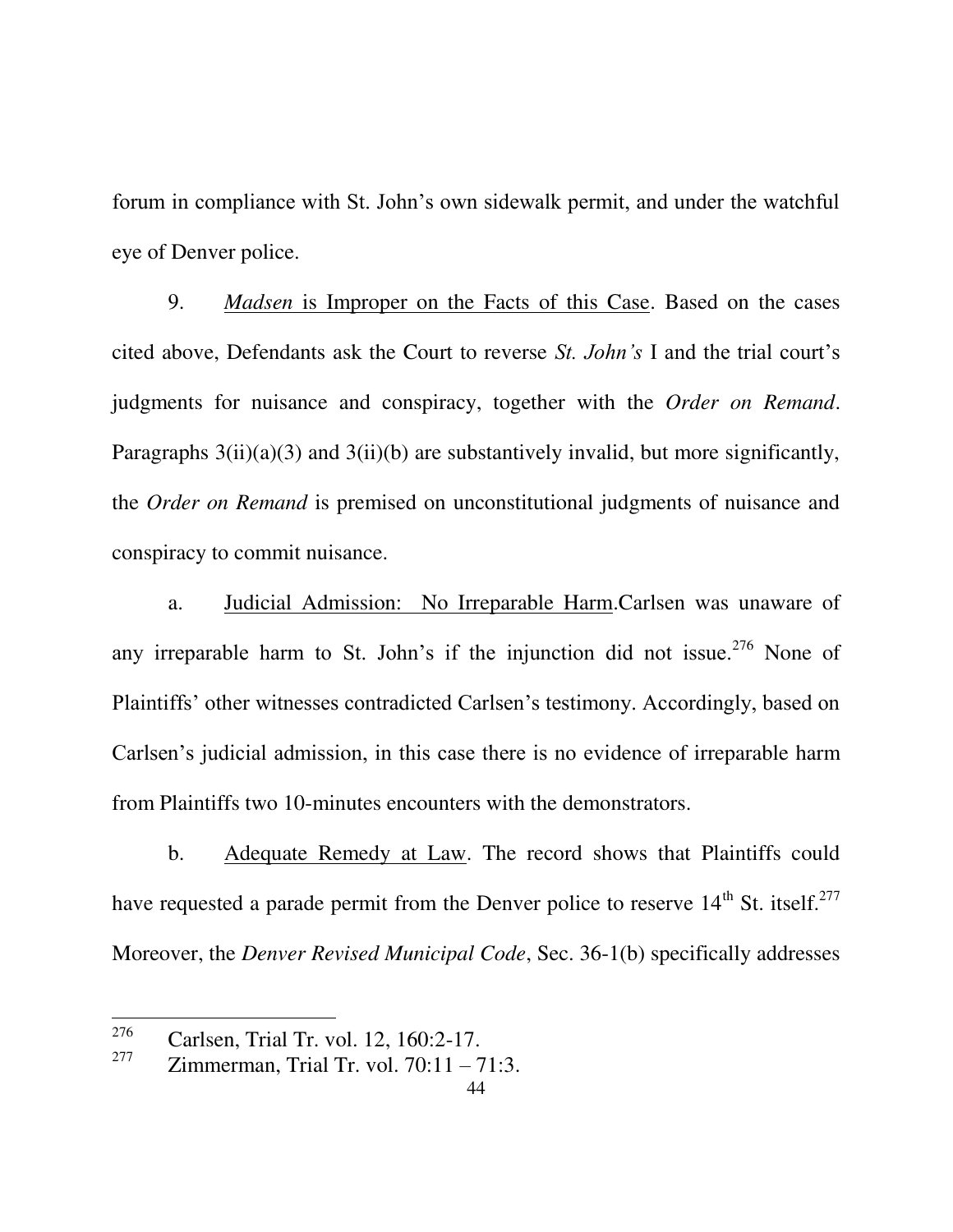loud human voices. In short, the Plaintiffs have simple and adequate remedies at law to either reserve the streets surrounding the church by applying to the police department, or to file a complaint under the Denver noise ordinance. They did neither one in this case.

<span id="page-52-0"></span>c. *Madsen's* Facts are Inapplicable*.* The trial court and *St. John's I* relied heavily on *Madsen v. Women's Health Center,<sup>278</sup>* involving an action by plaintiffdoctors to amend a previous injunction against demonstrations at an abortion clinic. The doctors claimed that, despite an existing injunction, the demonstrators were impeding access and 'physically abusing' persons entering and leaving, and that loudspeakers and bullhorns posed health risks to women during surgical procedures and recuperation, as well as when women delayed appointments due to the presence of demonstrators.<sup>279</sup> The demonstrators in *Madsen* "studiously refrained" from challenging the factual findings of the trial court.<sup>280</sup> The *Madsen* trial court was concerned with the "free flow of traffic," "residential privacy" and "medical "privacy" and "physical well-being of the patient."<sup>281</sup>

<sup>278</sup> 512 U.S. 753, 114 S. Ct. 2516, 129 L.Ed. 2d 593 (1994)

<sup>279</sup> 512 U.S. at 758-759, 114 S. Ct. at 2521.

<sup>280</sup> 512 U.S. at 769, 114 S. Ct. at 2527.

<sup>281</sup> 512 U.S. at 768, 114 S. Ct. at 2526.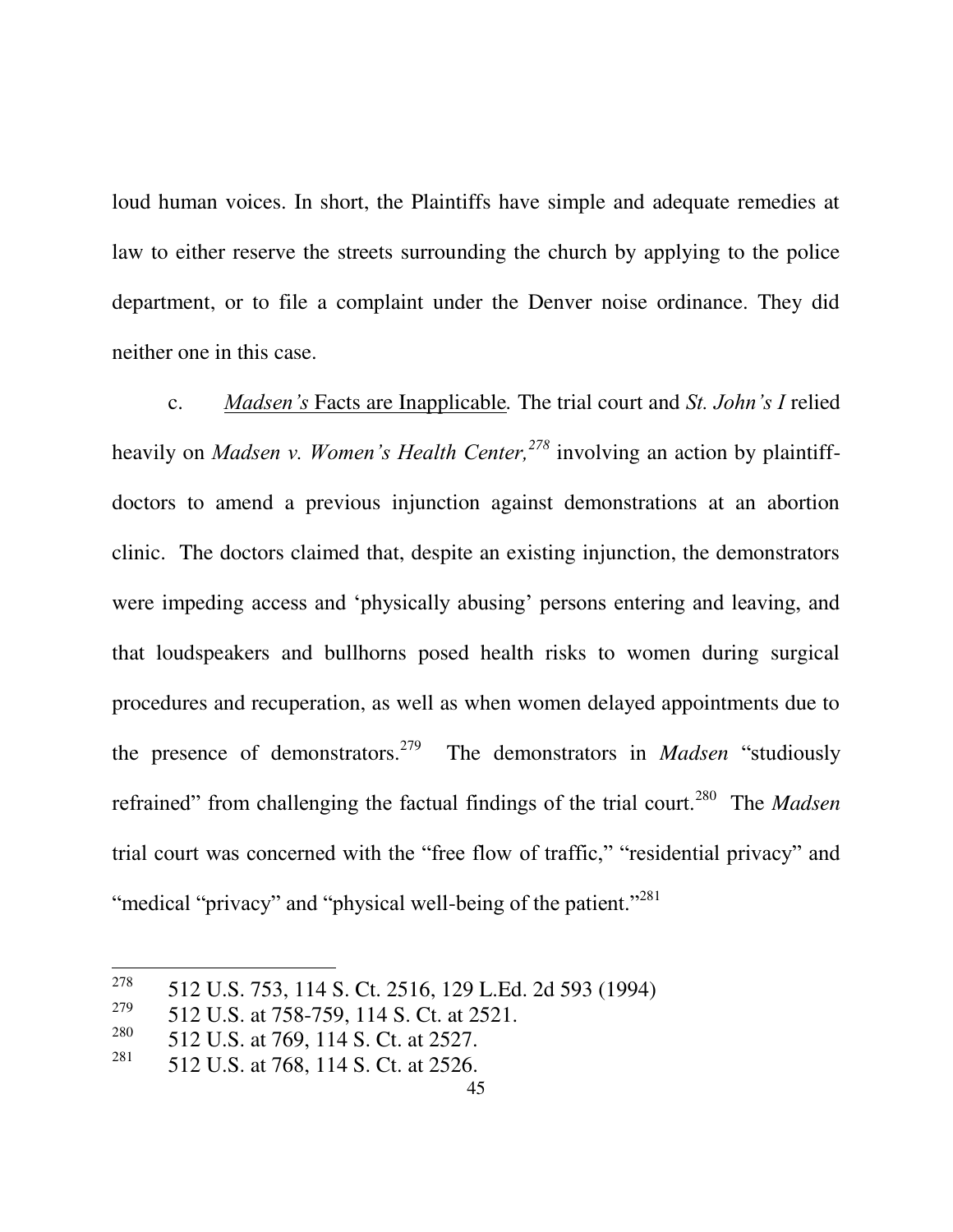<span id="page-53-1"></span>Obviously, none of the *Madsen* facts are present here. Plaintiffs tendered no medical evidence of harm to children or adults arising from Defendant"s expressive conduct.

In *Madsen,* Justice Rehnquist noted that the speech restrictions ordered by the Florida state court's amended injunction were "incidental," because the demonstrators had "repeatedly violated the court's original order."<sup>282</sup> This unique fact in *Madsen* permitted a lesser standard of review than the "heightened scrutiny set forth in *Perry Ed. Assn* . . . .<sup>2283</sup> and thus *Madsen* allowed an injunction tested by burdening "no more speech than necessary to serve a significant government interest,"<sup>284</sup> but Madsen's facts were unique and its lesser scrutiny is too  $lax^{285}$  for across-the-board *First Amendment* cases. Moreover, the recently-decided *Snyder* and *Brown* cases further prevent *Madsen's* application to this case. In fact, the

<span id="page-53-2"></span><sup>282</sup> 512 U.S. at 763, 114 S. Ct. at 2523-2534.

<sup>283</sup> 460 U.S. at 45, 103 S. Ct. at 954-955.

<sup>284</sup> 512 U.S. at 765, 114 S.Ct at 2525.

<span id="page-53-0"></span><sup>285</sup> In a later case, *Cloer v. Gynecology Clinic, Inc*., 528 U.S. at 1099, 120 S. Ct. 862, 145 L. Ed. 2d 708 (2000), Justice Scalia dissented in the Court's denial of a petition for *writ of certiorari* to review a decision by the South Carolina Supreme Court. The latter upheld an injunction against clinic protesters on "a novel civilconspiracy doctrine that places routine law First Amendment activity under threat of financial liability, and probably under threat of injunction throughout the State of South Carolina." 528 U.S. at 1101-02, 120 S. Ct. at 864, 145 L.Ed. 2d at 710.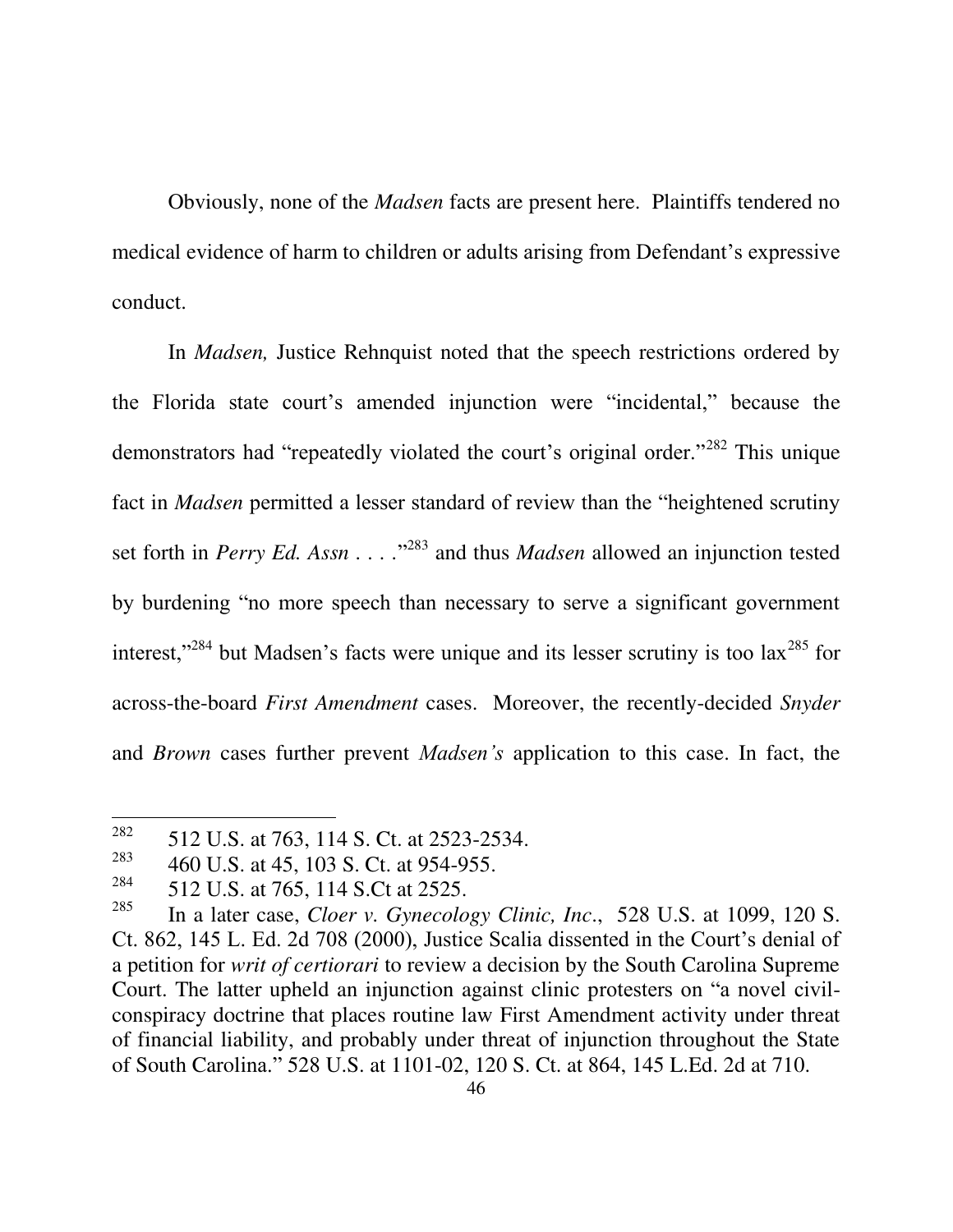<span id="page-54-0"></span>portion of the amended injunction in *Madsen* prohibiting "images observable to . . .patients inside the clinic"<sup>286</sup> was struck down.*<sup>287</sup> Madsen's* amended injunction did *not* single out abortion photos, as does *St. John's I* and the *Order on Remand.*  Beyond abridging Defendants' pro-life posters and preaching, the 'buffer zones'' in this case abridge Defendants' freedom to choose where and when to display their Bible posters, leaflet their religious materials and preach their religious beliefs.

## <span id="page-54-1"></span>**CONCLUSION**

In sum, the trial court"s *Order on Remand* and *St. John's I* have unconstitutionally abridged "offensive" religious speech, "violent" imagery, preaching and leafleting in a public forum which according to the *Snyder* and *Brown* decisions and the authorities cited herein, are protected speech.

WHEREFORE, on these grounds, Powell and Scott pray that the Court of Appeals will reverse *St. John I* and the trial court's *Order on Remand.* 

<sup>286</sup> 512 U.S. at 760, 114 S. Ct. at 2522

<sup>287</sup> 512 U.S. at 774, 776, 114 St. Ct. at 2529, 2530.